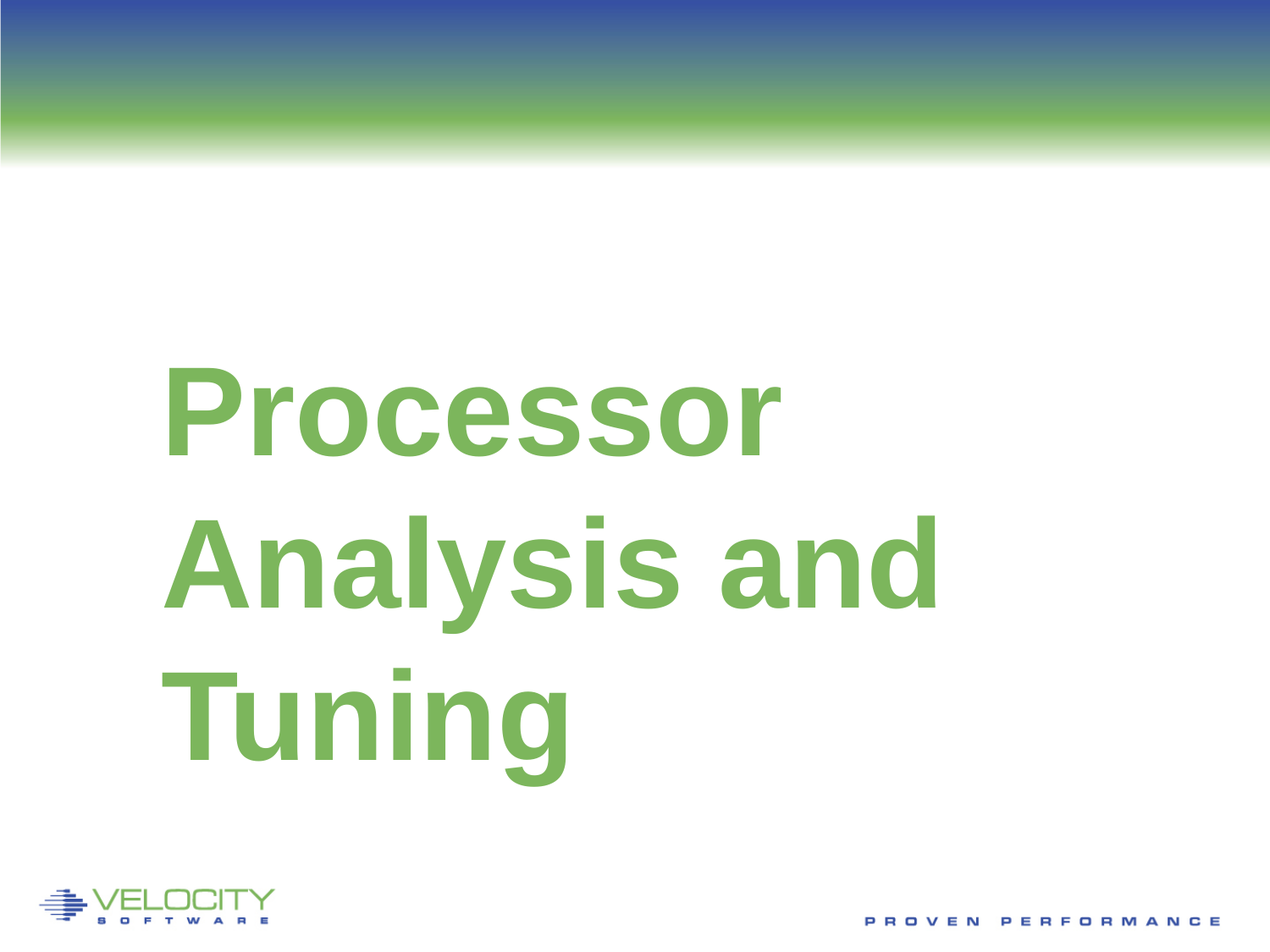# Processor Topics

- **What is CPU utilization**
- **Theory of processor speed**
- **Common problems**
- **LPAR, HiperDispatch, Horizontal**
- **Overview of Processors**
- **Processor measurements**
- **Steal time**
- **Master Processor**
- **PLDV, Dispatch rates**
- **MFC, SMT**



6/  $\tilde{2}$  $2/$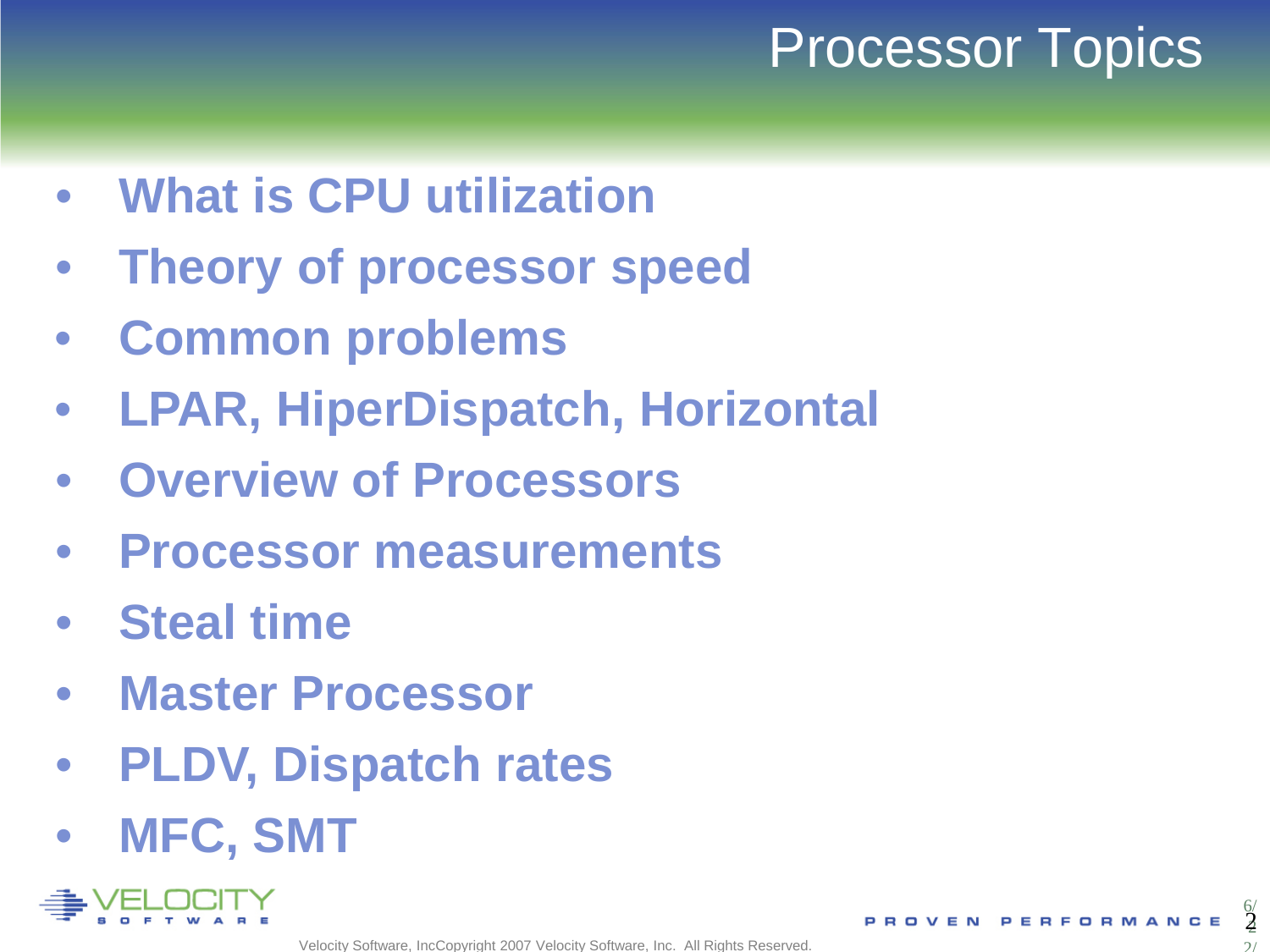### Processor Performance Concepts - Utilization

#### **What is important?**

- TOTAL IFL Utilization
- I PAR Utilization
- "My" share

#### **CPU Utilization used for:**

- Performance Analysis
- Capacity Planning
- Accounting/Chargeback

#### **Utilization measured in many ways**

- Virtual Linux measures what? Percent of something.
- z/VM under LPAR measures what? CPU Seconds
- Hardware measurement only valid method of measuring CPU



6/ 2  $2/$  $\bar{3}$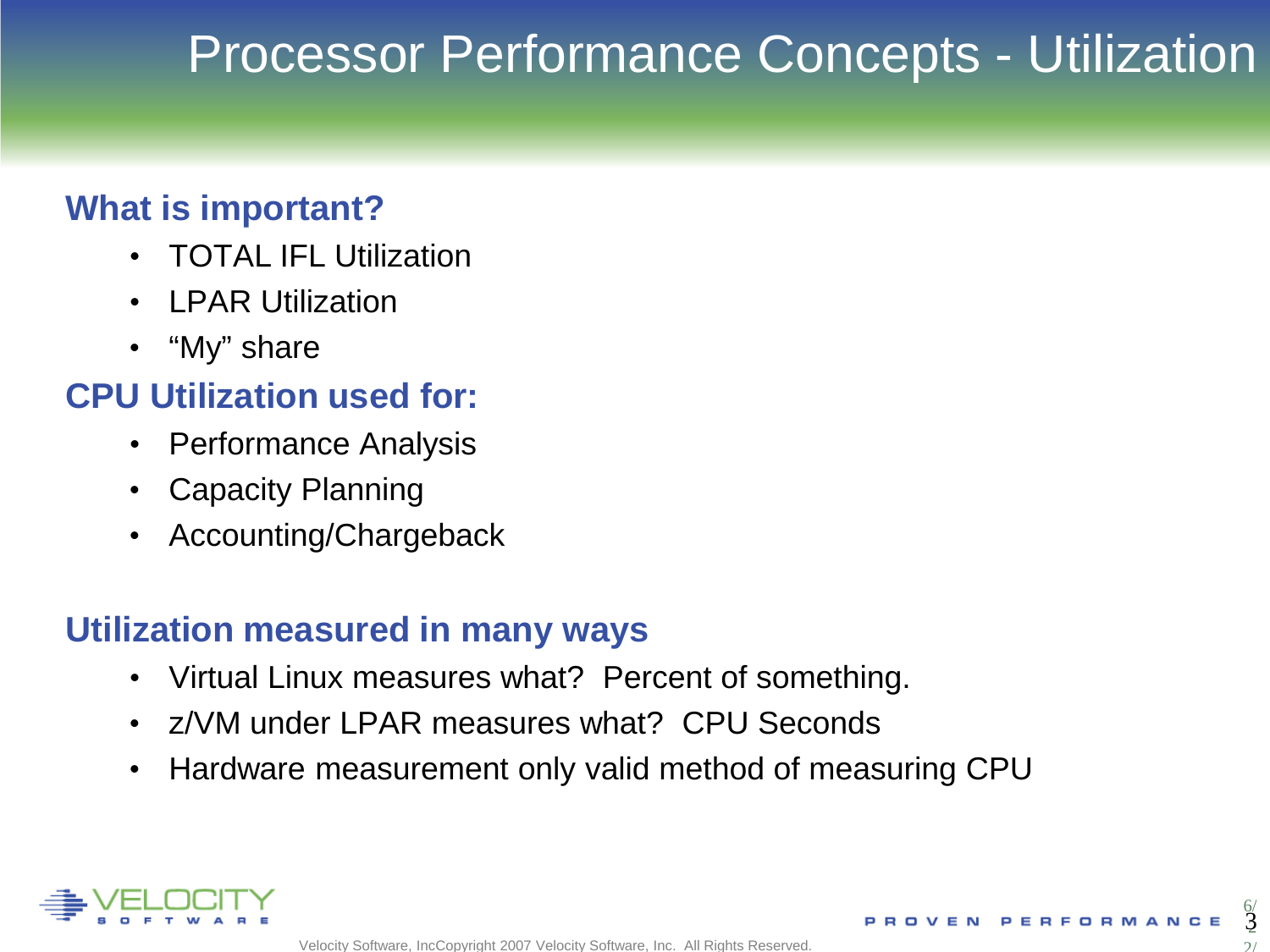### Processor Performance Concepts - Utilization

### **What is "CPU Utilization"?**

#### **Percent of Percent misleading**

- Can not be used directly for capacity planning
- Can not be used directly for accounting/chargeback
- Often misleading for performance analysis

### **All zVPS numbers are measured in CPU Seconds**

• Percent is always based on CPU seconds divided by wall clock

#### **Impacts measurements of**

- LPAR
- z/VM Virtual Machines
- Linux processes
- zVSE Jobs/Partitions

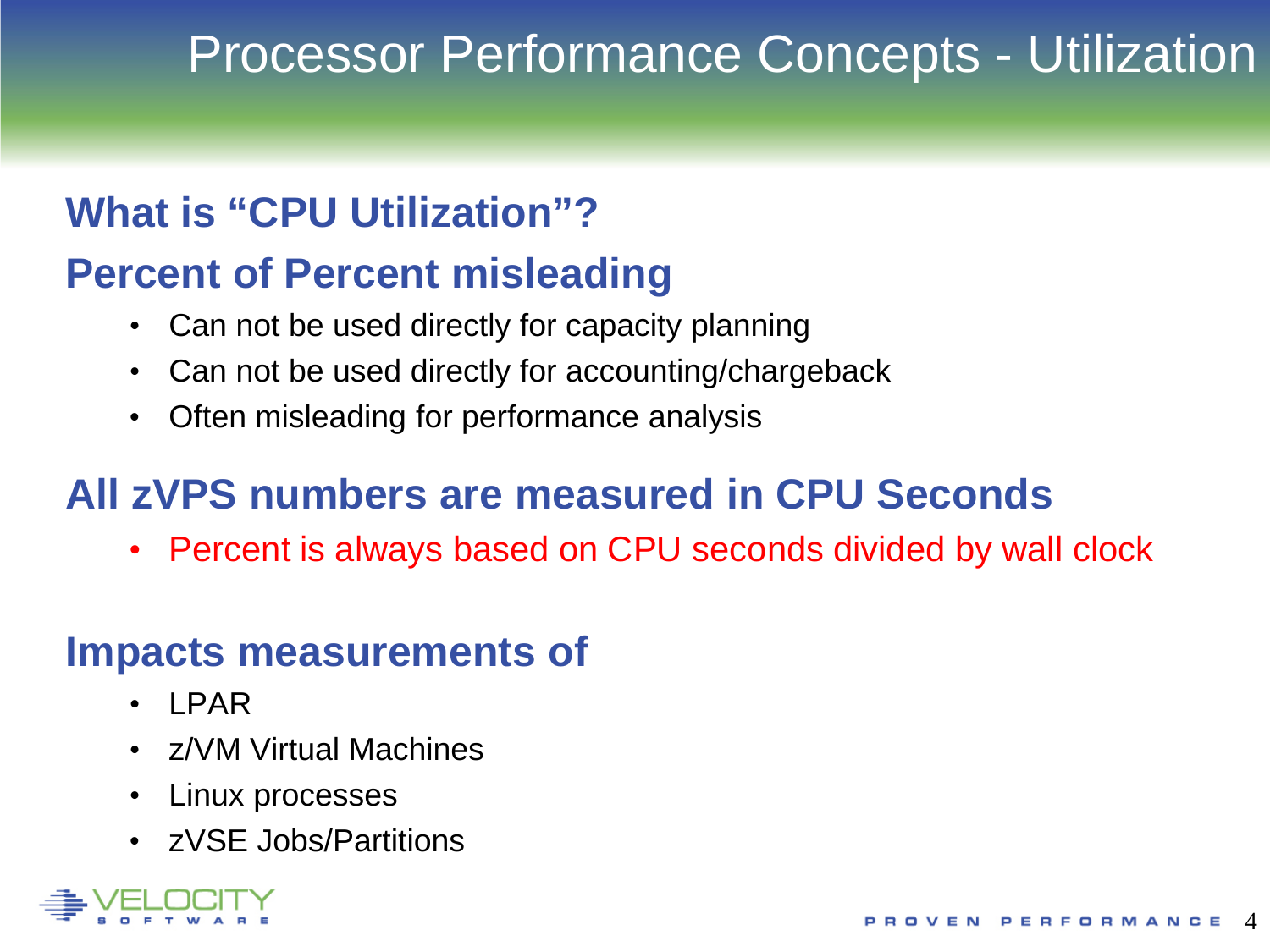### Processor CAPACITY Concepts – Adding IFLs

#### **Adding processors in MP environment reduces MSU / CP in z/OS Adding processors in z/VM MP environment**

- Reduces queuing time
- increases CPU available
- Cost money

#### **Service levels comparison at 50% CPU Queue time**

- One CPU:  $50\%$  busy, queue time = cpu time
- Two CPUs:  $70\%$  busy, queue time = cpu time
- Three CPUS: 79% busy, queue time = cpu time
- Four CPUs:  $84\%$  busy, queue time  $=$  cpu time
- **The 2nd CPU almost triples the capacity at target service level The 3rd CPU adds 70% to capacity**

**More processors operate at higher utilization with good performance** 



6/  $\tilde{5}$  $2/$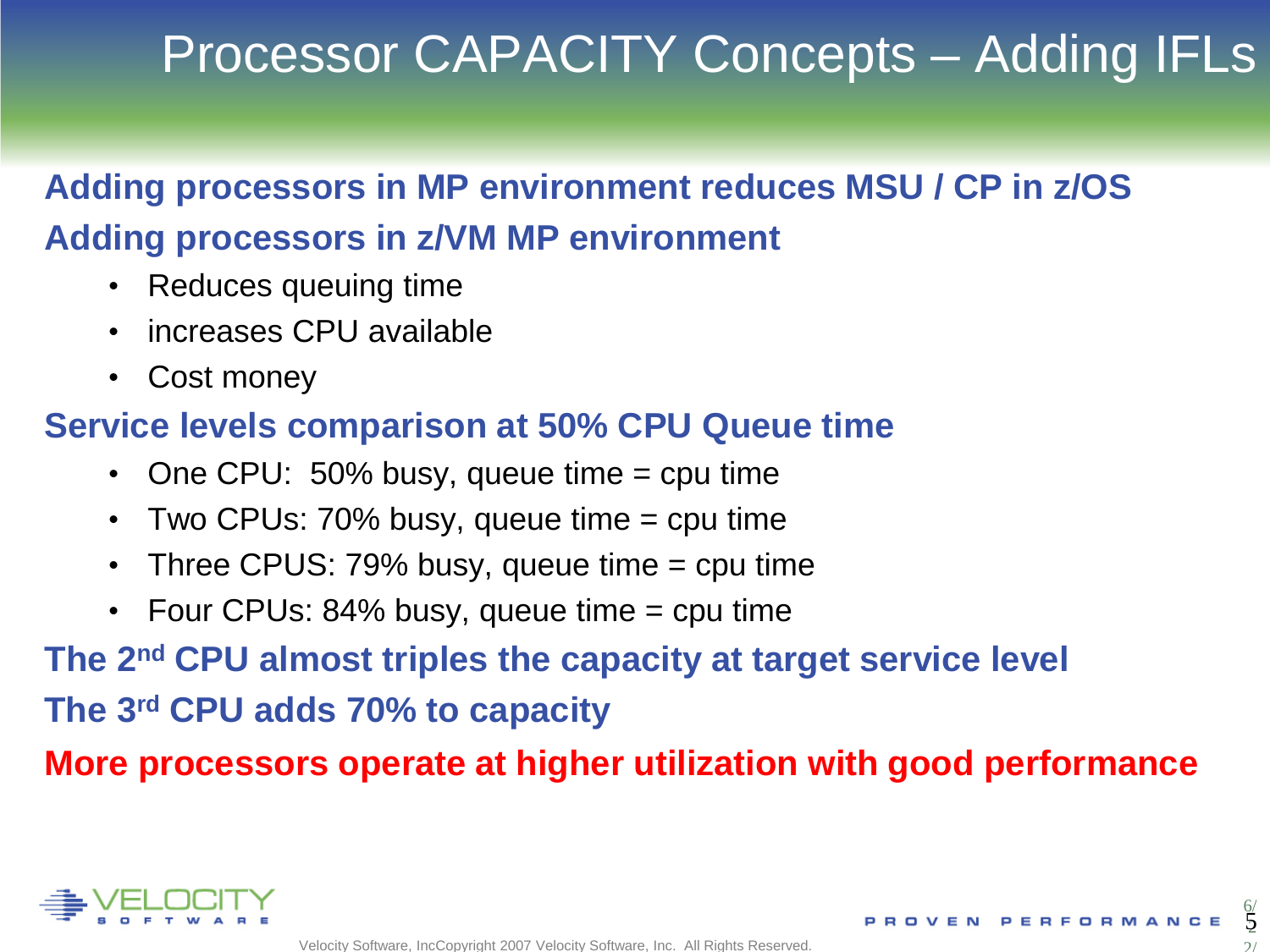### Processor speed

- **Many expensive mistakes based on mis-understanding**
- **More hardware costs money, financial choices**
- **Understand Impacts (common mistakes)**
	- Number of vcpu in LPAR (impact on relative weight?)
	- Number of vcpu in virtual machine (impact on relative share)?
	- ALL single threaded large CPU Consumers! MP doesn't help?
	- ALL CPU intensive applications

#### • **CPU response time is a function of processor speed and CPUs.**

- Faster processors mean shorter service time.
- More processors means lowering queuing time.

#### • **Which provides better response time,**

- 2 x 20 MIP engines, or 1 x 40 MIP engine?
- at what percent utilization?

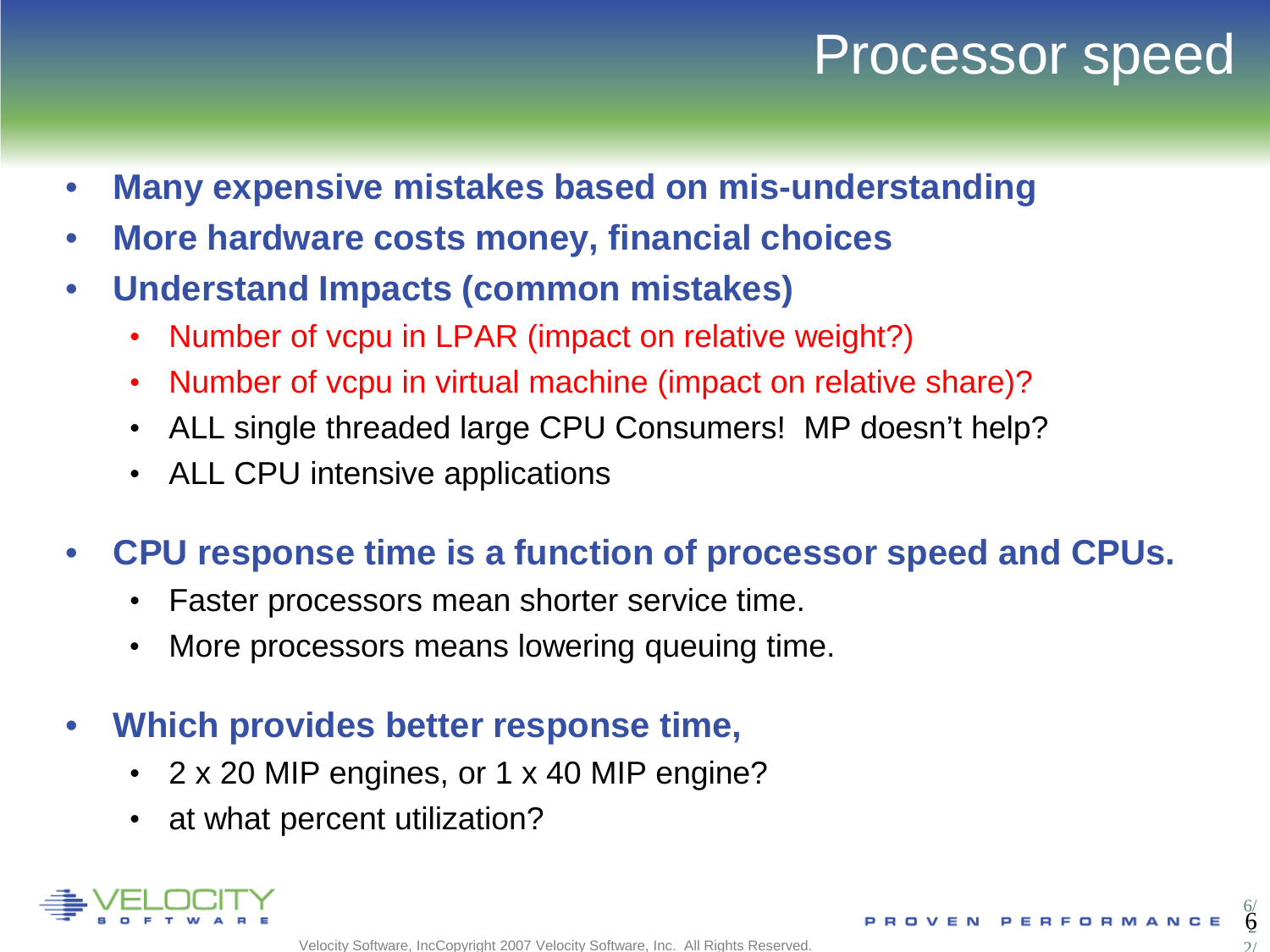### Processor Performance Concepts

- **Which provides better response time multi-process workload,** 
	- 2 x 20 MIP engines, (LESS QUEUEING)
	- 1 40 MIP engine? (SMALLER SERVICE TIME)
- **at what percent utilization? ("x" is cpu requirement)**
	- MM1: 2x20: resp(50%) =  $2x/(1-(.5^* \cdot .5))$  = 2.66x
	- MM1:  $1x40$ :  $resp(50\%) = x / (1-.5) = 2x$
	- MM1:  $2x20$ : resp(90%) =  $2x/(1-9^* \cdot 9) = 10.52x$
	- MM1: 1x40: resp(90%) =  $x/(1-.9) = 10x$
	- MM1: 2x20: resp(95%) =  $2x/(1-.95*.95) = 20.51*x$
	- MM1: 1x40: resp(95%) =  $x/(1-.95) = 20x$

6/  $\vec{v}$  $2/$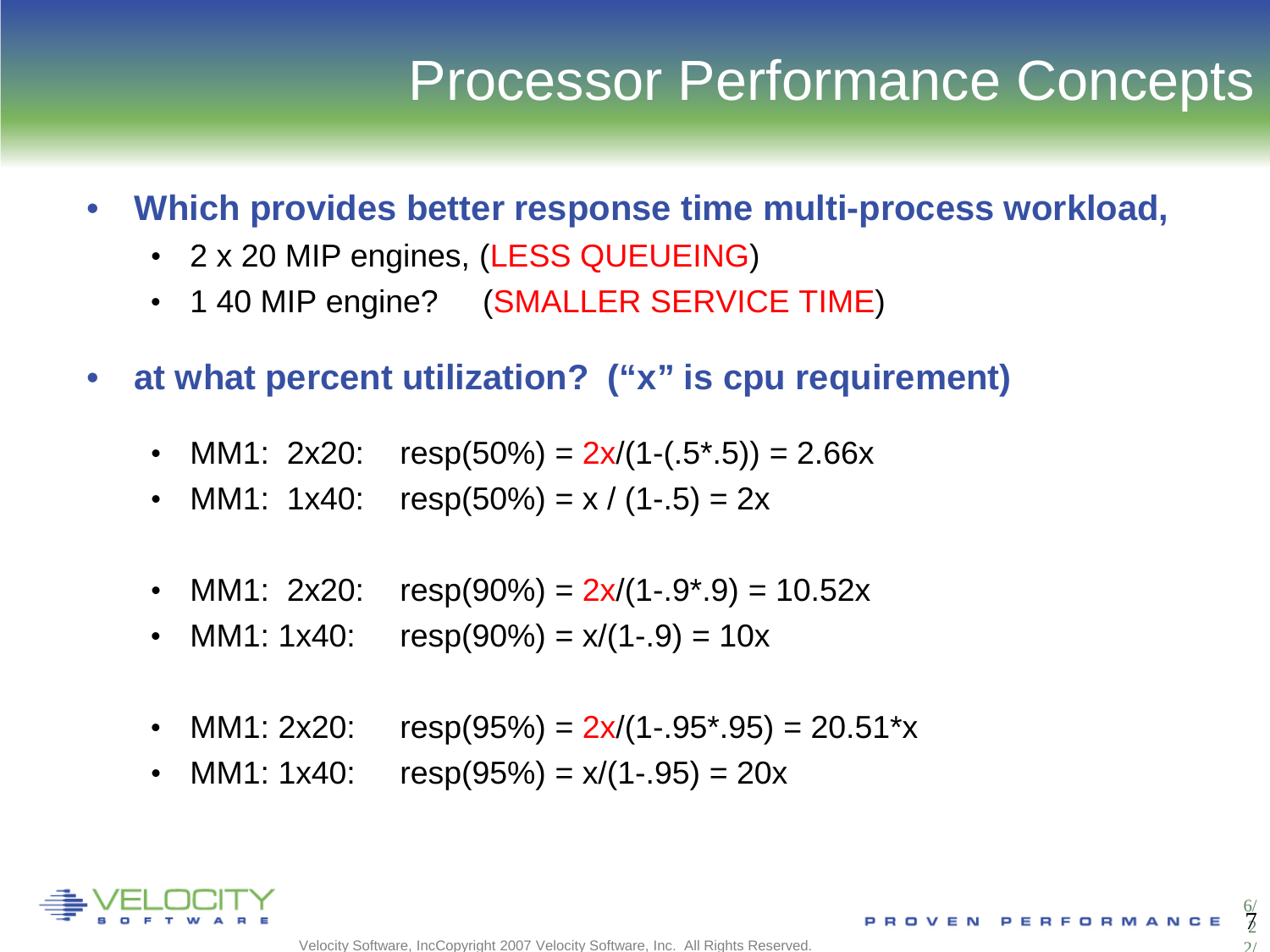### Processor Performance Concepts

#### • **Which provides better response time for SINGLE THREAD?**

- 2 x 20 MIP engines, (LESS QUEUEING)
- 1 40 MIP engine? (SMALLER SERVICE TIME)
- **at what percent utilization? ("x" is cpu requirement)**
	- MM1:  $2x20$ :  $resp = 2x$
	- MM1:  $1x40$ :  $resp = x$
- **Common error made by sales people and financial people**
- **The 2x20 is less expensive in hardware and software**
	- Fine for high multitasking,
	- bad for single thread or batch
- **What problem is to be resolved?**

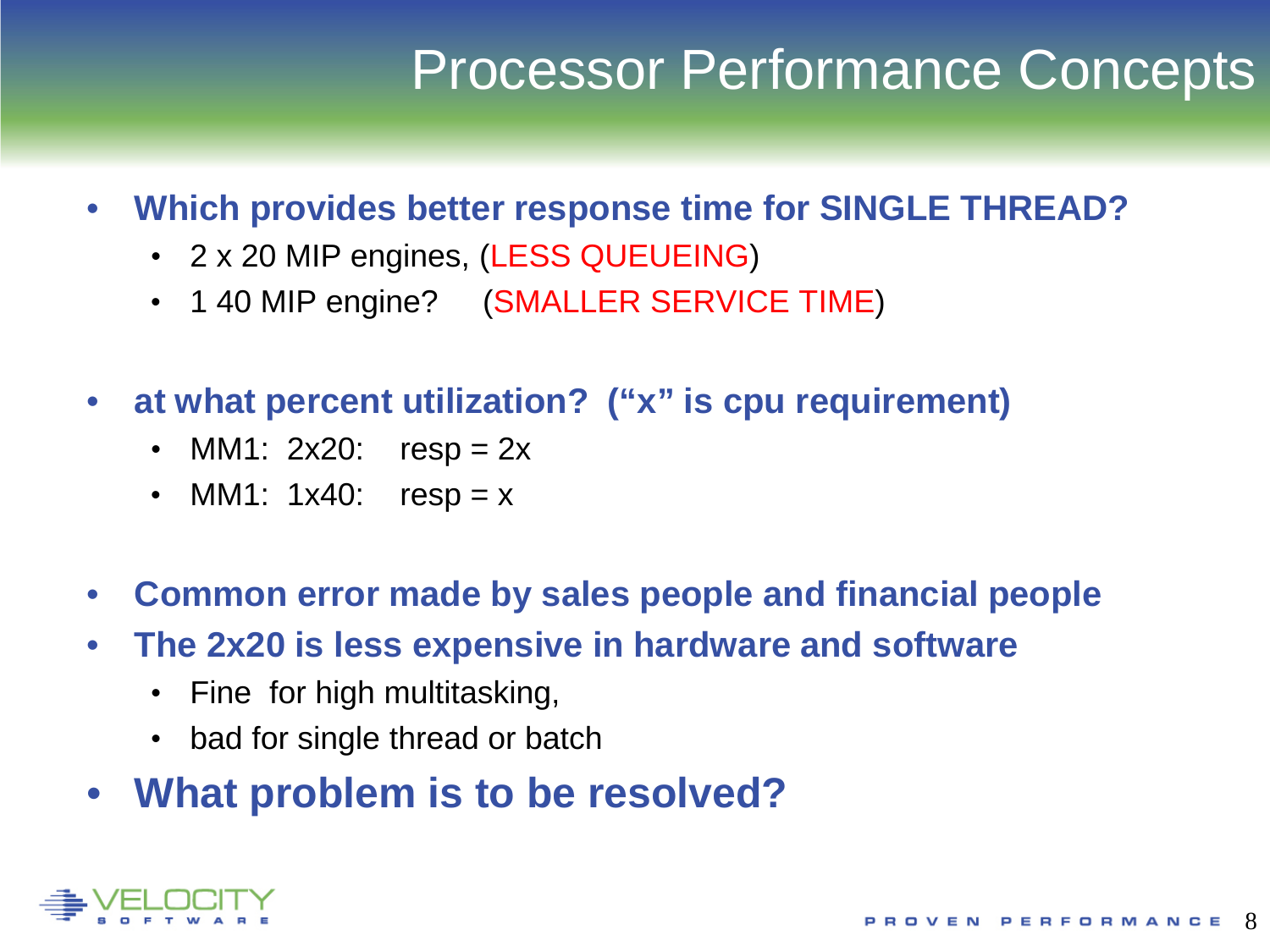# Common Reported CPU Performance Problems

### **Problems:**

- **Workload timing out,**
- **Application running slow**
- **Workload/Server in CPU Wait**

#### **Causes - Tuning**

- **LPAR Weights vs utilization**
- **LPAR VCPU vs SHARE**
- **Share settings poor**
- **Operating on GP, not IFL**
- **Processor Utilization high**

#### **Causes - Workload**

- **Master processor**
- **Cron jobs synchronized**
- **Spin locks (DIAG 9C)**

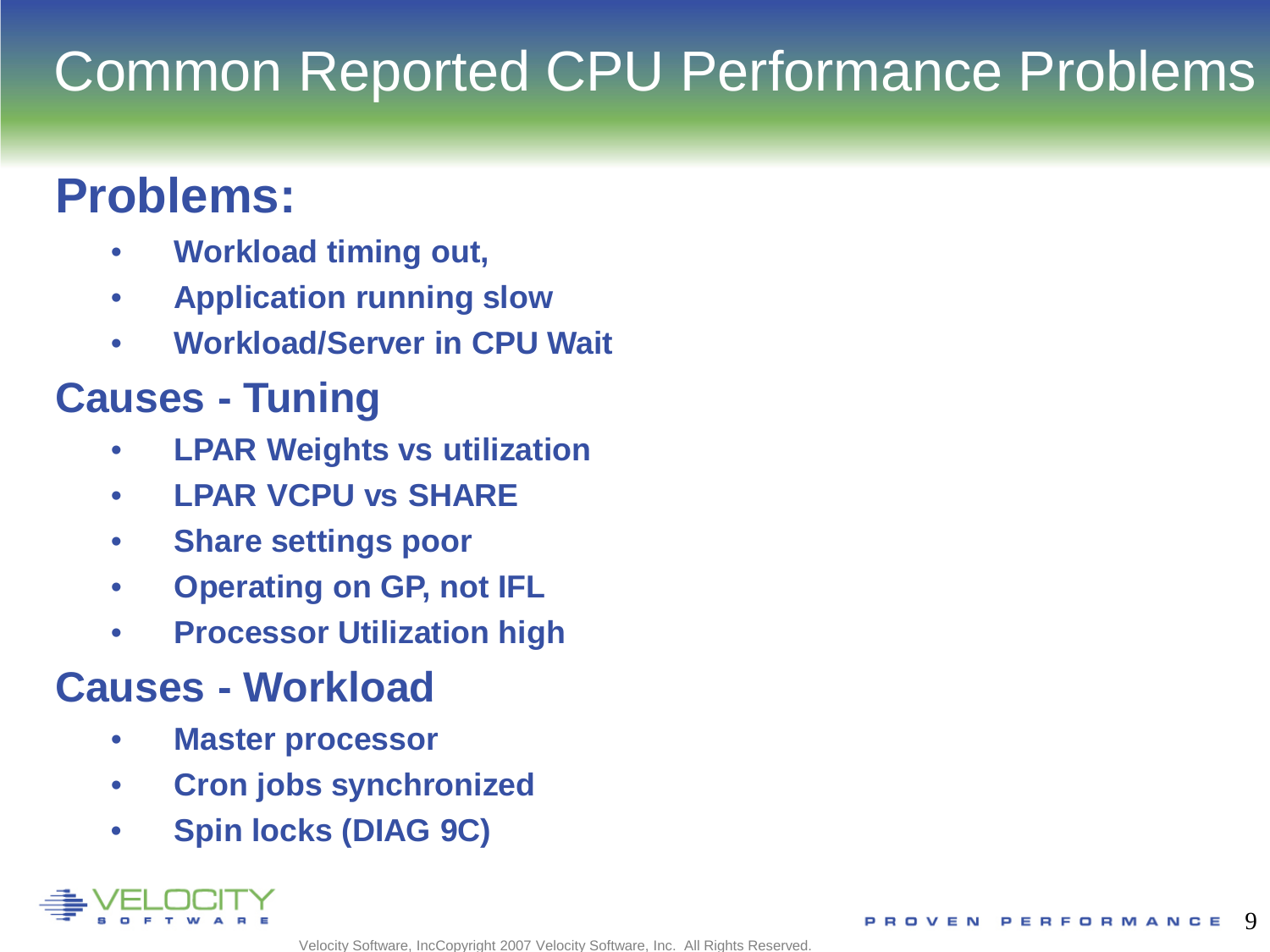### Processor Distribution Management

### **Objective: operate at high utilization**

- **Requires management decisions, prioritization**
- **Alternative to management is more hardware/licensing**
- **Managing distribution:**
- **z/VM LPAR share of IFLs** 
	- **Based on weight of LPAR**
	- **Based on number of IFLs (1 40 mip vs 2 20 mip)**
- **Linux server's share is**
	- **Share of z/VM LPAR (relative/absolute)**
	- **Based on number of vcpu**
- **Process "niced", "priority"**

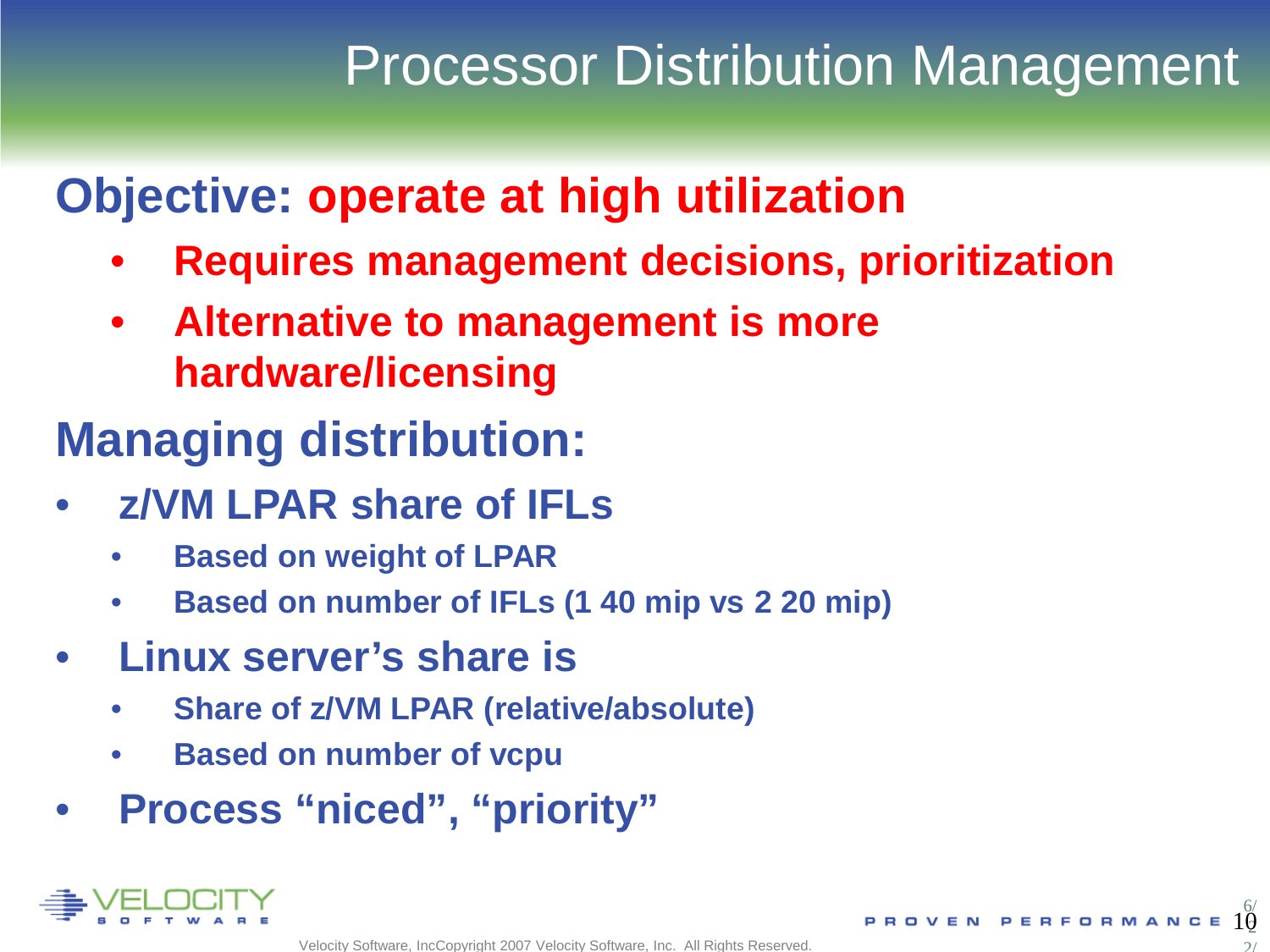# LPAR Configuration

#### **z/VM share of IFLs**

|               | Report: ESALPARS Logical Partition Summary<br><--Complex--> <--------Logical Partition-------> <-Assigned |                   |                           |                                                     |                |          |                 |            |             |                                  |             |  |  |  |
|---------------|-----------------------------------------------------------------------------------------------------------|-------------------|---------------------------|-----------------------------------------------------|----------------|----------|-----------------|------------|-------------|----------------------------------|-------------|--|--|--|
|               |                                                                                                           |                   |                           |                                                     |                |          |                 |            |             |                                  |             |  |  |  |
|               |                                                                                                           |                   | <b>Phys Dispatch</b>      |                                                     |                |          |                 |            |             | Virt CPU <%Assigned> <---LPAR--> |             |  |  |  |
| <b>Time</b>   |                                                                                                           |                   |                           | CPUs Slice Name Nbr CPUs Type Total Ovhd Weight Pct |                |          |                 |            |             |                                  |             |  |  |  |
|               |                                                                                                           |                   |                           |                                                     |                | --- ---- |                 |            |             |                                  |             |  |  |  |
| 00:15:00      |                                                                                                           |                   |                           | 23 Dynamic Totals: 0 22 CP                          |                |          |                 |            | 506.0 4.5   | 999                              | 100         |  |  |  |
|               |                                                                                                           |                   |                           | <b>Totals: 0</b>                                    |                |          | <b>23 IFL</b>   |            | $903.1$ 8.6 | 1000                             | 100         |  |  |  |
|               |                                                                                                           |                   |                           | <b>ZVMQA</b>                                        |                |          | 11 6 IFL        |            | 374.8 0.9   |                                  | 150 15.0    |  |  |  |
|               |                                                                                                           |                   |                           | <b>MVSPRD</b>                                       | $\overline{7}$ | 10       | $\mathbf{CP}$   | 320.1      | 3.2         |                                  | 860 86.1    |  |  |  |
|               |                                                                                                           |                   |                           | <b>MVSQA</b>                                        | $\mathbf{1}$   | 6        | $\mathbf{CP}$   | 181.8      | 1.1         | 71                               | 7.1         |  |  |  |
|               |                                                                                                           |                   |                           | <b>ZVMDEQ</b>                                       | $9^{\circ}$    |          | $4$ IFL         | 131.6      | 2.0         | 100                              | <b>10.0</b> |  |  |  |
|               |                                                                                                           |                   |                           | <b>ZVMPRD</b>                                       | 8              |          | <b>10 IFL</b>   | 333.7      | 4.9         |                                  | 650 65.0    |  |  |  |
|               |                                                                                                           |                   |                           | <b>ZVMSHR</b>                                       | 12             |          |                 | 3 IFL 63.0 | 0.8         | 80                               | 8.0         |  |  |  |
|               |                                                                                                           |                   |                           | <b>MVSTST</b>                                       | 17             |          |                 | 3 CP 5.1   | 0.1         | 8                                | 0.8         |  |  |  |
|               |                                                                                                           |                   | Totals by Processor type: |                                                     |                |          |                 |            |             |                                  |             |  |  |  |
|               |                                                                                                           |                   |                           | <---------CPU-------> <-Shared Processor busy->     |                |          |                 |            |             |                                  |             |  |  |  |
|               |                                                                                                           |                   |                           | Type Count Ded shared Total Logical Ovhd Mgmt       |                |          |                 |            |             |                                  |             |  |  |  |
|               |                                                                                                           |                   |                           |                                                     |                |          |                 |            |             |                                  |             |  |  |  |
| $\mathbf{CP}$ |                                                                                                           | 7<br>$\mathbf{O}$ | $7\phantom{.0}$           | 511.9                                               |                |          | $501.5$ 4.5 5.9 |            |             |                                  |             |  |  |  |
| <b>IFL</b>    | $\overline{10}$                                                                                           | $\mathbf{o}$      | 10                        | 915.6                                               |                |          | 894.5 8.6 12.5  |            |             |                                  |             |  |  |  |
| ZIIP          | $\mathbf{3}$                                                                                              | $\mathbf 0$       | $\mathbf{3}$              | 23.9 22.3 0.4 1.2                                   |                |          |                 |            |             |                                  |             |  |  |  |

6/  $1\AA$ 

 $2/$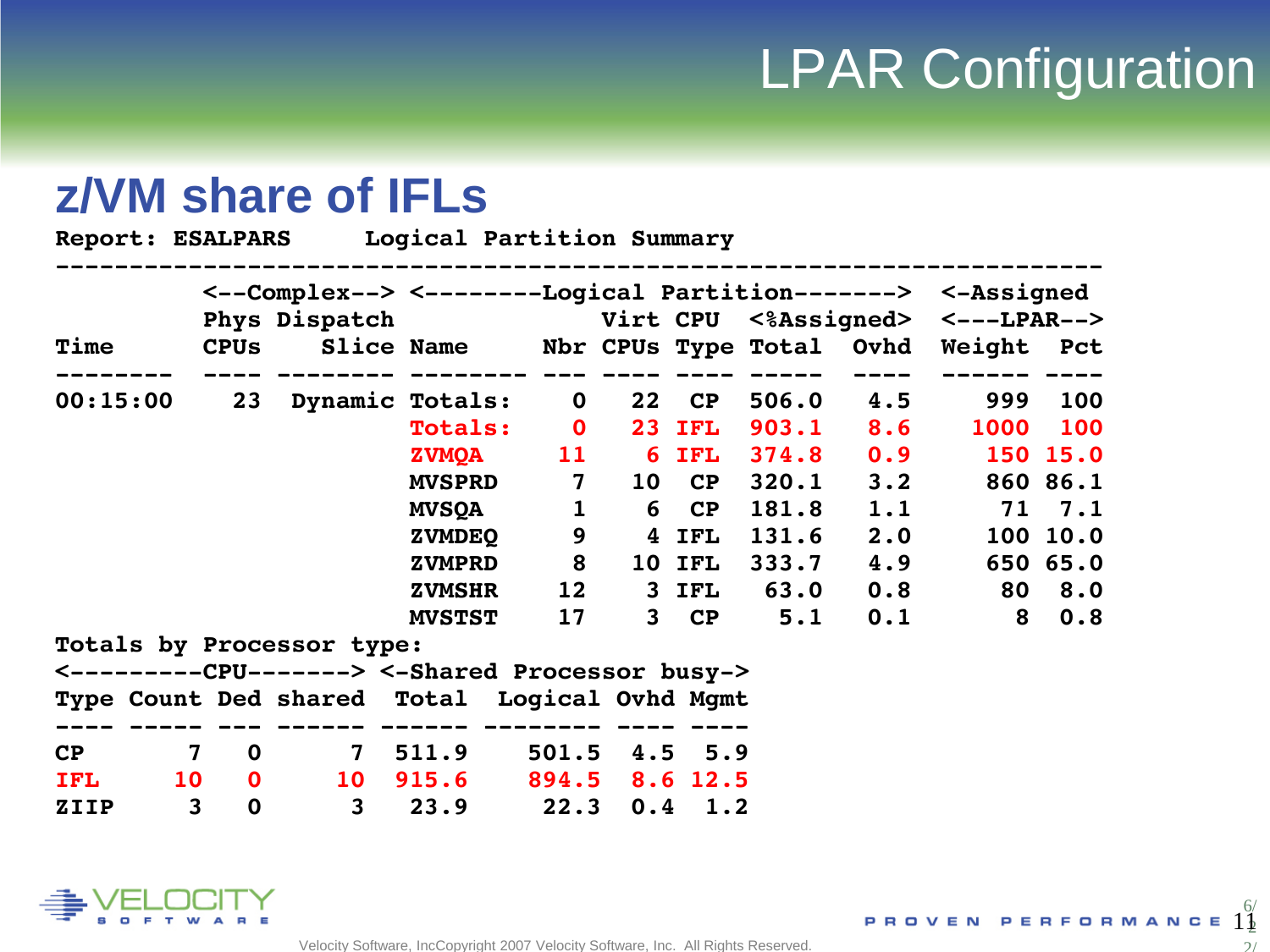# **Processor Utilization Components**

### **LPAR Physical Overhead**

### **LPAR Assigned Logical Partition**

- **Logical Partition Logical Overhead**
- LPAR logical time

### **z/VM (LPAR logical time)**

- System Time (z/VM Control Program)
- Emulation (z/VM Guest time)
- User Overhead (allocated system time)

### **Linux (Emulation time)**

- System time (kernel time)
- IRQ Time
- User time

### **IDLE**

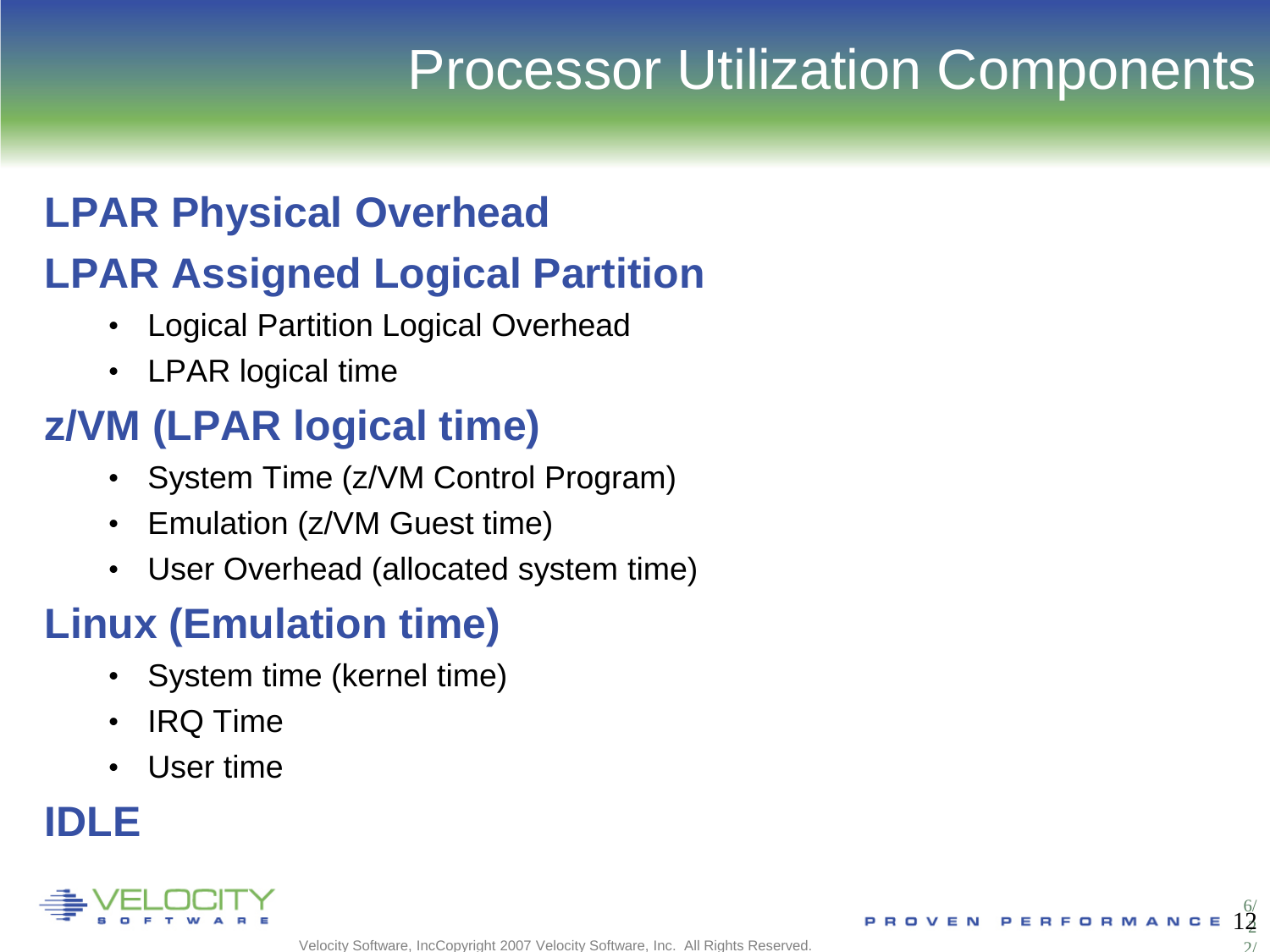# LPAR Configuration

#### **z/VM share of IFLs**

|            | <b>Report: ESALPARS</b> |             |                           | Logical Partition Summary                                                        |             |      |               |               |           |                                     |          |
|------------|-------------------------|-------------|---------------------------|----------------------------------------------------------------------------------|-------------|------|---------------|---------------|-----------|-------------------------------------|----------|
| Time       |                         |             | Phys Dispatch             | <--Complex--> <--------Logical Partition-------> <-Assigned<br><b>Slice Name</b> |             |      |               |               |           | Virt CPU <%Assigned> <---LPAR-->    |          |
|            |                         | <b>CPUS</b> |                           | ---------                                                                        |             |      |               |               | ----      | Nbr CPUs Type Total Ovhd Weight Pct |          |
| 00:15:00   |                         |             |                           | 23 Dynamic Totals:                                                               | $\mathbf 0$ |      | 22 CP         |               | 506.0 4.5 | 999                                 | 100      |
|            |                         |             |                           | <b>Totals:</b>                                                                   | $\mathbf 0$ |      | <b>23 IFL</b> | 903.1         | 8.6       | 1000                                | 100      |
|            |                         |             |                           | <b>ZVMQA</b>                                                                     |             | 11 — | 6 IFL         | 374.8         | 0.9       |                                     | 150 15.0 |
|            |                         |             |                           | <b>ZVMDEQ</b>                                                                    | $9^{\circ}$ |      |               | 4 IFL 131.6   | 2.0       |                                     | 100 10.0 |
|            |                         |             |                           | <b>ZVMPRD</b>                                                                    | 8           |      | <b>10 IFL</b> | $333.7$ $4.9$ |           |                                     | 650 65.0 |
|            |                         |             |                           | <b>ZVMSHR</b>                                                                    | 12          |      | 3 IFL         | 63.0          | 0.8       | 80                                  | 8.0      |
|            |                         |             | Totals by Processor type: |                                                                                  |             |      |               |               |           |                                     |          |
|            |                         |             |                           | <---------CPU-------> <-Shared Processor busy->                                  |             |      |               |               |           |                                     |          |
|            |                         |             |                           | Type Count Ded shared Total Logical Ovhd Mgmt                                    |             |      |               |               |           |                                     |          |
|            |                         |             |                           |                                                                                  |             |      |               |               |           |                                     |          |
| <b>IFL</b> | <b>10</b>               | $\mathbf 0$ | 10                        | 915.6                                                                            | 894.5       |      | 8.6 12.5      |               |           |                                     |          |

- **ZVMQA is allocated 150/1000 of 10 SHARED IFLs**
- **ZVMQA is using 37.5% of 10 SHARED IFLs**
- **IFLs running 91.6% busy**



Velocity Software, IncCopyright 2007 Velocity Software, Inc. All Rights Reserved.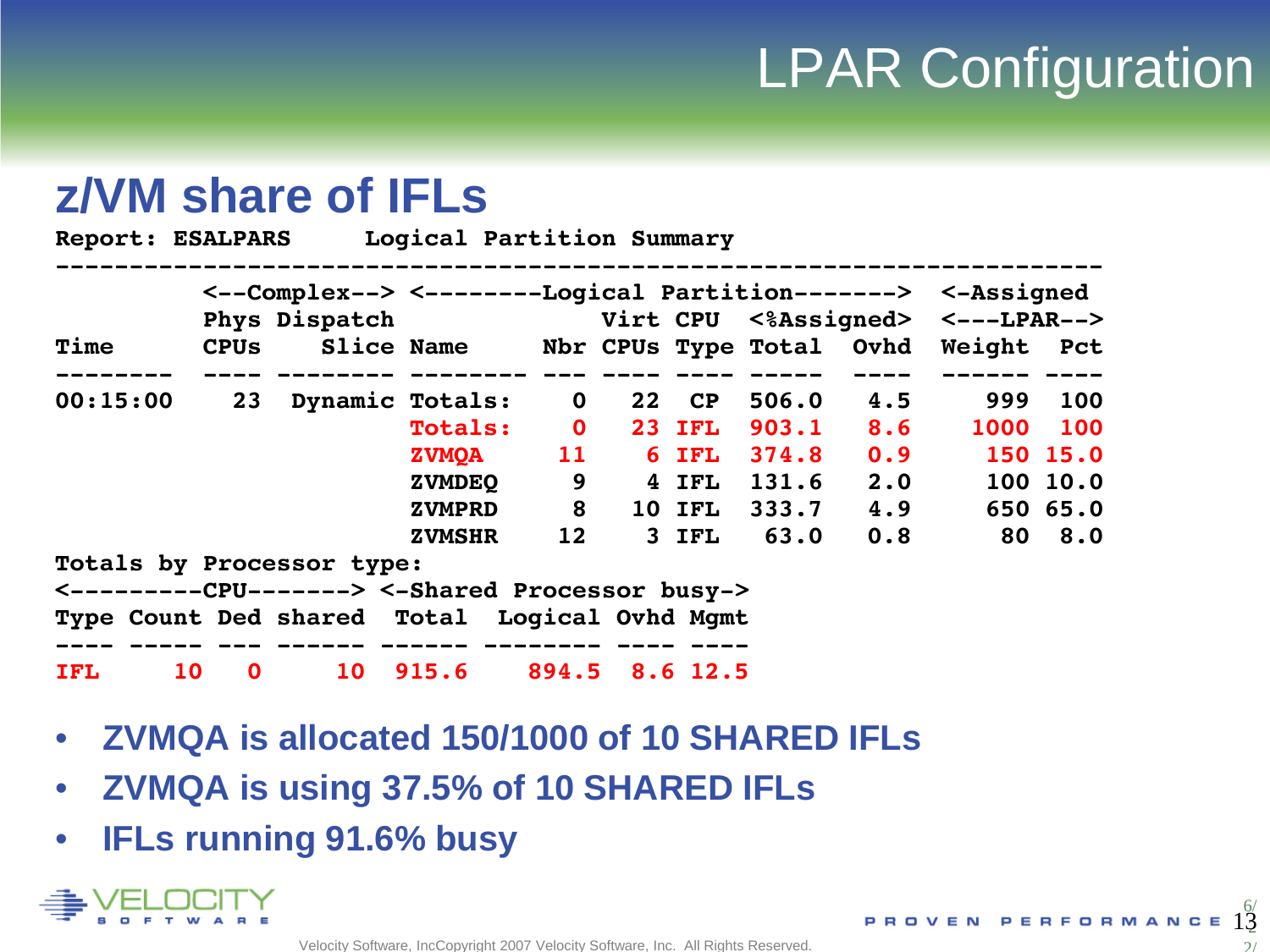### LPAR Weights

#### **Each LPAR gets a weight**

#### **LPAR's share:**

• (LPAR Weight) / SUM(LPAR Weights)

#### **Processor share of system:**

• (LPAR Share) / (Number CPUs in LPAR)

#### **Processor share of a CPU is**

• (Processor share of system) \* (Number physical processors)

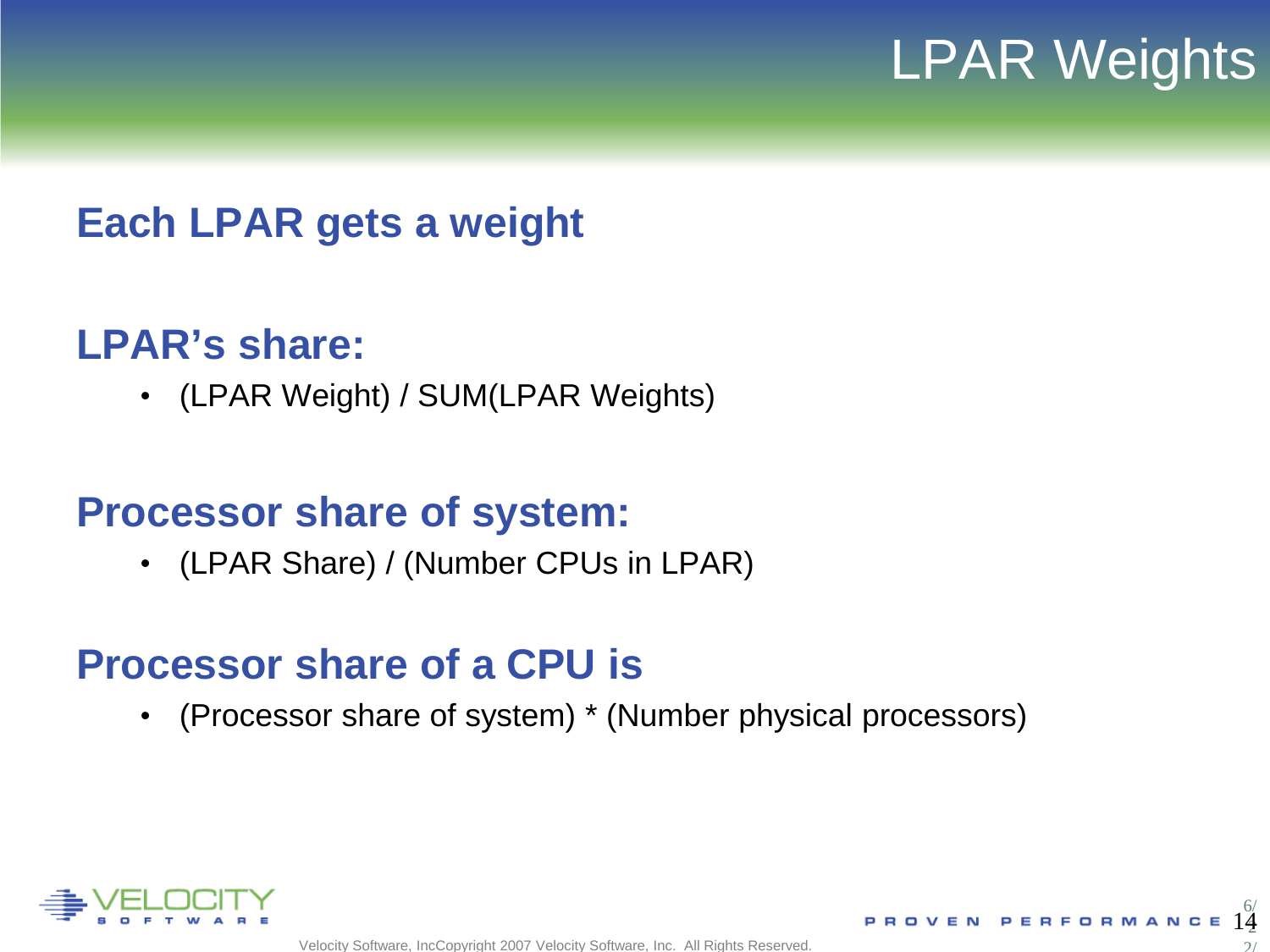# LPAR Weights Example

- **ESALPAR (Partial report)**
- **Note each vcpu running at 10%?**
- **z/VM can dispatch 8 concurrent virtual machines**
	- Less queueing, slower service
	- But, each single vcpu runs "slow"

|          |             | <--Complex--> <--Logical-> <---------Logical Processor- |   |             |                |      |        |        |      |
|----------|-------------|---------------------------------------------------------|---|-------------|----------------|------|--------|--------|------|
|          |             | Phys Dispatch <-Partition> VCPU <%Assigned>             |   |             |                |      |        | $Cap-$ | Wait |
| Time     | <b>CPUS</b> | Slice Name                                              |   |             | No. Addr Total | Ovhd | Weight | ped    | Comp |
|          |             |                                                         |   |             |                |      |        |        |      |
| Average: | 8           | Dynamic ZVM                                             | 6 | 0           | 8.3            | 0.2  | 10     | No     | No   |
|          |             |                                                         |   |             | 10.2           | 0.2  | 10     | No     | No   |
|          |             |                                                         |   | 2           | 11.0           | 0.2  | 10     | No     | No   |
|          |             |                                                         |   | 3           | 11.1           | 0.2  | 10     | No     | No   |
|          |             |                                                         |   | 4           | 10.5           | 0.2  | 10     | No     | No   |
|          |             |                                                         |   | 5           | 10.5           | 0.2  | 10     | No     | No   |
|          |             |                                                         |   | 6           | 10.5           | 0.2  | 10     | No     | No   |
|          |             |                                                         |   | 7           | 10.6           | 0.2  | 10     | No     | No   |
|          |             |                                                         |   |             |                |      |        |        |      |
|          |             |                                                         |   | <b>LPAR</b> | 82.8           | 1.4  |        |        |      |

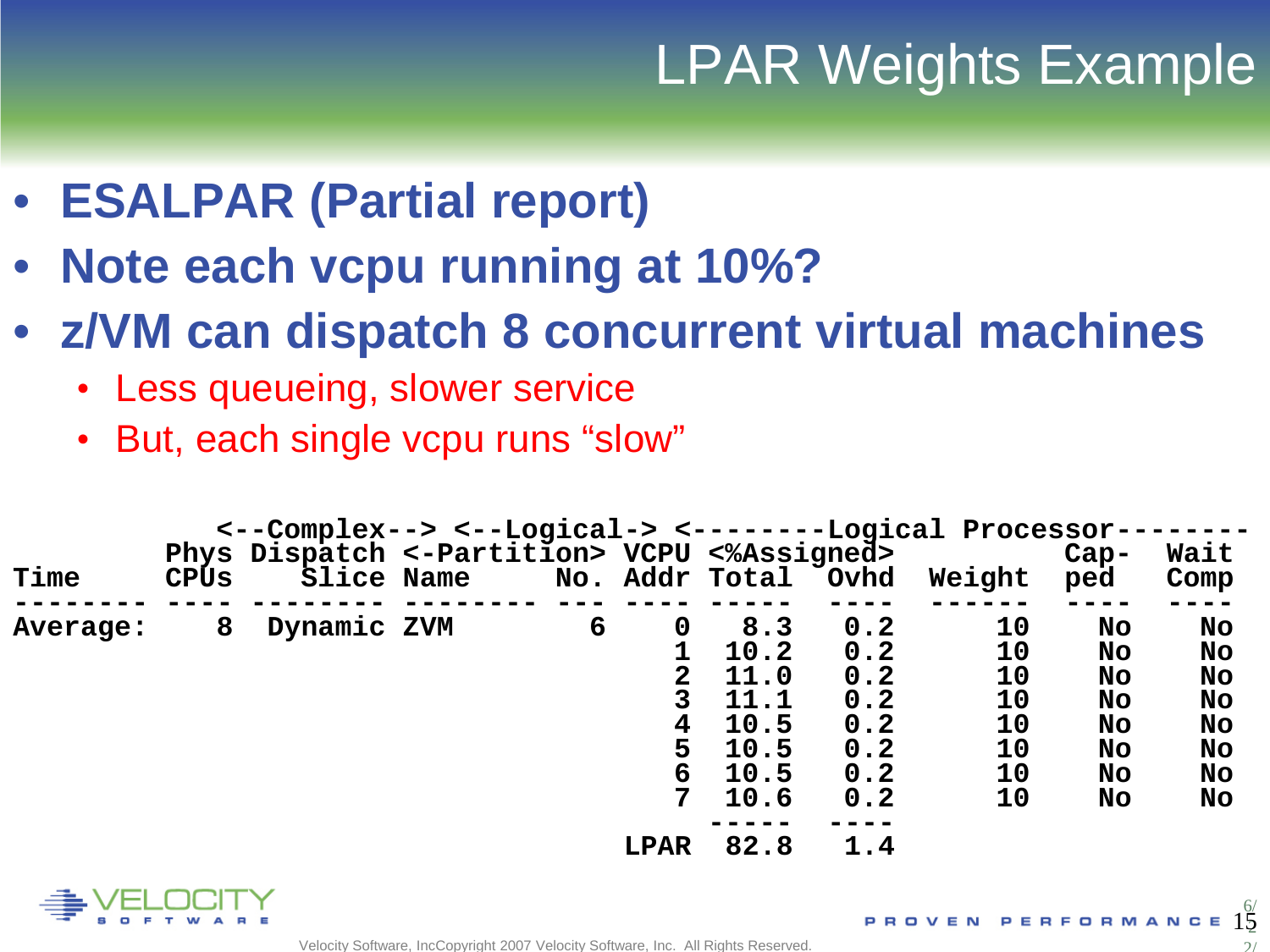# **LPAR Share Example**

#### **Processor Details**

- 30 LPARs configured
- 4 LPARs active
- Total of all active Ipar shares: 60
- z/VM Weight: 10 (out of 60)
- z/VM Logical Processors: 8
- Physical processors online: 8

#### **Guaranteed processor share (speed)**

- (Share of system / nbr logical processors) \* nbr phys
- $((10/60)$  / 8) \* 8 = .16

### **Each virtual cpu at peak runs at 16% rated spead**

• **(go back to processor performance concepts)**

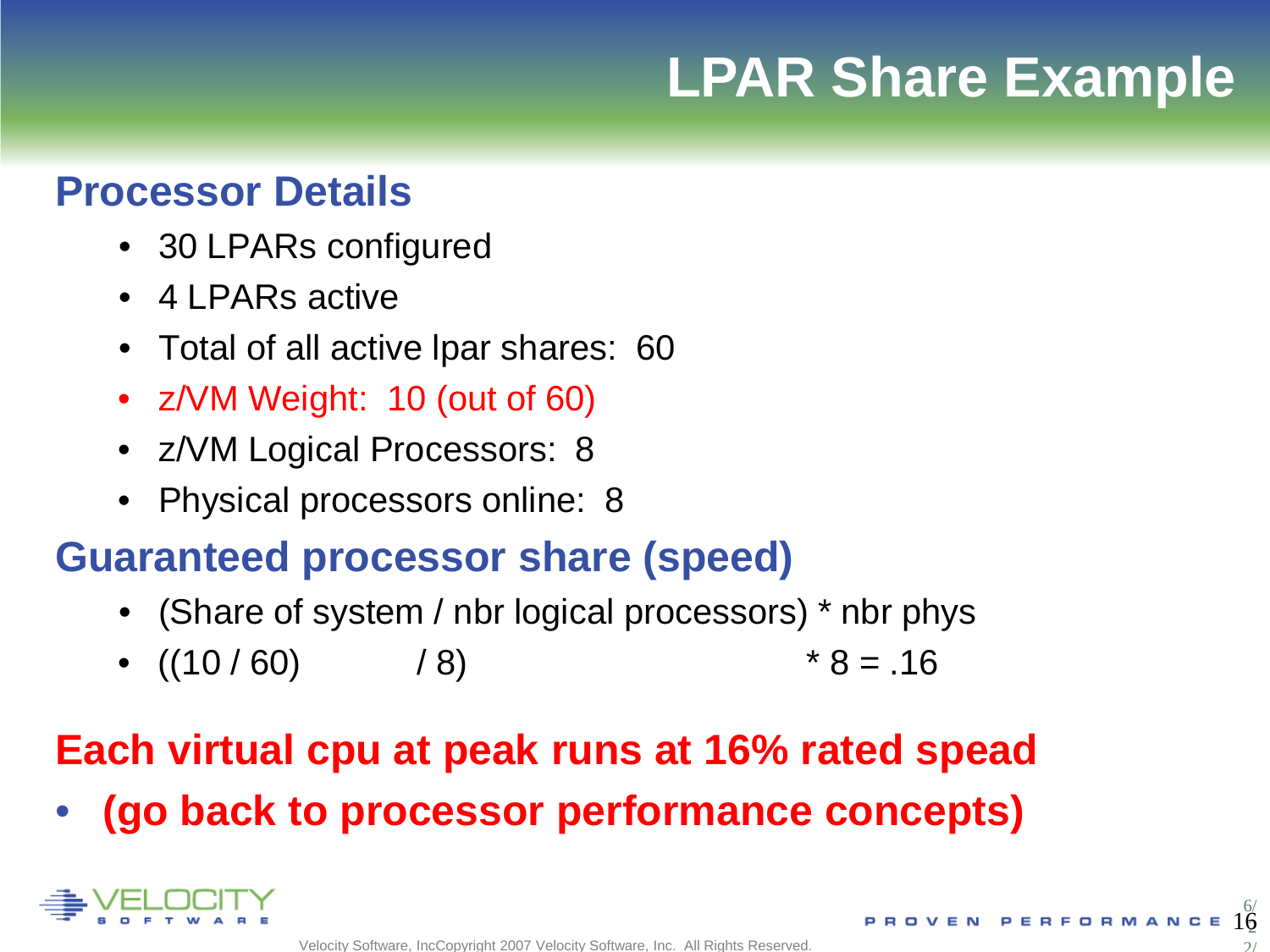### LPAR Share Example

#### **Processor Details: If change to 4 logical processors:**

- 4 LPARs active
- Total of all shares: 60
- z/VM Weight: 10 (out of 60)
- z/VM Logical Processors: 4
- Physical processors online: 8

#### **Guaranteed processor share (speed)**

- $\cdot$  ((10 / 60) / 4)  $*$  8 = .32
- **Real problem in many installations**

#### **Too many logical processors will slow you down!**

- Specifically the master processor....
- The same concept applies to Linux virtual processors
- SEE DISCUSSION ON HIPERDISPATCH!!!

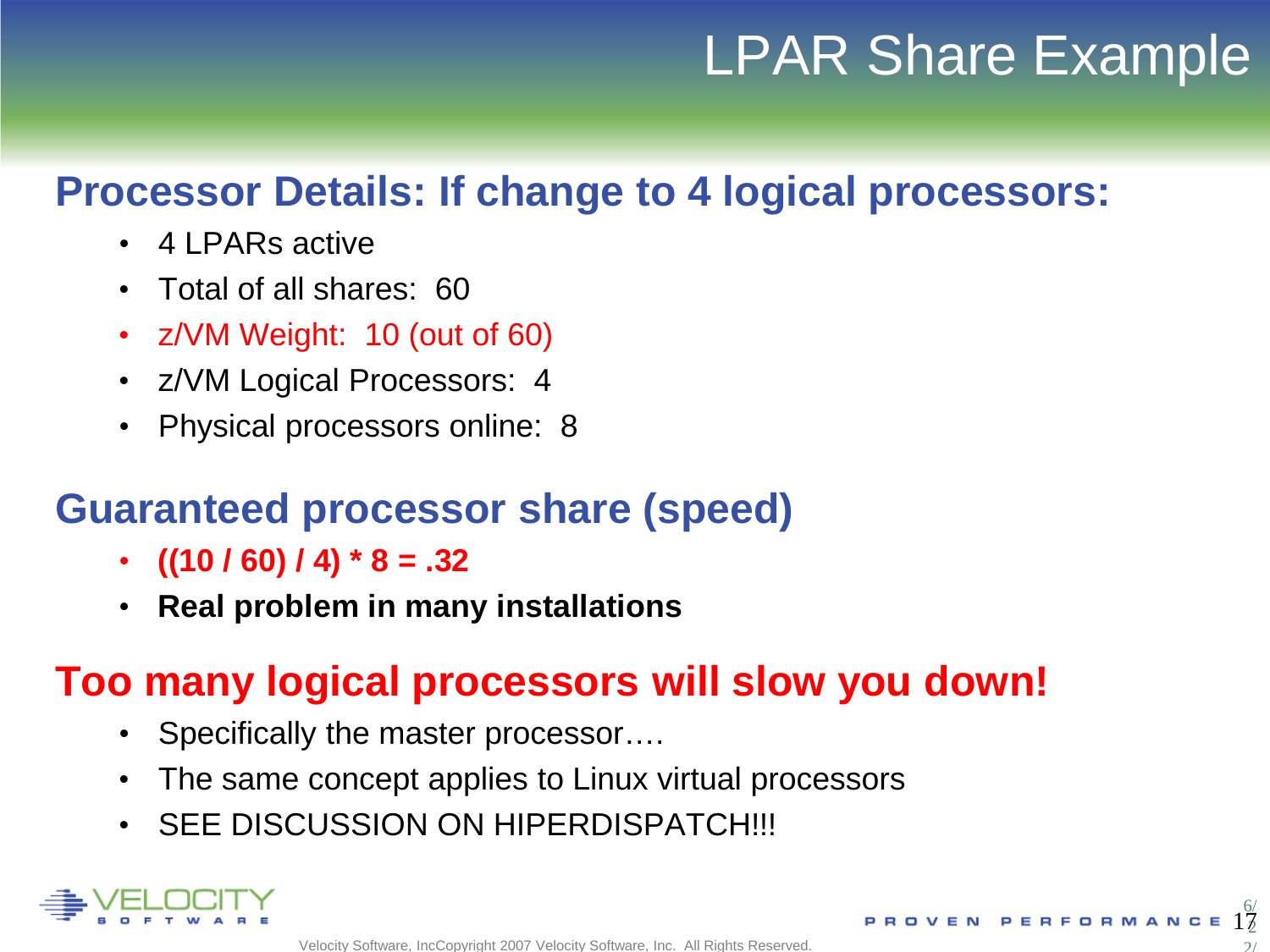# LPAR Summary Report

|          |             |               | Report: ESALPARS Logical Partition Summary                         |                |              |             |                     |                                                   |        | <b>TEST MAP</b>   |             |
|----------|-------------|---------------|--------------------------------------------------------------------|----------------|--------------|-------------|---------------------|---------------------------------------------------|--------|-------------------|-------------|
|          |             |               | Monitor initialized: 08/04/03 at 18:52:10 on 2084 serial 4B54A     |                |              |             |                     |                                                   |        |                   | First recor |
|          |             |               | <--Complex--> <-------Logical Partition---> <-Assigned Shares----> |                |              |             |                     |                                                   |        |                   |             |
|          |             | Phys Dispatch |                                                                    |                |              |             |                     | Virt <%Assigned> <---LPAR--> <vcpu pct=""></vcpu> |        |                   |             |
| Time     | <b>CPUS</b> |               | <b>Slice Name</b>                                                  |                |              |             | Nbr CPUs Total Ovhd | Weight Pct /SYS / CPU                             |        |                   |             |
|          |             |               |                                                                    |                |              |             |                     |                                                   |        |                   |             |
| Average: | 8           |               | Dynamic Totals:                                                    | $\mathbf 0$    |              | 22 188.7    | 2.1                 |                                                   | 60 100 |                   |             |
|          |             |               | <b>ZVM</b>                                                         | 6              |              | 8 82.8      | 1.4                 |                                                   |        | 10 16.0 2.00 16.0 |             |
|          |             |               | <b>CF01</b>                                                        | 1              | $\mathbf{1}$ | 99.9        | 0.0                 |                                                   |        | 10 16.0 16.0 128  |             |
|          |             |               | <b>LINUXSW</b>                                                     | $\overline{2}$ | $\mathbf{2}$ | $\mathbf 0$ | $\overline{0}$      |                                                   |        | 10 16.0 8.00 64.0 |             |
|          |             |               | S <sub>01</sub>                                                    | $\overline{3}$ | 4            | 4.6         | 0.4                 |                                                   |        | 10 16.0 4.00 32.0 |             |
|          |             |               | S <sub>02</sub>                                                    | 4              | $\mathbf 0$  |             |                     |                                                   |        |                   |             |
|          |             |               | <b>VMTPC</b>                                                       | 5              | 5            | 1.2         | 0.2                 |                                                   |        | 10 16.0 3.00 24.0 |             |
|          |             |               | <b>ZVMCSS1</b>                                                     | 16             | $\mathbf{2}$ | 0.2         | 0.0                 |                                                   |        | 10 16.0 8.00 64.0 |             |

#### "ZVM" Allocated 16% of 8 CPUs Each virtual cpu allocated 2% of system (8 CPUs) Each processor rated at 16% speed of real processor

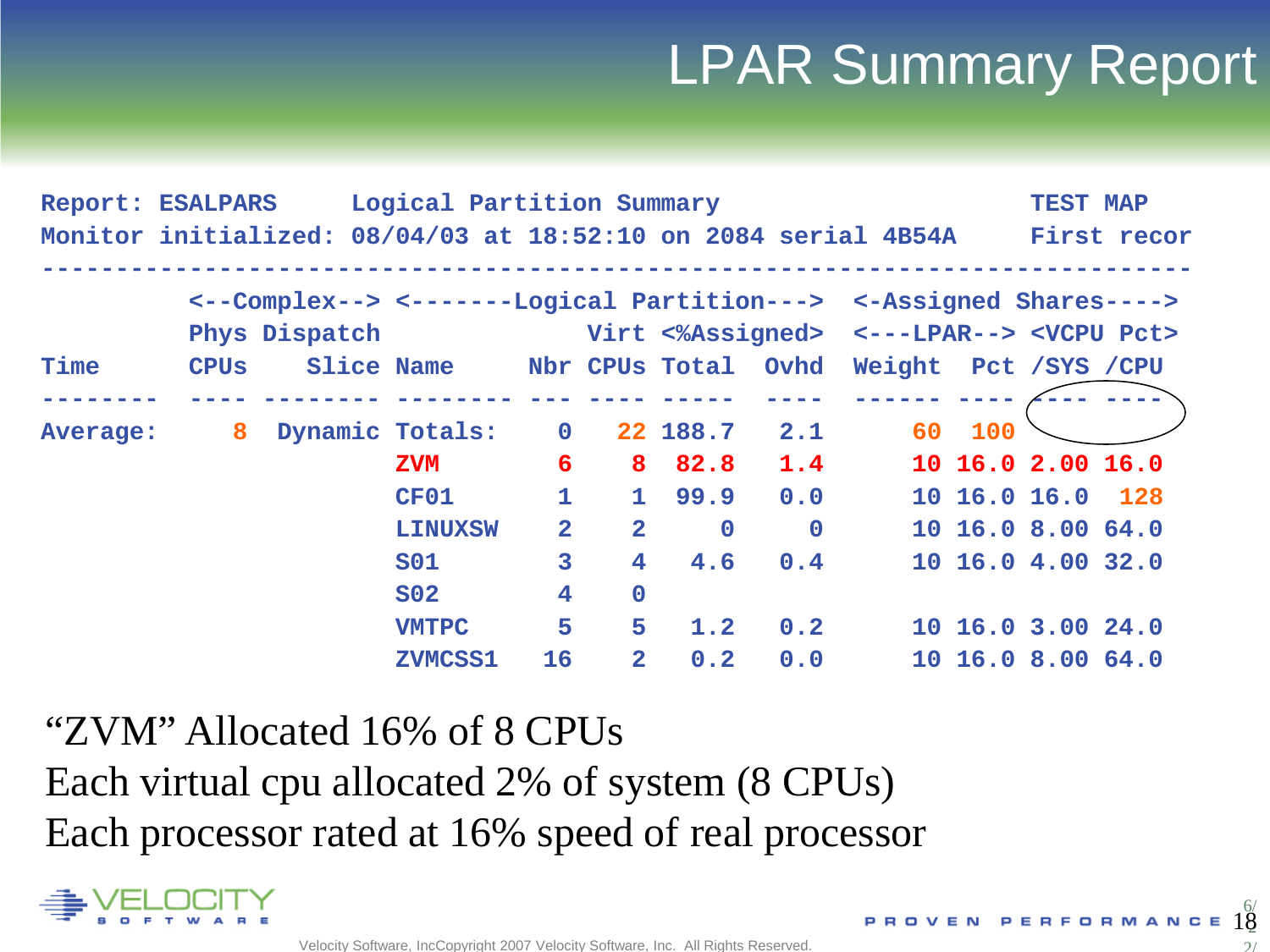# LPAR with HiperDispatch

#### **Stated Purpose of HiperDispatch and vertical scheduler:**

- **Localize work to L1/L2 cache**
- **Reduce impact of installation configuration errors**

#### **Impact**

- **Virtual CPUs disabled, share redistributed**
- **Faster master processor**
- **L1/L2 cache impact negligible**

```
ESAOPER:
07:00:41 CPU Park from 15 to 13 CPUUtil= "12.9", 07:00:43 CPU Unpark from 13 to 15 CPUUtil= "12.5
07:05:35 CPU Park from 15 to 13 CPUUtil= "12.2", 07:05:37 CPU Unpark from 13 to 15 CPUUtil= "12.0
07:05:53 CPU Park from 15 to 12 CPUUtil= "12.0", 07:05:55 CPU Unpark from 12 to 15 CPUUtil= "10.4
07:07:13 CPU Park from 15 to 13 CPUUtil= "12.5", 07:07:15 CPU Unpark from 13 to 15 CPUUtil= "11.9
07:07:19 CPU Park from 15 to 13 CPUUtil= "12.1", 07:07:21 CPU Unpark from 13 to 15 CPUUtil= "11.8
07:07:29 CPU Park from 15 to 13 CPUUtil= "12.1",
```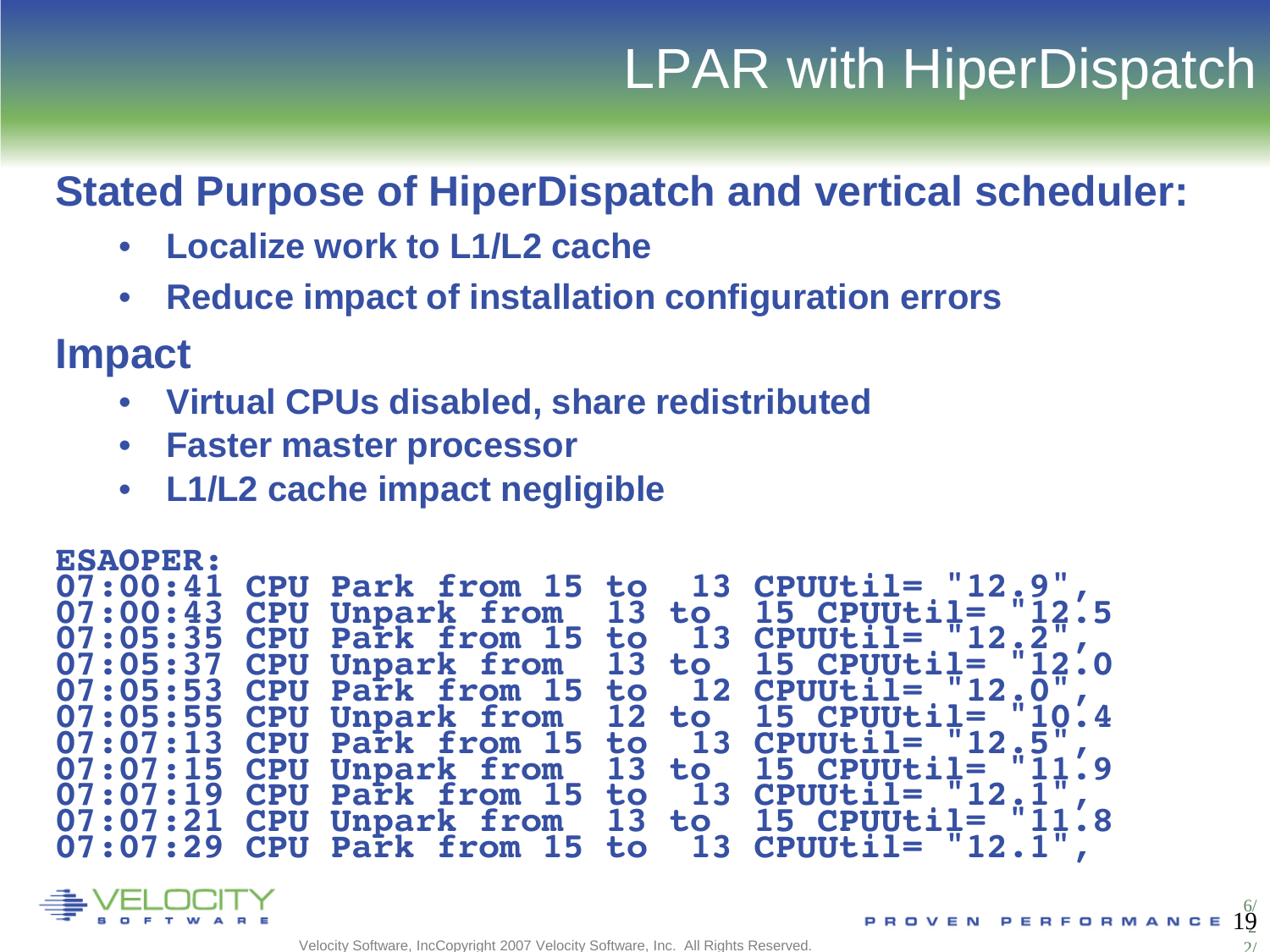### LPAR with HiperDispatch

#### **HiperDispatch requires Vertical scheduling**

| Report: ESALPAR Logical Partition Analysis<br>Monitor initialized: 05/31/16 at 00:00:00 on 2827 serial 2F5A7<br><--Complex--> <--Logical-> <-----------Logical Processor- |                                                                                                                                        |               |                         |                                                                                                                                                 |                                                                                                                                                                          |                              |                                                                                                                                                                                      |                                                                                                       |  |  |  |  |  |
|---------------------------------------------------------------------------------------------------------------------------------------------------------------------------|----------------------------------------------------------------------------------------------------------------------------------------|---------------|-------------------------|-------------------------------------------------------------------------------------------------------------------------------------------------|--------------------------------------------------------------------------------------------------------------------------------------------------------------------------|------------------------------|--------------------------------------------------------------------------------------------------------------------------------------------------------------------------------------|-------------------------------------------------------------------------------------------------------|--|--|--|--|--|
|                                                                                                                                                                           | Phys Dispatch <- Partition> VCPU <%Assigned> VCPU<br>Time CPUs Slice Name No. Addr Total Ovhd TYPE Weight<br>----- ---- -------- ----- |               |                         |                                                                                                                                                 |                                                                                                                                                                          |                              |                                                                                                                                                                                      |                                                                                                       |  |  |  |  |  |
|                                                                                                                                                                           | 07:15:00  19 Dynamic R3SYSG  2  0  87.9  0.8 IFL                                                                                       |               |                         | $1 \quad$                                                                                                                                       | ---- ----- -----                                                                                                                                                         | 89.3 0.7 IFL                 |                                                                                                                                                                                      | 400<br>400                                                                                            |  |  |  |  |  |
|                                                                                                                                                                           |                                                                                                                                        |               |                         | 11<br>13 <sup>7</sup><br>14                                                                                                                     | 81.9<br>12 77.5 1.0 IFL<br>------                                                                                                                                        | 75.5 0.9 IFL<br>60.9 0.7 IFL | $0.8$ IFL                                                                                                                                                                            | 400<br>400<br>400<br>400                                                                              |  |  |  |  |  |
|                                                                                                                                                                           |                                                                                                                                        |               |                         | <b>LPAR</b>                                                                                                                                     |                                                                                                                                                                          | ----<br>1245 11.8            |                                                                                                                                                                                      |                                                                                                       |  |  |  |  |  |
|                                                                                                                                                                           |                                                                                                                                        | <b>R3SYS1</b> | $\overline{\mathbf{3}}$ | $\mathbf 0$<br>$\mathbf{1}$<br>$\overline{\mathbf{2}}$<br>$\frac{1}{4}$<br>5<br>6 <sup>1</sup><br>$\overline{\mathbf{7}}$<br>8<br>9<br>10<br>14 | 48.6<br>$35.5$<br>$40.4$<br>38.9<br>36.8<br>38.8<br>$\frac{40.1}{32.5}$<br>30.0<br>18.6<br>17.8<br>$\begin{array}{cc} 11 & 0.0 \\ 12 & 0.0 \end{array}$<br>13 0.0<br>0.0 |                              | $2.1$ IFL<br><b>1.6 IFL</b><br>1.7 IFL<br>1.5 IFL<br>1.7 IFL<br>1.7 IFL<br>1.3 IFL<br>1.3 IFL<br>1.2 IFL<br>$0.9$ IFL<br>1.4 IFL<br>$0.0$ IFL<br>$0.0$ IFL<br>$0.0$ IFL<br>$0.0$ IFL | 500<br>500<br>500<br>500<br>500<br>500<br>500<br>500<br>500<br>500<br>500<br>500<br>500<br>500<br>500 |  |  |  |  |  |
|                                                                                                                                                                           |                                                                                                                                        |               |                         |                                                                                                                                                 | <b>LPAR 378.1</b>                                                                                                                                                        | 16.4                         |                                                                                                                                                                                      |                                                                                                       |  |  |  |  |  |



 $2/$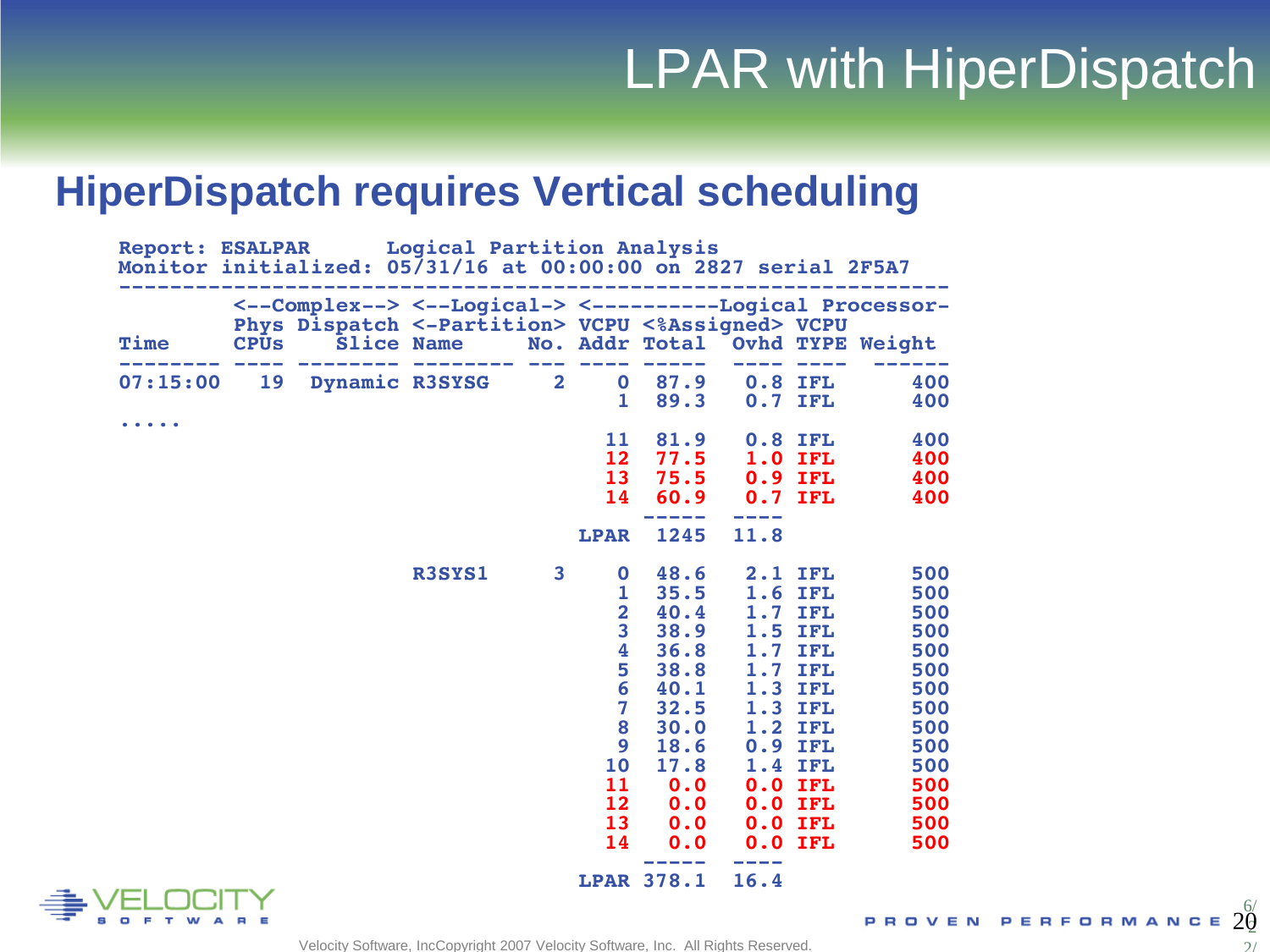### LPAR Options

### **Time Slice: Dynamic, used exclusively Weights: Sets priority between Logical Partitions Virtual processors**

### **Capping**

- Limits Assigned time to LPAR
- Useful for outsourcing, fixed contracts

### **Wait Completion**

- "no" gives up processor if idle (default)
- "yes", Partition keeps processor even if idle (rarely/never used)



6/ ROVEN PERFORMANCE  $2\mathring{1}$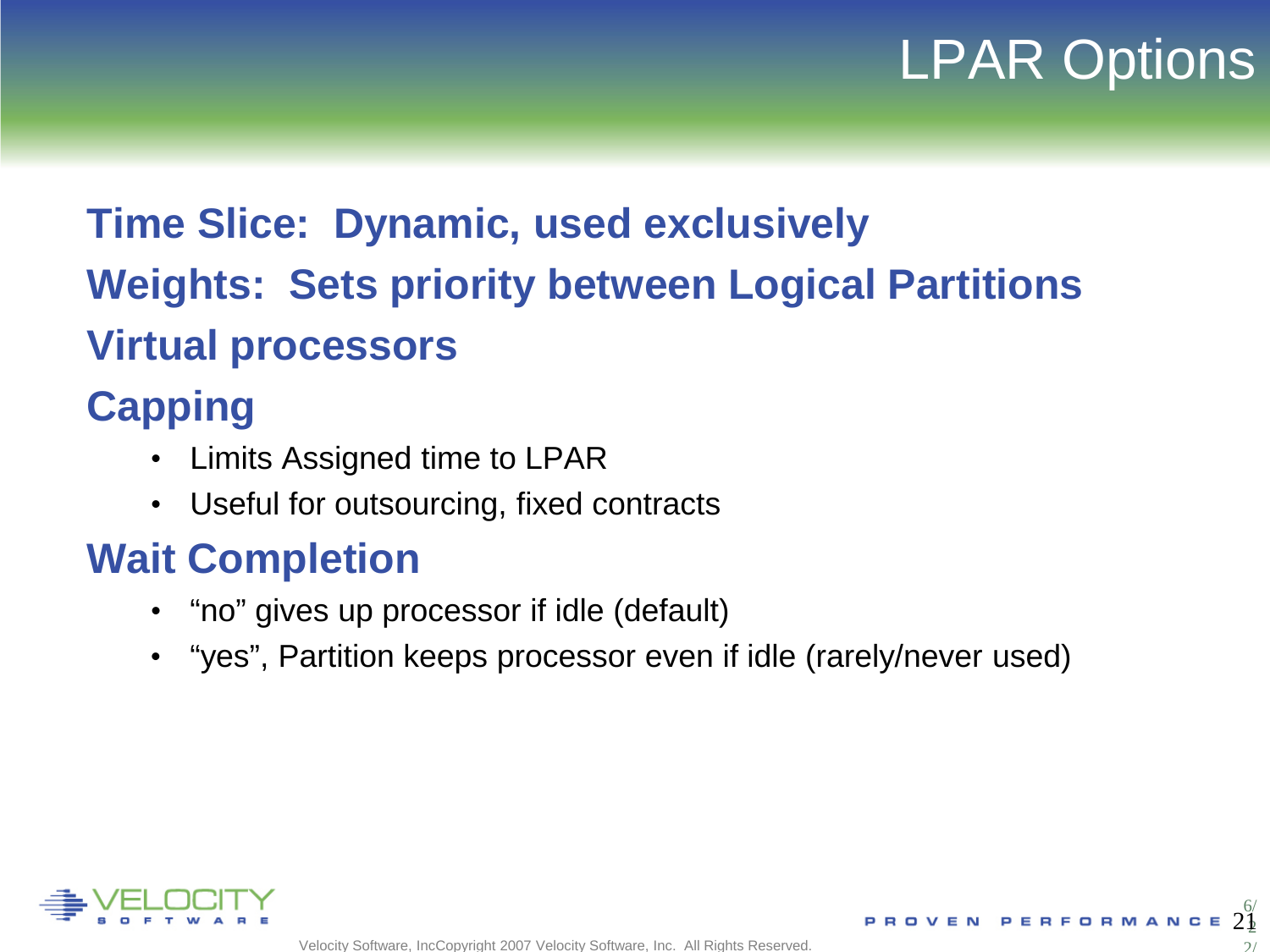# LPAR Dispatching

#### **CEC Processor Utilization:**

- Physical overhead
- Assigned time (physical cpu assigned to logical cpu)
	- Logical overhead
	- Assigned time (work)
- **Each LPAR gets a "Share"**

### **LPAR was based on CP, much of LPAR has the same concepts as CP**

### **Physical overhead is cost of dispatching lpar vcpus**



6/ PROVEN PERFORMANCE  $2\tilde{2}$ 

 $2/$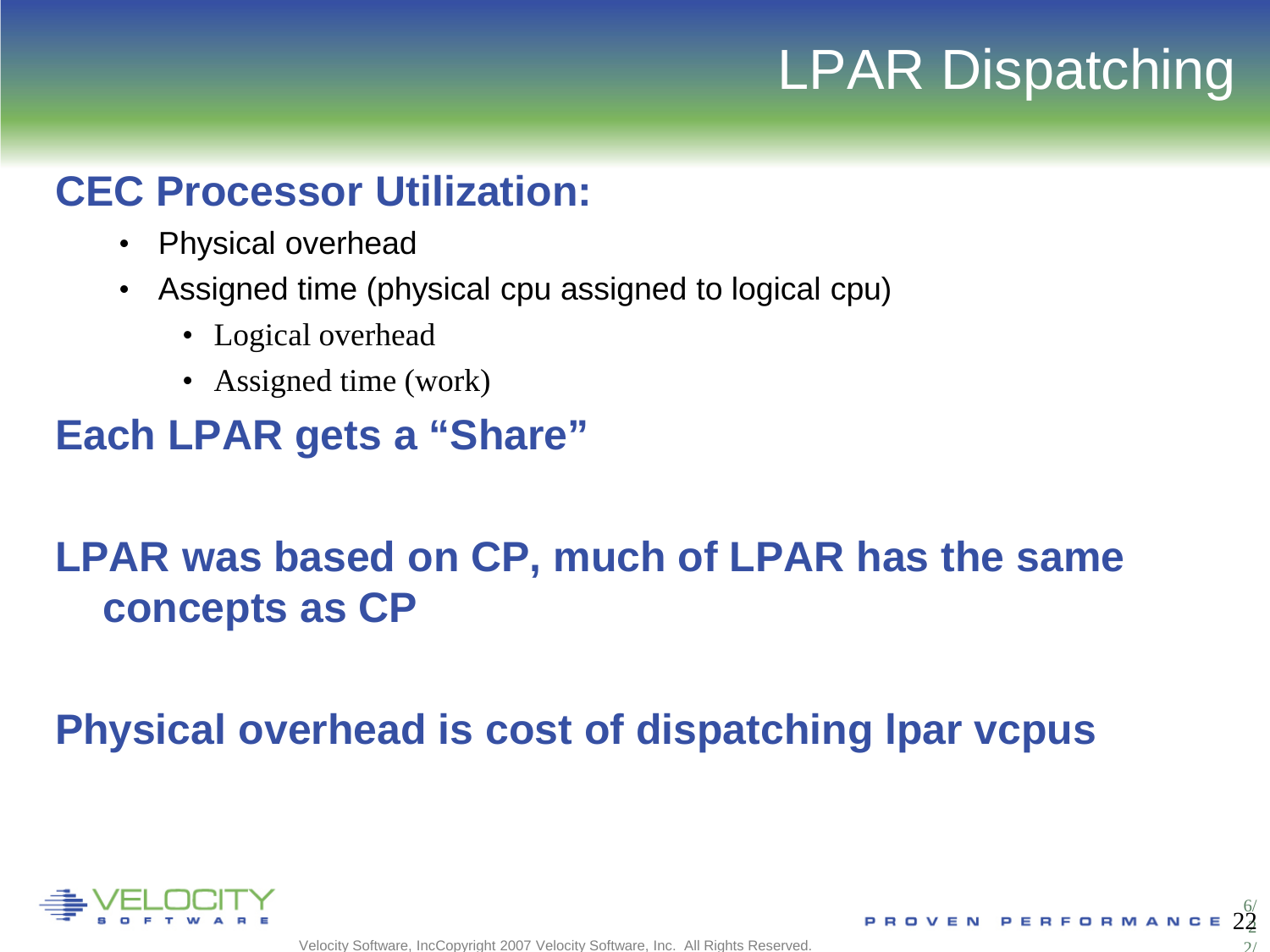#### **LPAR Overconfigure worst Case Study**

### **Linux Servers**

- 120 servers total (Big, ORACLE)
	- $\cdot$  4gb-40gb

 $- (1 / 2)$  size from original SUN servers)

### **Hardware**

- 17 IFLs
	- 7 servers per IFL
	- 395 vcpus (23:1 overcommit)
- 7 LPARs, each with 17 VCPU
	- Worst case possible for overhead

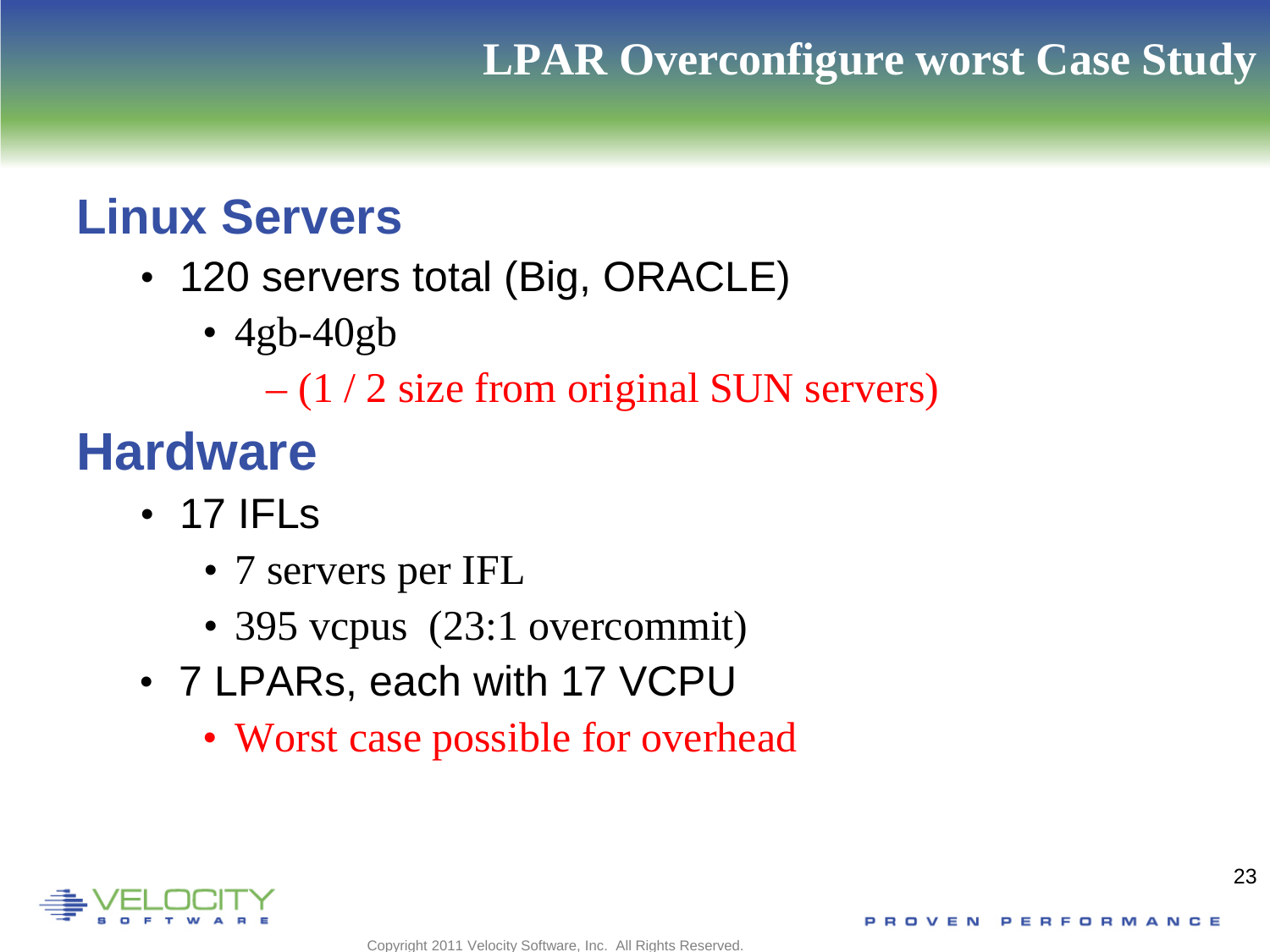#### **LPAR Configuration Overhead**



#### **17 IFLs, 7 lpars, 17 vcpus each, 7:1 overcommit Physical Overhead significant from real processor overcommit**



PERFORMANCE

Copyright 2011 Velocity Software, Inc. All Rights Reserved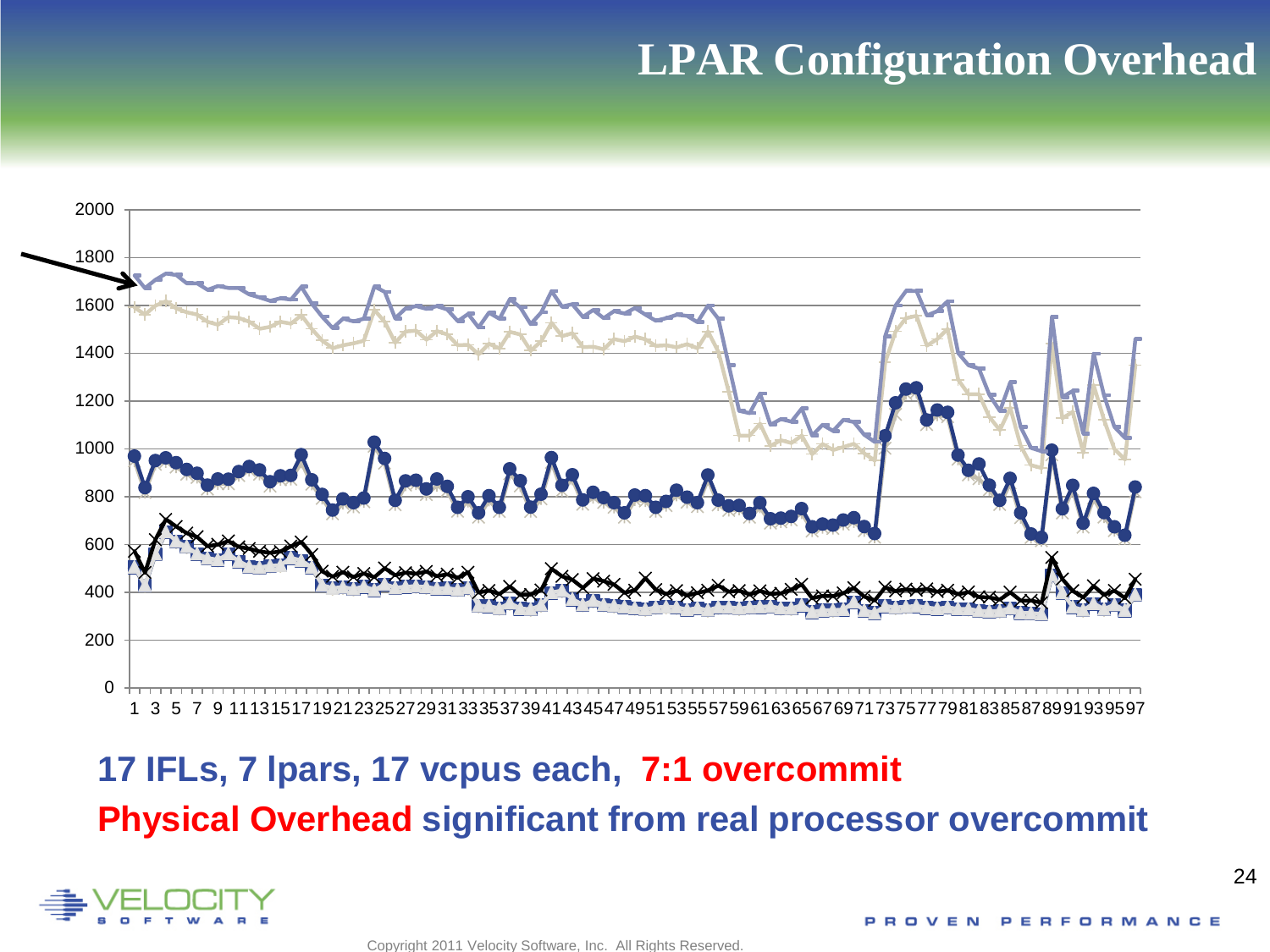# Analyzing IFL Consumption

- **zVIEW, 4 charts (default subset)**
- **IFL utilization, CP utilization**

E т W

• **z/VM LPAR utilization, by workload (classes)**

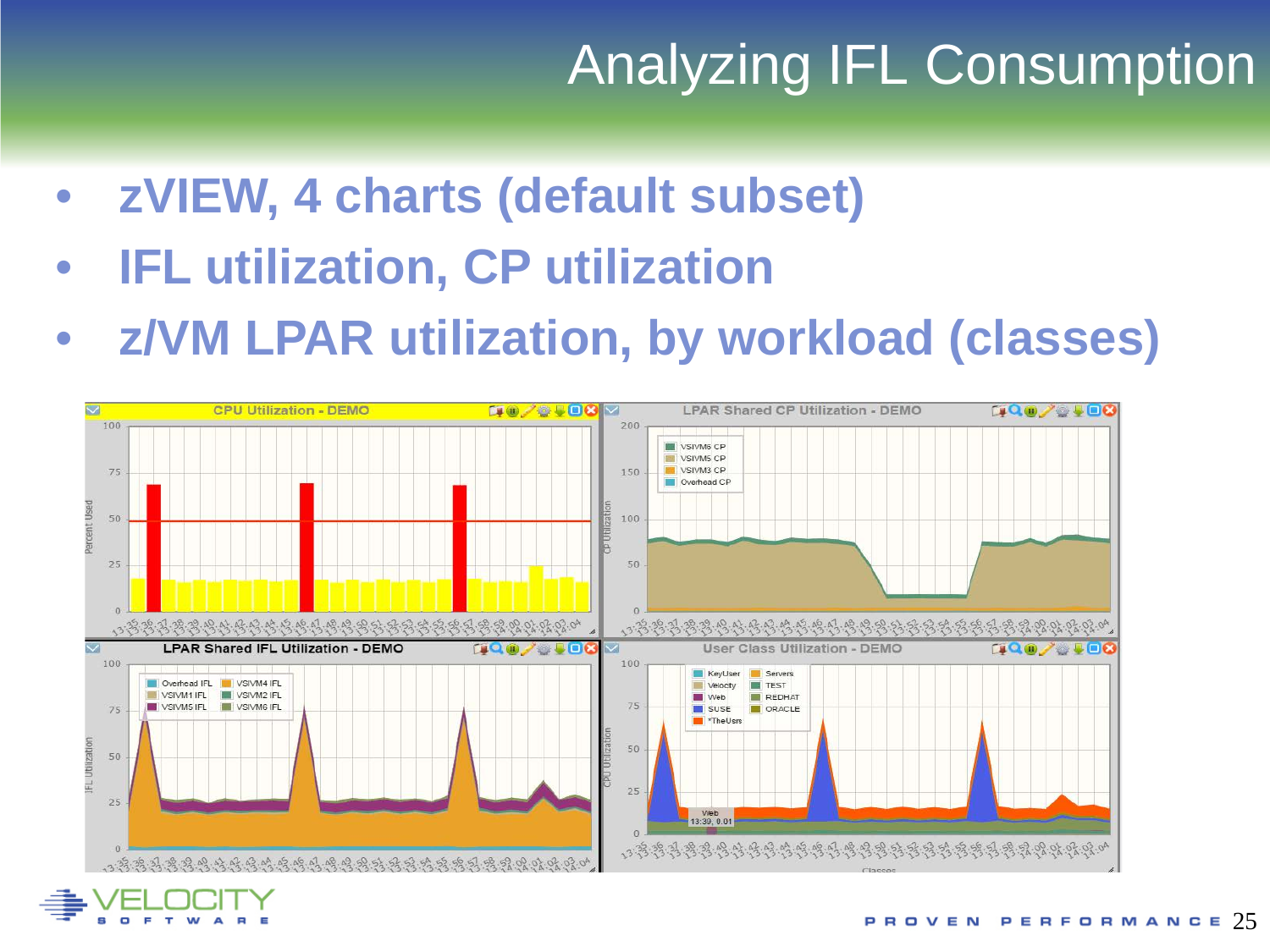# Managing Distribution - What is my share?

### **CPU distribution depends on**

- **LPAR Weight (and impact of other LPARs)**
- **Share within z/VM LPAR**
- **Impact of other virtual servers**

### **Share analysis:**

- **ESALPARS for LPAR / IFL utilization**
- **ESALPARS for LPAR allocation**
- **ESACPUU / ESACPUA for z/VM perspective**
- **ESAUSRC for share settings**
- **ESAUSP2 for how much am I getting out of used**

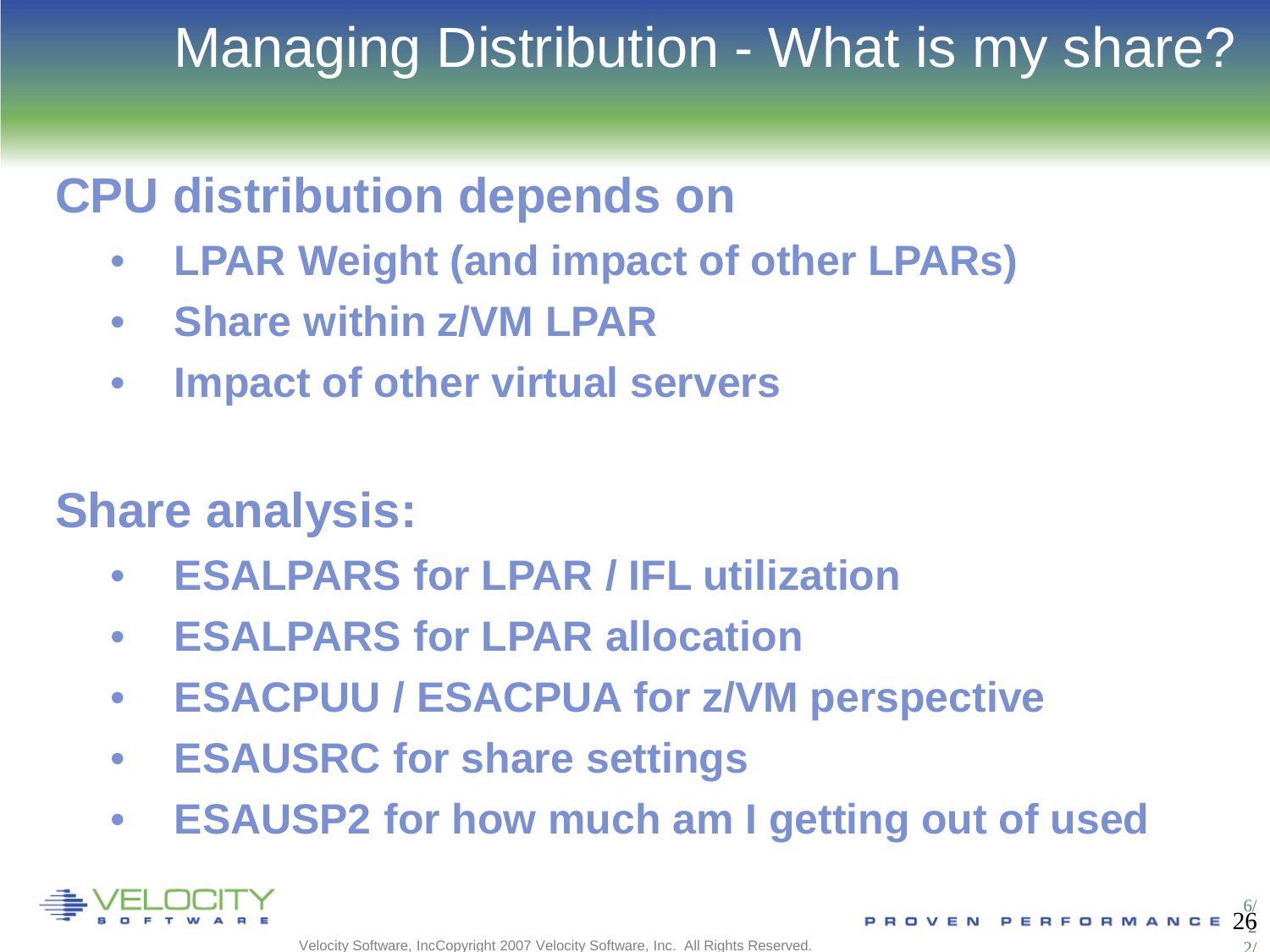# "z" Processor Overview (ESAHDR)

Machine Model/Type **z9EC:2094/707**<br>System Sequence Code 0000000000006EA7D **System Sequence Code Processor 0 model/serial 2094-707 /0AEA7D Master**  Processor 1 model/serial **Processor 2 model/serial 2094-707 /0AEA7D Processor 3 model/serial 2094-707 /0AEA7D** 

**ESAME (Memory Extension) Nucleus in use Power of processor in terms of service Units: 25000 ESA/370 hardware installed Operating on IFL Processor(s) Channel Path Measurement Facility(CPMF) Extended is installed** 

> Service units from table Understand the CEC (two books) z/VM (IFLs)



6/  $2\bar{z}$ 

 $2/$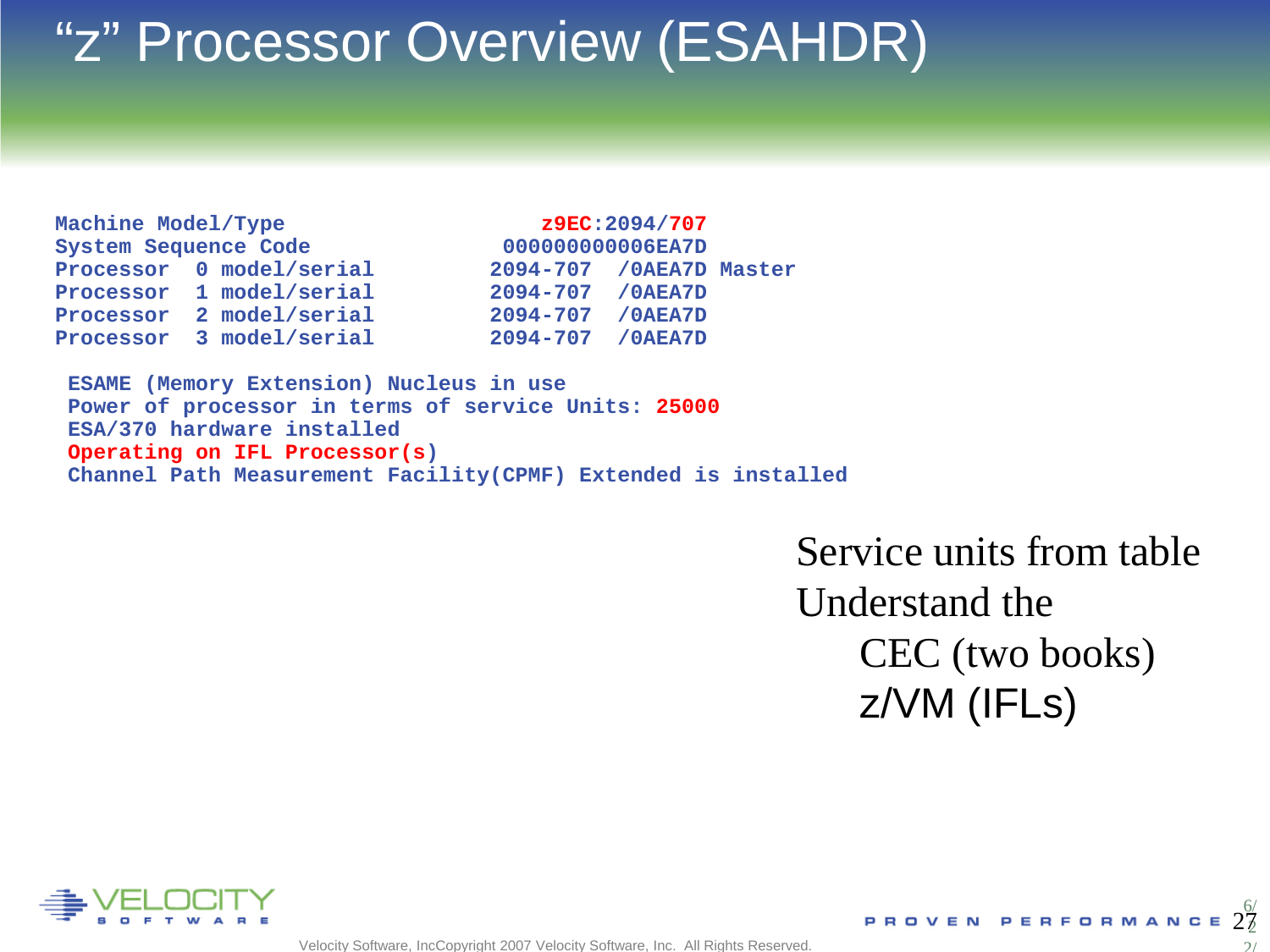### Processor Measurement

| <b>Report: ESACPUU</b>                                             |                                       |                |     |                | CPU Utilization Report |             |     |                                                       |            |    |              | Linux Test   |              |                                                                                      |
|--------------------------------------------------------------------|---------------------------------------|----------------|-----|----------------|------------------------|-------------|-----|-------------------------------------------------------|------------|----|--------------|--------------|--------------|--------------------------------------------------------------------------------------|
| Monitor initialized: $05/06/08$ at $12:00:00$ on 2094 serial AEA7D |                                       |                |     |                |                        |             |     |                                                       |            |    |              |              |              | First record analyzed:                                                               |
|                                                                    |                                       | <----Load----> |     |                |                        |             |     |                                                       |            |    |              |              |              | $\leftarrow$ -----CPU (percentages)-----> $\leftarrow$ -----External (per second)--- |
|                                                                    | <-Users-> Tran<br>Actv In Q / sec CPU |                |     |                |                        |             |     |                                                       |            |    |              |              |              | Total Emul User Sys Idie <--Page---> <--Spool--> RSCH+                               |
| Time                                                               |                                       |                |     |                |                        |             |     | util time ovrhd ovrhd time Read Write Read Write SSCH |            |    |              |              |              |                                                                                      |
|                                                                    |                                       |                |     |                |                        |             |     |                                                       |            |    |              |              |              |                                                                                      |
| 12:01:00                                                           | 103                                   | 118            | 9.1 | $\Omega$       | 92.8                   | 88.6        | 2.3 | 1.9                                                   | 7.2        | 11 | 52           | $\mathbf 0$  | $\mathbf{0}$ | 220                                                                                  |
|                                                                    |                                       |                |     | 1              | 93.8                   | 90.5        | 2.2 | 1.0                                                   | 6.2        | 14 | $\mathbf 0$  | $\mathbf 0$  | $\mathbf{O}$ | 182                                                                                  |
|                                                                    |                                       |                |     | 2 <sup>1</sup> | 94.4                   | 90.9        | 2.2 | 1.2                                                   | 5.6        | 17 | $\mathbf 0$  | $\mathbf 0$  | $\mathbf{0}$ | 196                                                                                  |
|                                                                    |                                       |                |     | $\mathbf{3}$   | 94.5                   | 90.9        | 2.1 | 1.5                                                   | 5.5        | 13 | $\mathbf{0}$ | $\mathbf{0}$ | $\Omega$     | 179                                                                                  |
|                                                                    |                                       |                |     |                |                        |             |     |                                                       |            |    |              |              |              |                                                                                      |
| System:                                                            |                                       |                |     |                |                        | 375.4 361.0 | 8.9 |                                                       | $5.5$ 24.4 | 55 | 52           | $\mathbf{0}$ | $\Omega$     | 778                                                                                  |

### • **Processor utilization has three components:**

- Emulation time running users in Interpretive Execution
- User overhead CP time performing services for a user
- System overhead CP "housekeeping"
- Note master processor only problem if architecturally constrained

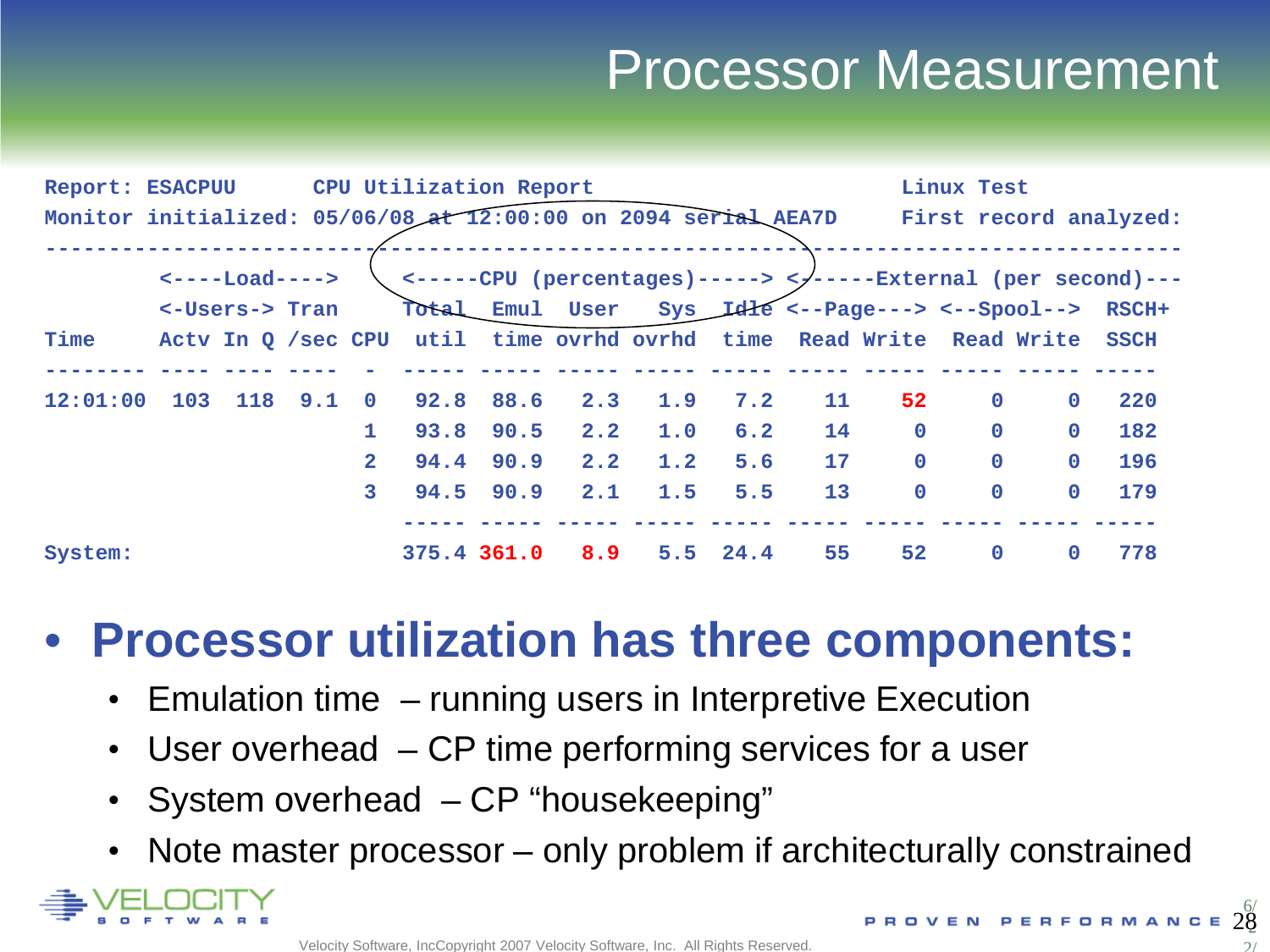### Processor Measurements User View

### **ESAUSP2:**

### **CPU Consumption in percent**

- **Total all user**
- **By user**
- **By Class**

#### **Note**

- **one server dominates CPU**
- **Capture ratio**

**T:V Ratio is Total to Virtual, 1.0 is good** 



| Report: ESAUSP2 User Resource Rate Report                               |                             |                                                 |
|-------------------------------------------------------------------------|-----------------------------|-------------------------------------------------|
| Monitor initialized: 05/06/08 at 12:00:00 on 2094 serial                |                             |                                                 |
|                                                                         |                             | <---CPU time--> <----Main Storage (pages)-----> |
| UserID <(Percent)> T:V <resident> Lock &lt;-----WSS-----&gt;</resident> |                             |                                                 |
| /Class Total Virt Rat Totl Activ -ed Totl Activ Avg                     |                             |                                                 |
| populate calle calle cal time called calle calle call called the        |                             |                                                 |
| 12:01:00 369.9 361.0 1.0 17M 17M 417 17M 17M 129K                       |                             |                                                 |
| ***User Class Analysis***                                               |                             |                                                 |
| *Servers 1.95 1.72 1.1 7566 7555 49 8674 7444 207                       |                             |                                                 |
| *CMSUser 0.00 0.00 23 0 0 0 63 63 63                                    |                             |                                                 |
| *Linux 184.0 180.6 1.0 15M 15M 305 15M 15M 185K                         |                             |                                                 |
| *Misc 183.7 178.5 1.0 2M 1642K 11 2M 1642K 328K                         |                             |                                                 |
| ***Top User Analysis***                                                 |                             |                                                 |
| LXPWK001 183.5 178.4 1.0 2M 1641K 3 2M 1641K 2M                         |                             |                                                 |
| LXWKB215 37.63 37.01 1.0 782K 782K                                      |                             | 1 782K 782K 782K                                |
| LXWKB211 33.97 33.88 1.0 514K 514K                                      |                             | 0 514K 514K 514K                                |
| LXWKB210 17.64 17.55 1.0 298K 298K                                      |                             | 2 298K 298K 298K                                |
| LXWKB214 16.86 16.68 1.0 1M 1188K                                       |                             | 0 1M 1254K 1M                                   |
| LXWKB228 6.01 5.98 1.0 731K 731K                                        |                             | 3 731K<br>731K 731K                             |
| LXWKB222 5.06 4.94 1.0 621K 621K                                        |                             | 5 621K 621K 621K                                |
| LXWKB183 4.70 4.57 1.0 231K 231K                                        |                             | 0 230K<br>230K 230K                             |
| LXWKB220 3.69                                                           | 3.66 1.0 125K 125K          | 8 124K<br>124K 124K                             |
| LXWKB225 3.65                                                           | 3.52 1.0 780K 780K          | 0 780K<br>780K 780K                             |
| $ESATCP$ 0.45                                                           | $0.35$ 1.3 1038 1038        | 1 1037 1037 1037                                |
| $TCPIP2$ 0.02                                                           | $0.01$ $2.0$ $1142$<br>1142 | 48 198 198 198                                  |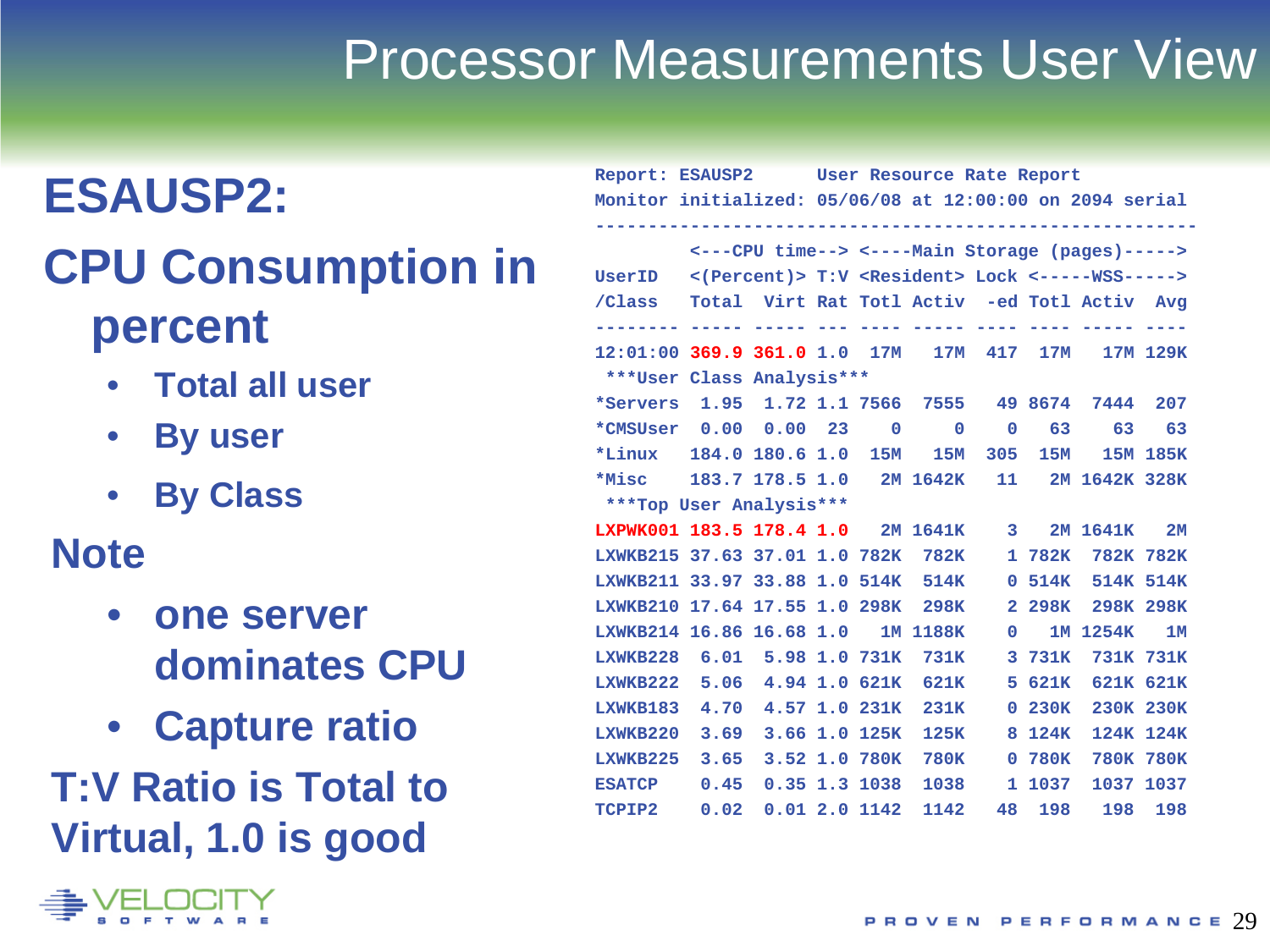### Master Processor Overview

### **Much system code NOT re-entrant**

- Must be single threaded
- Can not update one control block by multiple processors simultaneously

### **Implementation**

- hardware locks: TS, CS, CDS instructions
- software locks: "ownership" of resources
	- (such as in database)
- running on the Master Processor

### **SPIN Locks**

- Test for lock, if fail, test for lock
- Linux uses "spin lock", replaced with Diag44 -> DIAG9C
- Linux spin locks an issue, cost in CPU

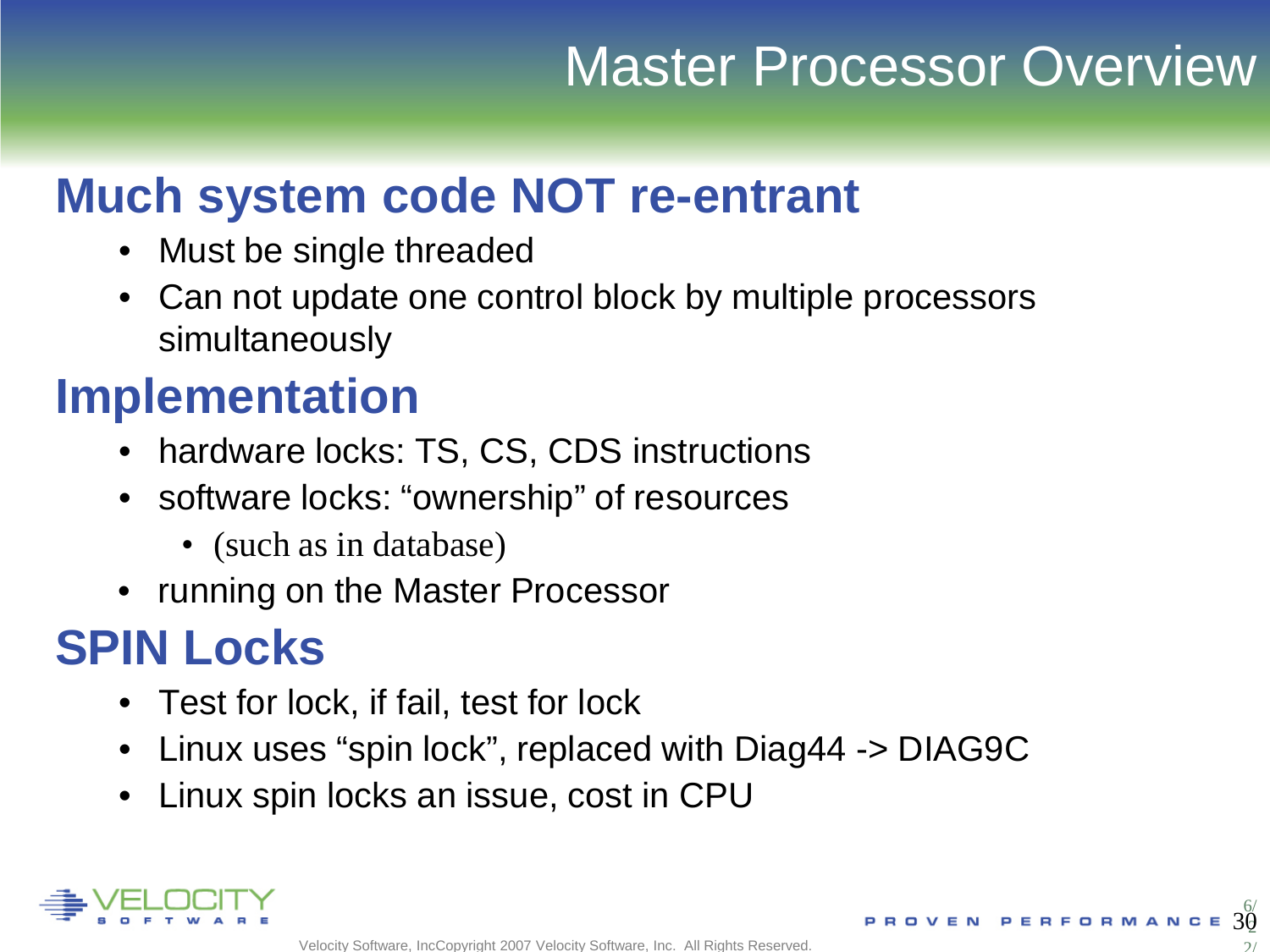### Resource Serialization Master Processor

### **Many CP processes run "master only" to ensure the integrity of the system**

- Spooling
- some IUCV services (\*MSG, \*RPI, \*ACCOUNT from CP)
- Page migration
- execution of ALL CP commands
- Line mode console I/O

**Master processor utilization shows up as higher System Overhead and User Overhead on the Master Processor. Higher Master CPU busy is worse on a system with more processors.**

- Master calls is measured
- Simulation wait is measured
- Processor imbalance can be a problem

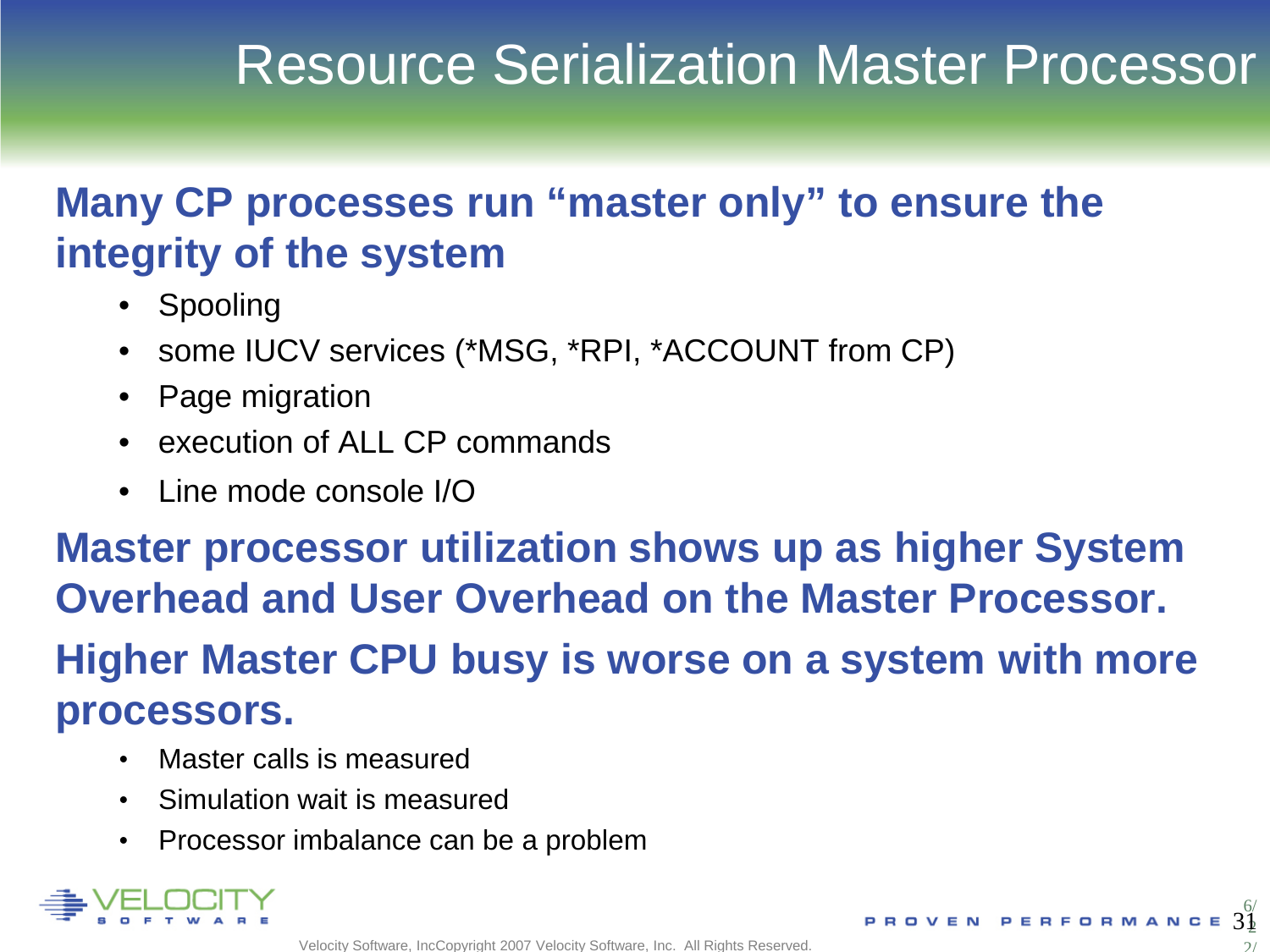### Master Processor Problem

#### **CPU Example**

- **User overhead high on master**
- **System overhead high on master**
- **Master processor can be a limiter**

|          | Report: ESACPUU |             |                |   | CPU Utilization |      |                             |                          |                         |              |              |                                                                          |              |                                                                                   |
|----------|-----------------|-------------|----------------|---|-----------------|------|-----------------------------|--------------------------|-------------------------|--------------|--------------|--------------------------------------------------------------------------|--------------|-----------------------------------------------------------------------------------|
|          |                 |             |                |   |                 |      |                             |                          |                         |              |              |                                                                          |              | <----Load----> <-----CPU (percentages)-----> <------External (per second)-------> |
|          |                 |             | <-Users-> Tran |   |                 |      |                             |                          |                         |              |              | Total Emul User Sys Idle <--Page---> <--Spool--> RSCH+                   |              |                                                                                   |
| Time     |                 |             |                |   |                 |      |                             |                          |                         |              |              | Actv In Q /sec CPU util time ovrhd ovrhd time Read Write Read Write SSCH |              | ExInt                                                                             |
|          |                 |             |                |   |                 |      |                             |                          |                         |              |              |                                                                          |              |                                                                                   |
| 09:19:12 |                 | 7, 5.0, 0.1 |                |   |                 |      | $99.4$ $20.9$ $58.8$ $19.8$ | $\overline{\phantom{0}}$ | $\overline{\mathbf{0}}$ | $\mathbf{0}$ | $\mathbf{0}$ | $\mathbf 0$                                                              | 3            | 140                                                                               |
|          |                 |             |                |   | 84.7            |      | $43\sqrt{6}$ 30.7 10.3 15.0 |                          | $\overline{\mathbf{0}}$ | $\mathbf 0$  | $\mathbf 0$  | $\mathbf{0}$                                                             | $\mathbf{O}$ | 154                                                                               |
|          |                 |             |                |   |                 |      | 84.2 42.2 30.9 10.1 15.5    |                          | $\overline{\mathbf{0}}$ | $\mathbf 0$  | $\mathbf 0$  | $\mathbf 0$                                                              | $\mathbf 0$  | 153                                                                               |
|          |                 |             |                | 4 | 84.5            | 43.6 | $31.1$ 9.7 15.2             |                          | $\mathbf{0}$            | $\mathbf{O}$ | $\Omega$     | $\mathbf{0}$                                                             | $\mathbf{0}$ | 155                                                                               |
|          |                 |             |                |   |                 |      |                             |                          |                         |              |              |                                                                          |              |                                                                                   |
| System:  |                 |             |                |   |                 |      | 352.7 151.3 151.6 49.9 45.7 |                          | $\Omega$                | $\Omega$     | $\Omega$     | $\Omega$                                                                 | 3            | 602                                                                               |

#### **Would adding another processor help this system?**

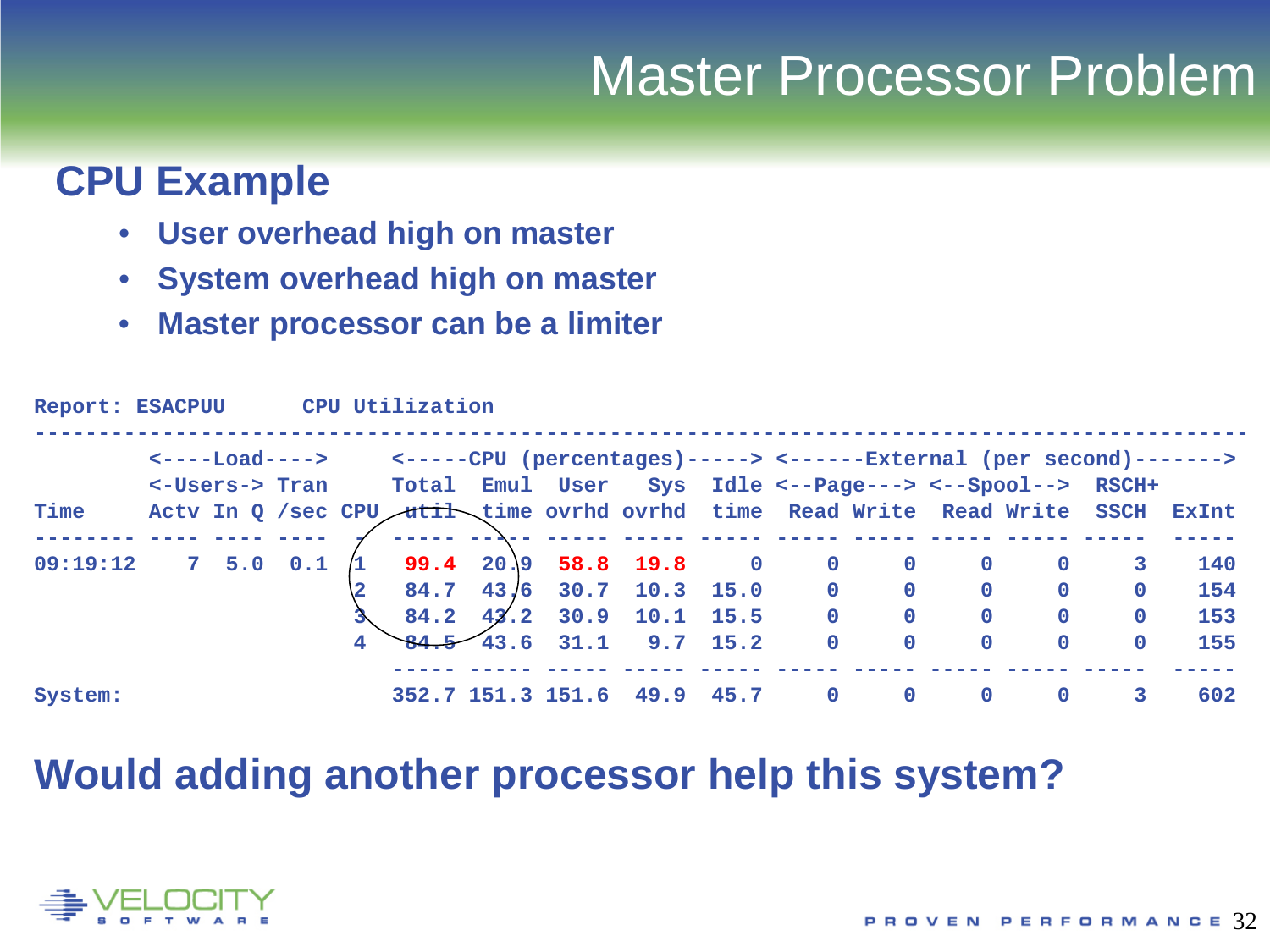# MASTER Processor Analysis

#### • **Investigating Master Overhead**

- User overhead high on master
- System overhead high on master
- All spool I/O performed by master Note I/O lower on master?
- **ESAIUCV: RPI, MSG IUCV**
- **ESACPUA: Page migration, Spool I/O**

|          |     |  |  |                                                                           |      |                   |           |    |     |   |                        | <----Load---> <-----CPU (percentages)-----> . <---External (per second)-> |
|----------|-----|--|--|---------------------------------------------------------------------------|------|-------------------|-----------|----|-----|---|------------------------|---------------------------------------------------------------------------|
|          |     |  |  | <-Users> Tran Total Emul User Sys Idle . <--Page--> <-Spool--> RSCH+      |      |                   |           |    |     |   |                        |                                                                           |
| Time     |     |  |  | Acty InQ /sec CPU util time ovrhd ovrhd time . Read Write Read Write SSCH |      |                   |           |    |     |   |                        |                                                                           |
|          |     |  |  |                                                                           |      |                   |           |    |     |   |                        |                                                                           |
| 10:21:09 | 255 |  |  | 20 23.9 0 86.4 16.7 53.6 16.2 13.4.                                       |      |                   |           | 60 | 71  |   | $\left 4\right\rangle$ | 86                                                                        |
|          |     |  |  | 67.9 35.9                                                                 |      | 23.7 8.4 31.9. 82 |           |    | 56  |   |                        |                                                                           |
|          |     |  |  | 69.5 36.4                                                                 | 24.5 |                   | 8.7 30.3. | 89 | 58  |   |                        | 140                                                                       |
|          |     |  |  | $67.0$ $35.4$ $23.2$ $8.4$ $32.8$ .                                       |      |                   |           | 76 | 71  |   |                        | $0 \t134$                                                                 |
|          |     |  |  |                                                                           |      |                   |           |    |     |   |                        |                                                                           |
| System   |     |  |  | 290.9 124.3 124.9 41.7 108.4. 307                                         |      |                   |           |    | 256 | 9 |                        | 496                                                                       |



6/ PROVEN PERFORMANCE  $3\overline{3}$ 

 $2/$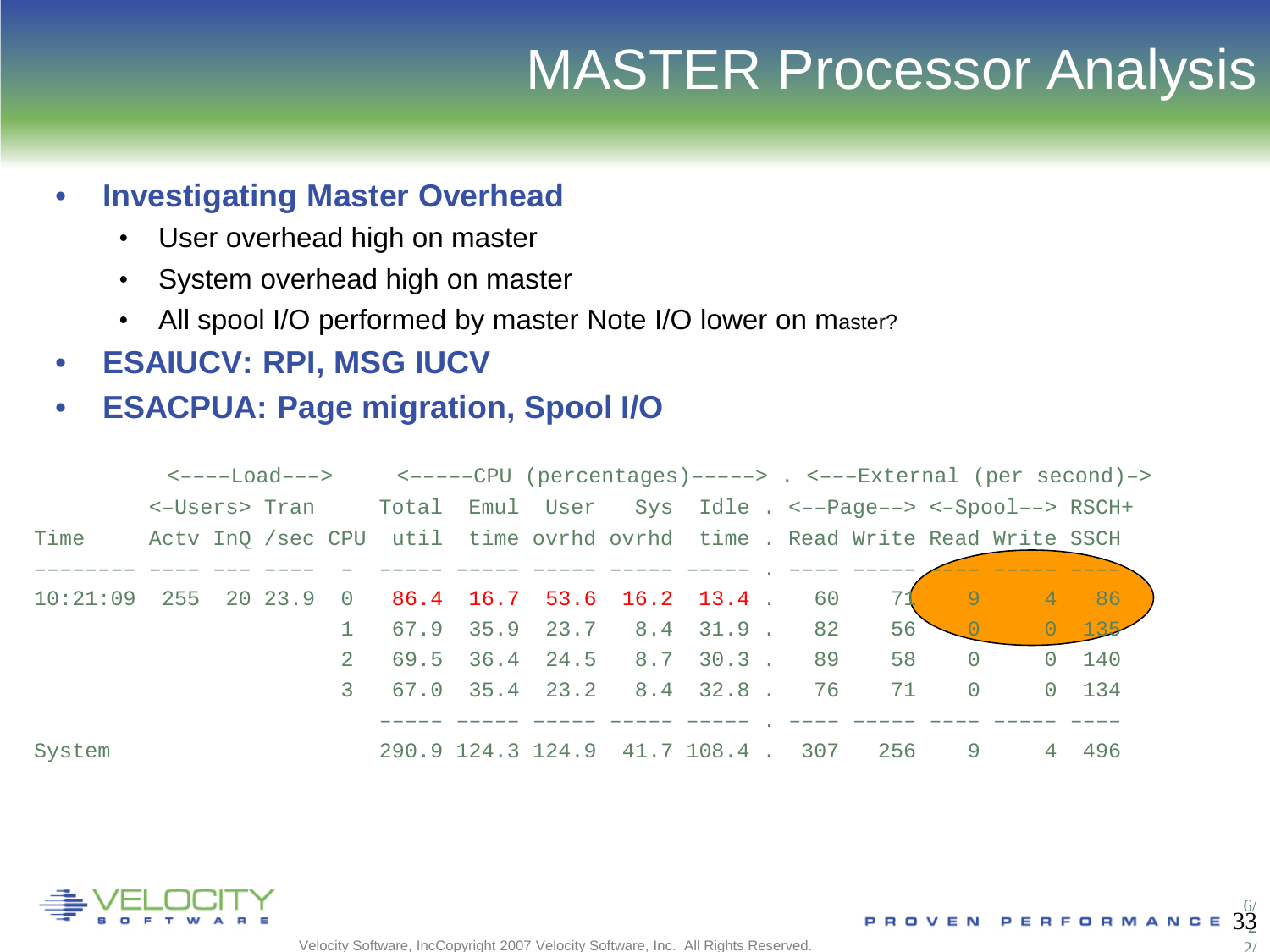### Processor Local Dispatch Vectors

- **Users are selected for dispatch from a PLDV.**
- **Each processor has a local PLDV.**
- **Master ONLY PLDV**
	- Some work for users
	- Some System work
	- The System VMDBK
- **The System VMDBK and users on the Master Only PLDV are dispatched on the Master Processor.**

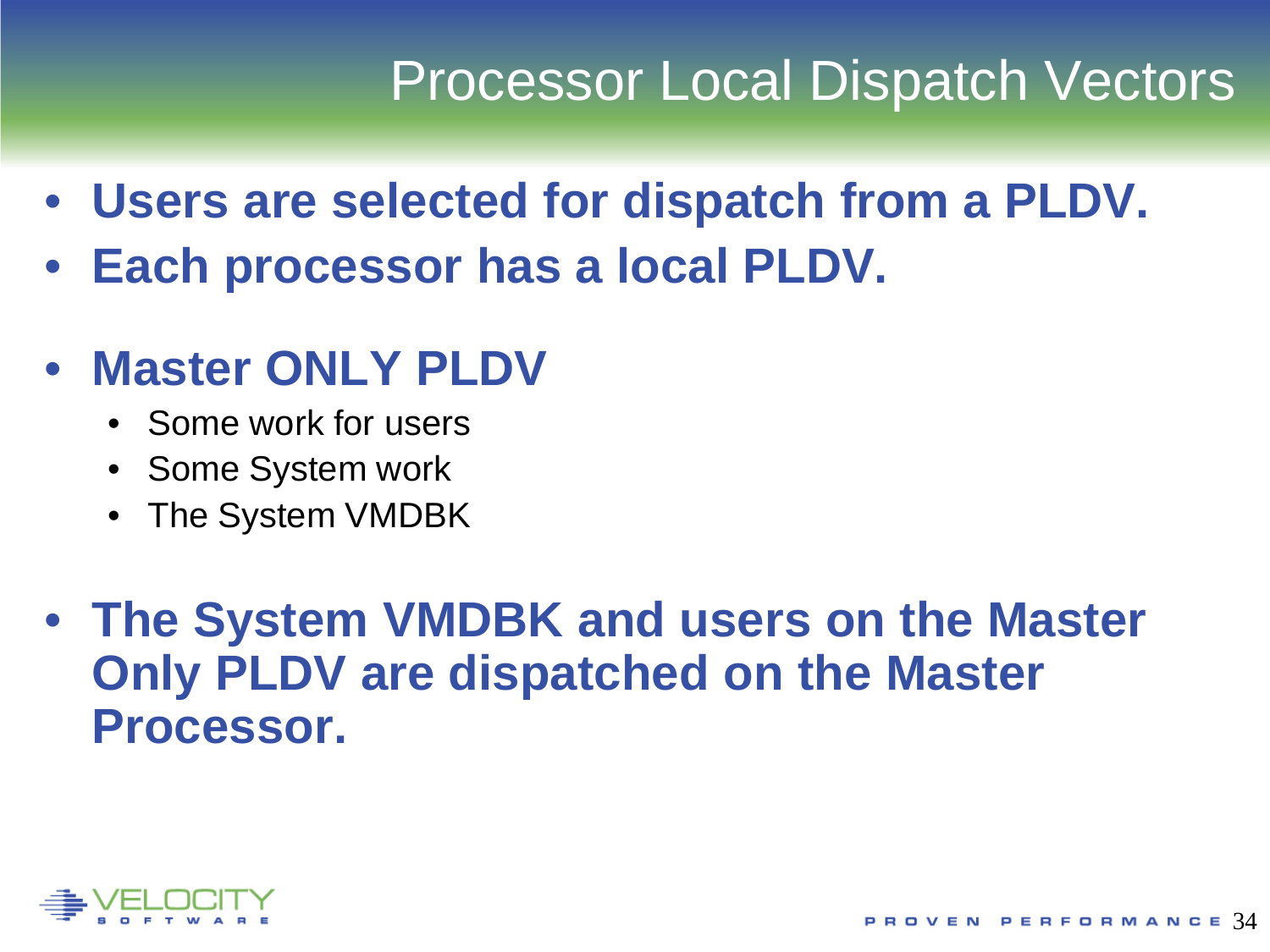# Dispatch Vector Activity

| <b>Report: ESAPLDV</b> |                           |             |      |                         |             | Processor Local Dispatch Vector Activity Linux Test ESAMAP 3.7.4 |                         |                |                 |                              |       |                                                                               |
|------------------------|---------------------------|-------------|------|-------------------------|-------------|------------------------------------------------------------------|-------------------------|----------------|-----------------|------------------------------|-------|-------------------------------------------------------------------------------|
|                        | <----Users----->          |             | Tran |                         |             |                                                                  |                         |                |                 |                              |       | <vmdbk moves="" sec=""> &lt;--------PLDV Lengths------&gt; Dispatcher</vmdbk> |
| Time                   | Logged Actv In Q /sec CPU |             |      |                         |             |                                                                  |                         |                |                 |                              |       | Steals To Master Avg Max Mstr MstrMa %Empty Long Paths                        |
|                        |                           |             |      |                         |             |                                                                  |                         |                |                 |                              |       |                                                                               |
| 12:01:00               |                           | 129 103 118 | 9.1  | $\overline{\mathbf{0}}$ | $\mathbf 0$ |                                                                  |                         |                |                 | $2.5$ $3.2$ $4.0$ $0.0$ $1.$ | 8.3   | 4497.1                                                                        |
|                        |                           |             |      | 1                       | $\mathbf 0$ |                                                                  | $0 \quad 2.1 \quad 4.0$ |                | <b>Contract</b> |                              | 38.3  | 3942.1                                                                        |
|                        |                           |             |      | $\overline{a}$          | $\mathbf 0$ |                                                                  | $0 \t 2.0 \t 4.0$       |                | $\sim 100$      |                              | 41.7  | 3942.7                                                                        |
|                        |                           |             |      | 3                       | $\mathbf 0$ |                                                                  | $0$ 1.8 3.0             |                |                 |                              | 38.3  | 3741.7                                                                        |
|                        |                           |             |      |                         |             |                                                                  |                         |                |                 |                              |       |                                                                               |
| System:                |                           |             |      |                         | $\mathbf 0$ | 2.5                                                              |                         | $9.2$ 15.0 0.0 |                 | $\overline{1}$ .             | 126.7 | 16123.5                                                                       |

- **The Dispatcher selects users from the CPU's Processor Local Dispatch Vector (PLDV).**
- **Each processor has a Local PLDV.**
- **The Master Processor has a special PLDV from which "master only" work for users is selected.**

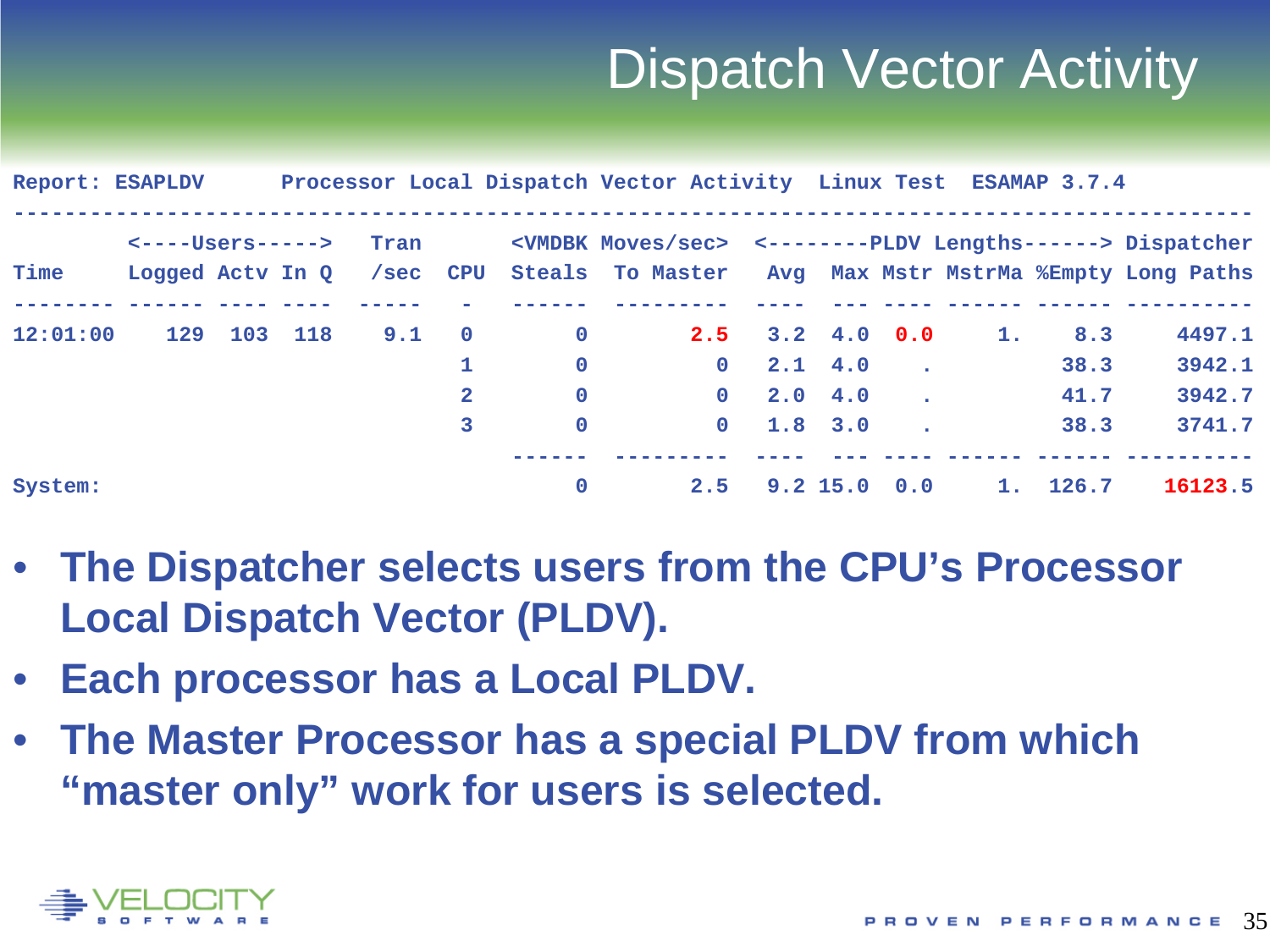# Processor Utilization (Is it correct?)

- **Why is the Linux LPAR always 100% busy? (RMF)**
	- Dedicated processors show up as 100%
- **Processor utilization measurements are NOT consistent between products/commands**
	- This matters when running second level, or in an LPAR
	- CP Indicate shows percent of what is available
	- CP Does NOT KNOW what is available

#### • **ESAMON/ESAMAP show absolute utilization**

• LPAR information is available

### • **Measuring Linux under VM or LPAR had same issue** Linux reported a percent of a percent busy

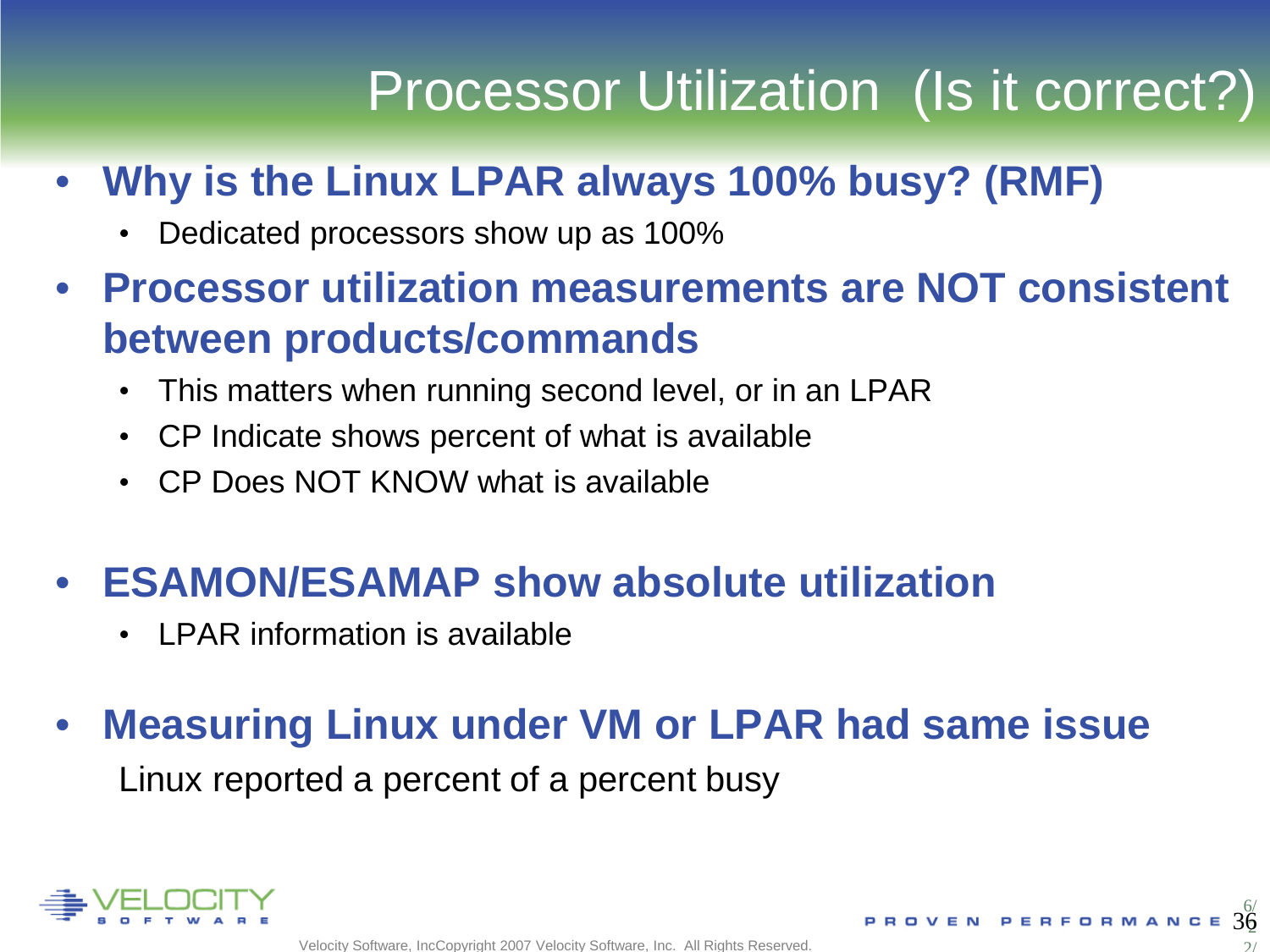**Report: ESASSUM Subsystem Activity Velocity Software, Inc.**

|                                                       |  | <---Users----> Transactions <processor> Storage (MB) &lt;-Paging--&gt; &lt;-----I/0-----&gt; <minidisk> Spool</minidisk></processor> |  |  |                |  |                  |  |               |                 |
|-------------------------------------------------------|--|--------------------------------------------------------------------------------------------------------------------------------------|--|--|----------------|--|------------------|--|---------------|-----------------|
|                                                       |  | <-avg number-> Per Avg. Utilization Fixed Active <pages sec=""> &lt;-DASD--&gt; Other &lt;-Cache--&gt; Page</pages>                  |  |  |                |  |                  |  |               |                 |
| Time                                                  |  | On Acty In Q Minute Resp Total Virt. User Resid. XStore DASD Rate Resp Rate Rate %Hit Rate                                           |  |  |                |  |                  |  |               |                 |
|                                                       |  |                                                                                                                                      |  |  |                |  |                  |  |               |                 |
| 08:00:08 1479 244 34.3 1310.1 0.603 124 87 36.9 192.0 |  |                                                                                                                                      |  |  |                |  | 888 451 641 15.4 |  | 40 687.9 49.3 | 36              |
| $08:01:08$ 1500 248 46.0 1260.9 0.543 147             |  |                                                                                                                                      |  |  | 110 37.3 192.7 |  | 904 494 732 20.1 |  | 37 881.6 53.9 | $\overline{32}$ |
|                                                       |  |                                                                                                                                      |  |  |                |  |                  |  |               |                 |
| Average: 1483 245 37.3 1297.8 0.589 130 93 37.0 192.1 |  |                                                                                                                                      |  |  |                |  | 892 461 664 16.7 |  | 39 736.4 50.7 | -35             |

- **A high-level view of processor utilization shows a system with some capacity to spare.**
- **Next step, look at processor configuration**



6/ PROVEN PERFORMANCE  $3\bar{z}$ 

 $2/$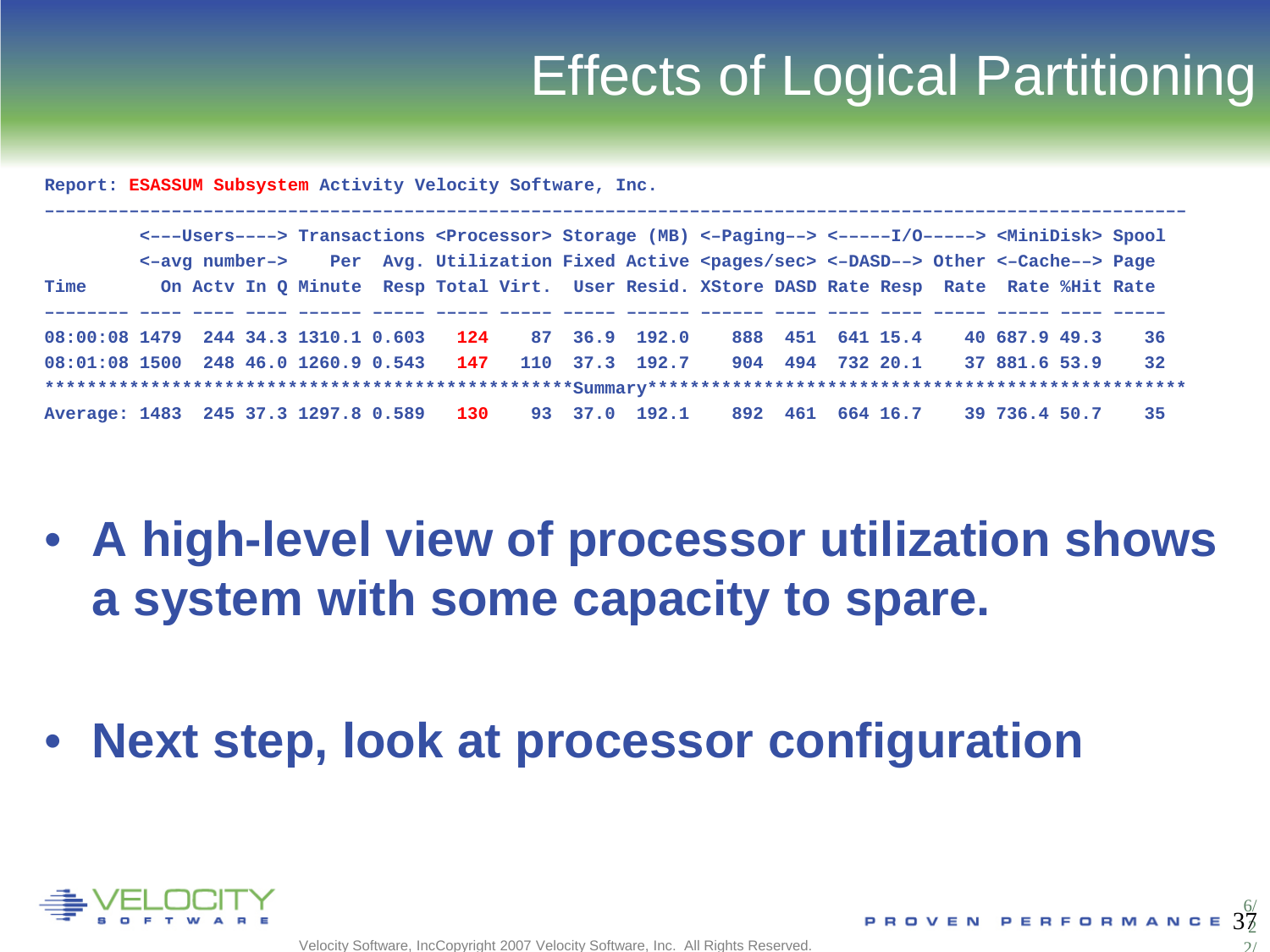| Report: ESACPUU CPU Interval Analysis Velocity Software, Inc. |               |                         |                      |               |                     |                                    |            |          |      |                                                                             |              |    |  |
|---------------------------------------------------------------|---------------|-------------------------|----------------------|---------------|---------------------|------------------------------------|------------|----------|------|-----------------------------------------------------------------------------|--------------|----|--|
|                                                               |               |                         |                      |               |                     |                                    |            |          |      | <----Load----> <-----CPU (percentages)-----> <---Internal (per second)----> |              |    |  |
|                                                               |               |                         | <-Users-> Tran Total |               |                     |                                    |            |          |      | Emul User Sys Idle Diag- Inst. SIE                                          | Fast Page    |    |  |
| Time                                                          |               |                         |                      |               |                     |                                    |            |          |      | Actv In Q /sec CPU util time ovrhd ovrhd time nose sim. intrcp path fault   |              |    |  |
| 08:00:08                                                      | 244 34.3 24.6 | $\overline{\mathbf{0}}$ |                      | 48.5 27.3     | 16.7                | 4.5                                |            | 9.9 1449 | 1478 | 1753                                                                        | $\mathbf 0$  | 18 |  |
|                                                               |               | $\mathbf{1}$            | 35.9                 | 28.8          | 5.2                 | 1.9                                | 11.8       | 818      | 599  | 716                                                                         | $\Omega$     | 9  |  |
|                                                               |               | $\overline{2}$          |                      |               | $39.5$ $31.4$ $5.9$ |                                    | $2.2$ 13.5 | 902      | 682  | 815                                                                         | $\mathbf{O}$ | 11 |  |
| System:                                                       |               |                         |                      |               |                     | 124.0 87.4 27.9 8.7 35.3 3170 2758 |            |          |      | 3284                                                                        | $\Omega$     | 37 |  |
| 08:01:08                                                      | 248 46.0 24.0 | $\overline{\mathbf{0}}$ |                      | $53.6$ $32.5$ | 16.7                | 4.4                                |            | 7.1 1557 | 1588 | 1806                                                                        | $\Omega$     | 24 |  |
|                                                               |               | $\mathbf{1}$            |                      | $44.6$ 37.2   | 5.4                 | 1.9                                | 6.5        | 843      | 594  | 685                                                                         | $\mathbf{O}$ | 11 |  |
|                                                               |               | $\mathbf{2}$            |                      | 48.8 40.2     | 6.4                 | 2.2                                | 7.4        | 903      | 704  | 817                                                                         | $\mathbf{O}$ | 12 |  |
| System:                                                       |               |                         |                      |               | 147.0 109.9 28.5    | $8.6$ 21.0                         |            | 3303     | 2886 | 3308                                                                        | $\mathbf{0}$ | 48 |  |

• **A more detailed view of processor utilization seems to confirm this hypothesis. CPU to spare.**



 $2/$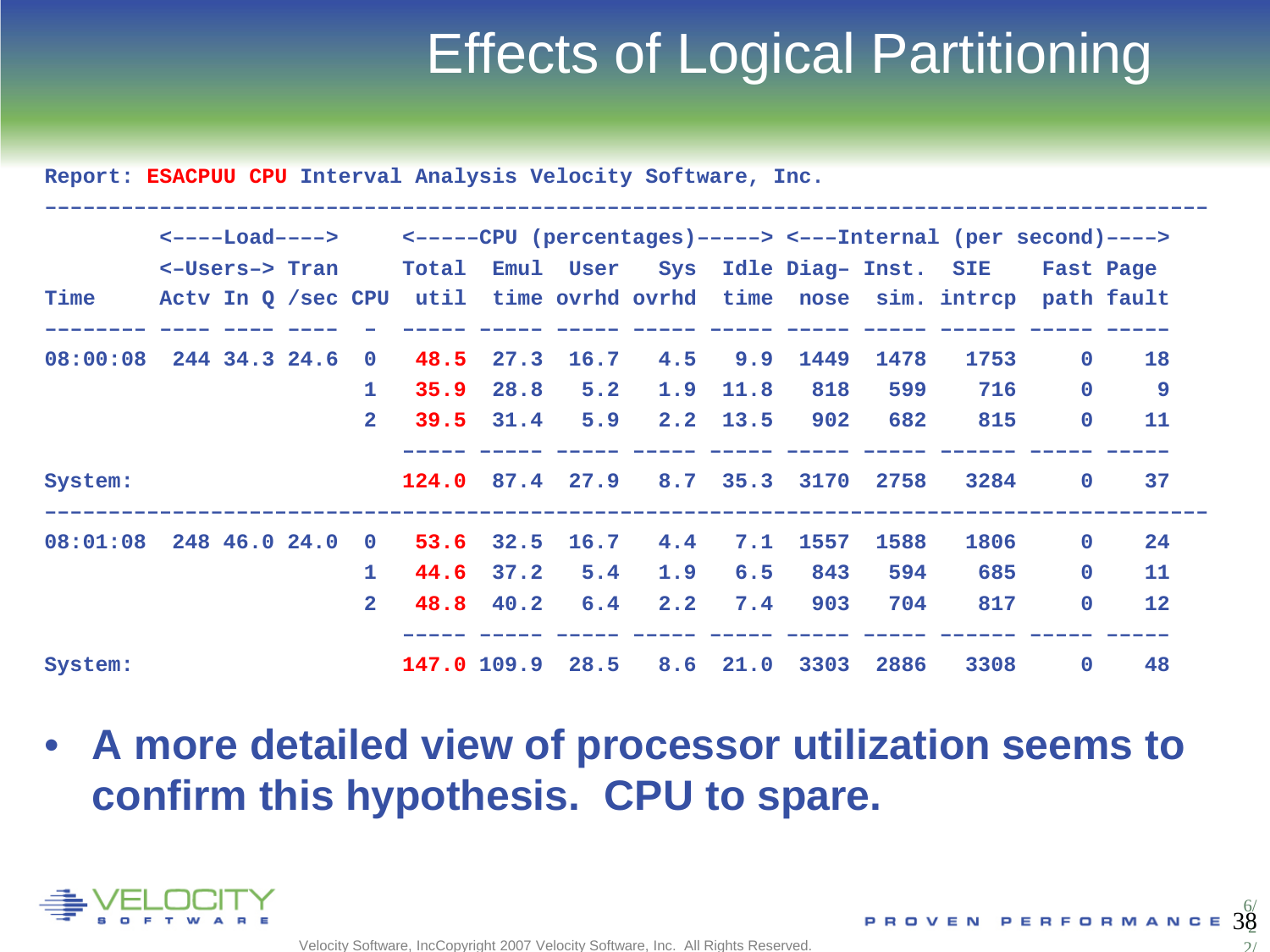| <--------------Percent non-dormant------------------>       |                                                                       |                                         |  |  |  |  |  |  |               |  |  |                                     |  |                         |                         |                  |                                              |
|-------------------------------------------------------------|-----------------------------------------------------------------------|-----------------------------------------|--|--|--|--|--|--|---------------|--|--|-------------------------------------|--|-------------------------|-------------------------|------------------|----------------------------------------------|
| UserID                                                      | $\leq$ -Samples->                                                     |                                         |  |  |  |  |  |  | $E - D - T -$ |  |  | Tst                                 |  |                         |                         | Lim Pct          |                                              |
| /Class                                                      | Total In Q Run Sim CPU SIO Pg SVM SVM SVM CF Idl I/O Ldg Oth Lst Elig |                                         |  |  |  |  |  |  |               |  |  |                                     |  |                         |                         |                  |                                              |
|                                                             |                                                                       |                                         |  |  |  |  |  |  |               |  |  |                                     |  |                         |                         |                  |                                              |
| System: 5936 149 5.4 34 8.7 0 3 0 0 6.0 2 36 4.7 . 0 . 0    |                                                                       |                                         |  |  |  |  |  |  |               |  |  |                                     |  |                         |                         |                  |                                              |
| Hi-Freq: 176K 7057 2.0 17 2.8 0 1 0 3.8 4.2 49 17 3.1 0 0 . |                                                                       |                                         |  |  |  |  |  |  |               |  |  |                                     |  |                         |                         |                  |                                              |
| ***Resource use by User Class                               |                                                                       |                                         |  |  |  |  |  |  |               |  |  |                                     |  |                         |                         |                  |                                              |
| *Servers 3720                                               |                                                                       |                                         |  |  |  |  |  |  |               |  |  |                                     |  |                         |                         |                  | 568 3.0 29 4.2 0 0 0 21 6.9 1 28 7.6 0 0 . 0 |
| *Keys                                                       | 1080                                                                  |                                         |  |  |  |  |  |  |               |  |  | 490 1.6 0.6 6.7 0 0 0 16 19 1 43 13 |  | $\overline{\mathbf{0}}$ |                         | $\overline{0}$ . |                                              |
| *TheUsrs 172K                                               |                                                                       | 6108 1.9 16 2.6 0 1 0 1.2 3.0 57 14 2.5 |  |  |  |  |  |  |               |  |  |                                     |  | $\Omega$                | $\overline{\mathbf{0}}$ |                  | $\mathbf 0$                                  |

**Report: ESAXACT Transaction Analysis Velocity Software, Inc.** 

• **User state sampling shows significant amount of CPU wait as compared to "Running", Simulation wait even greater.**



 $2/$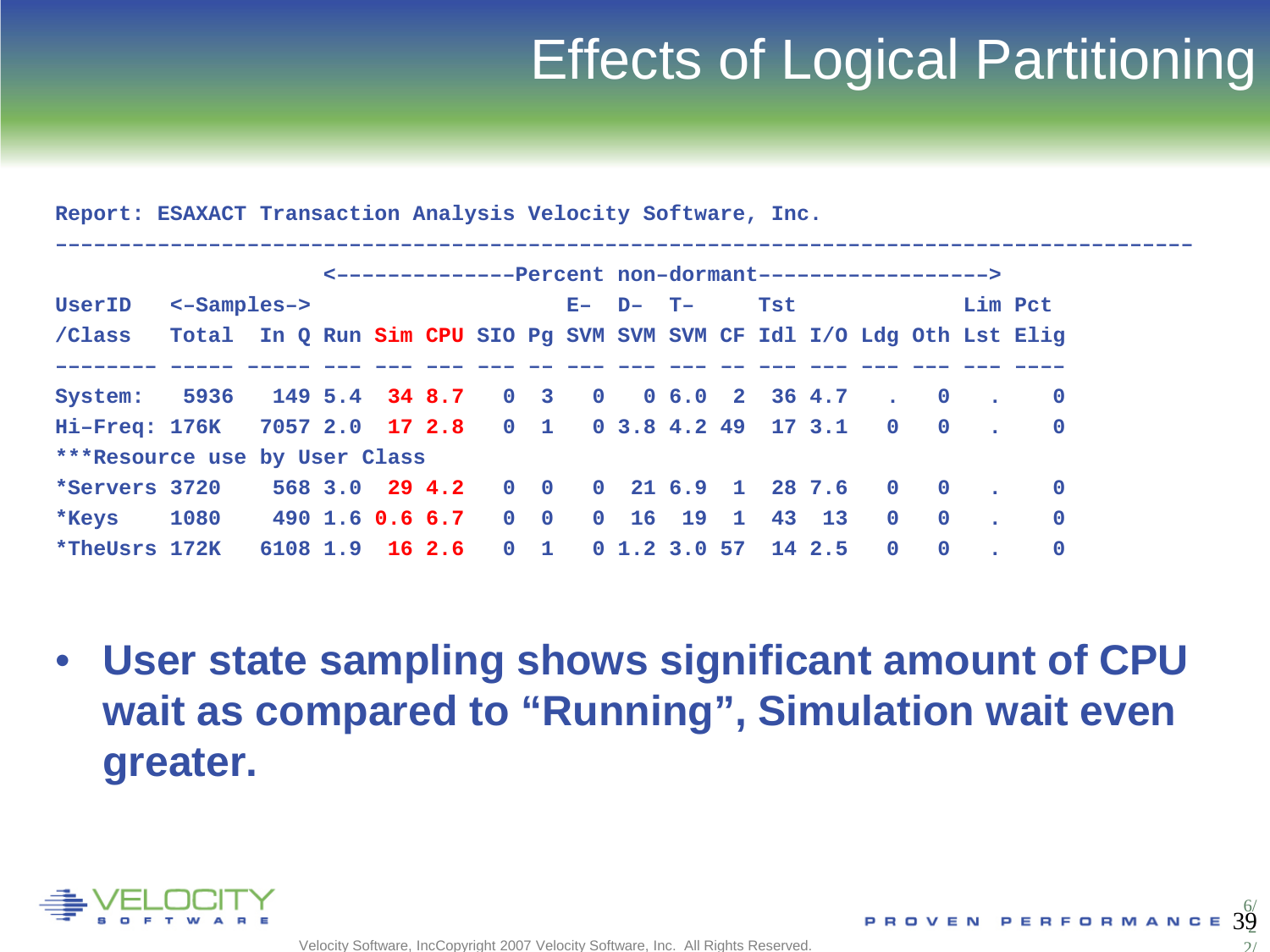|                               |  |  | <----Load----> <--Complex--> <--Logical-> <---------Logical Processor----------><br><-Users-> Tran Phys Dispatch <-Partition> VCPU <%Assigned> Cap- Wait<br>Slice Name No. Addr Total Ovhd Weight ped Comp |             |              |                        |              |     |        | e |
|-------------------------------|--|--|------------------------------------------------------------------------------------------------------------------------------------------------------------------------------------------------------------|-------------|--------------|------------------------|--------------|-----|--------|---|
|                               |  |  | adalaha dala dala dala dala persebut persebut dan pada pengangunan persebut dalam pers<br>08:00:08 244 34.3 24.6 3 Dynamic CMS2 1 0 58.7 0.2                                                               |             |              |                        |              | 155 | No Yes |   |
|                               |  |  |                                                                                                                                                                                                            |             |              | $1\quad 47.8\quad 0.1$ |              | 155 | No Yes |   |
|                               |  |  |                                                                                                                                                                                                            |             |              | $2\quad 53.2\quad 0.1$ |              | 155 | No Yes |   |
|                               |  |  |                                                                                                                                                                                                            |             |              | LPAR 159.7 0.4         |              |     |        |   |
|                               |  |  |                                                                                                                                                                                                            | <b>SWCF</b> | $2^{\circ}$  | $0\quad 36.6\quad 0.1$ |              | 130 | No Yes |   |
|                               |  |  |                                                                                                                                                                                                            |             |              | $1$ 43.0 0.1           |              | 130 | No Yes |   |
|                               |  |  |                                                                                                                                                                                                            |             |              | 2, 46.7, 0.1           |              | 130 | No Yes |   |
|                               |  |  |                                                                                                                                                                                                            |             |              | LPAR 126.3 0.3         |              |     |        |   |
|                               |  |  |                                                                                                                                                                                                            | CMS8        | $3^{\circ}$  | $0 \t 9.1 \t 0.1$      |              | 15  | No Yes |   |
|                               |  |  |                                                                                                                                                                                                            |             | $\mathbf{1}$ |                        | $4.6 \t 0.2$ | 15  | No Yes |   |
|                               |  |  |                                                                                                                                                                                                            |             |              | LPAR 13.7 0.3          |              |     |        |   |
| Total Logical Partition busy: |  |  | Total Physical Management time: 0.366                                                                                                                                                                      |             |              | 299.6                  |              |     |        |   |

- **This system does not have access to 100% of each processor.**
- **Reducing CMS2 LPAR to 2 processors will perform better.**

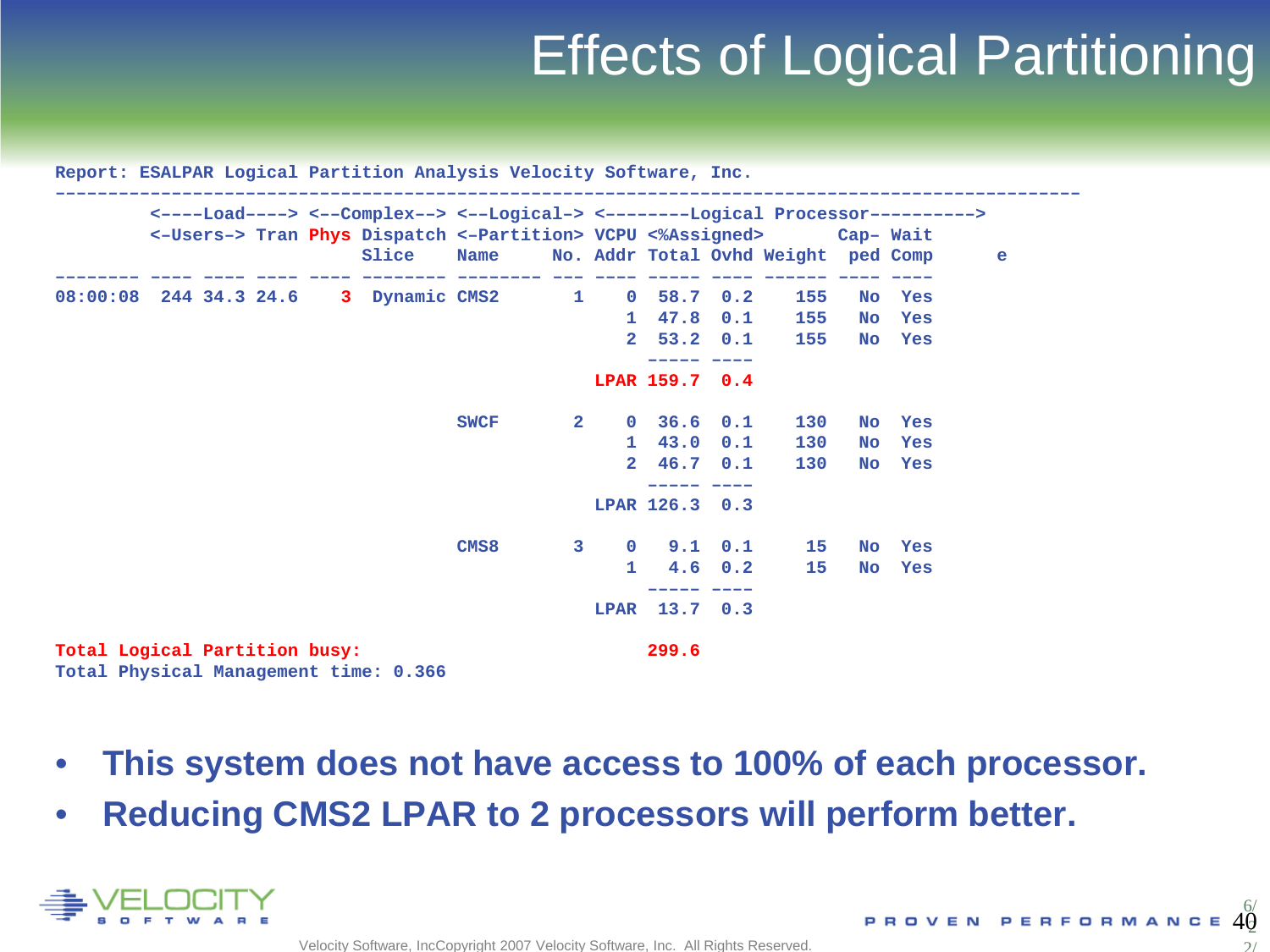### Processor Capture Ratio

| Report: ESASSUM |     |          | <b>Subsystem Activity</b>                           |                  |     |        |
|-----------------|-----|----------|-----------------------------------------------------|------------------|-----|--------|
|                 |     |          | <---Users----> Transactions <processor></processor> |                  |     | Captur |
|                 |     |          | <-avg number-> Per                                  | Avg. Utilization |     | Ratio  |
| Time            |     |          | On Actv In Q Minute Resp Total Virt.                |                  |     | (pct)  |
|                 |     |          |                                                     |                  |     |        |
| 16:26:00        | 741 | 154 27.0 | 765.0 0.521                                         | 799              | 678 | 99.96  |
| 16:27:00        | 738 | 136 41.0 | 602.0 0.356                                         | 693              | 585 | 99.99  |
| 16:28:00        | 740 | 131 31.0 | 695.0 0.318                                         | 688              | 589 | 99.99  |
| 16:29:00        | 739 | 159 32.0 | 665.0 0.437                                         | 858              | 735 | 100.09 |
| 16:30:00        | 738 | 154 34.0 | 783.0 0.435                                         | 656              | 558 | 100.04 |
|                 |     |          |                                                     |                  |     |        |
| Average:        | 738 | 157 35.9 | 793.6 0.416                                         | 740              | 632 | 99.50  |

**Capture ratio is CPU accounted for / CPU used Capture ratio critical for capacity planning, chargeback Unique methodology**

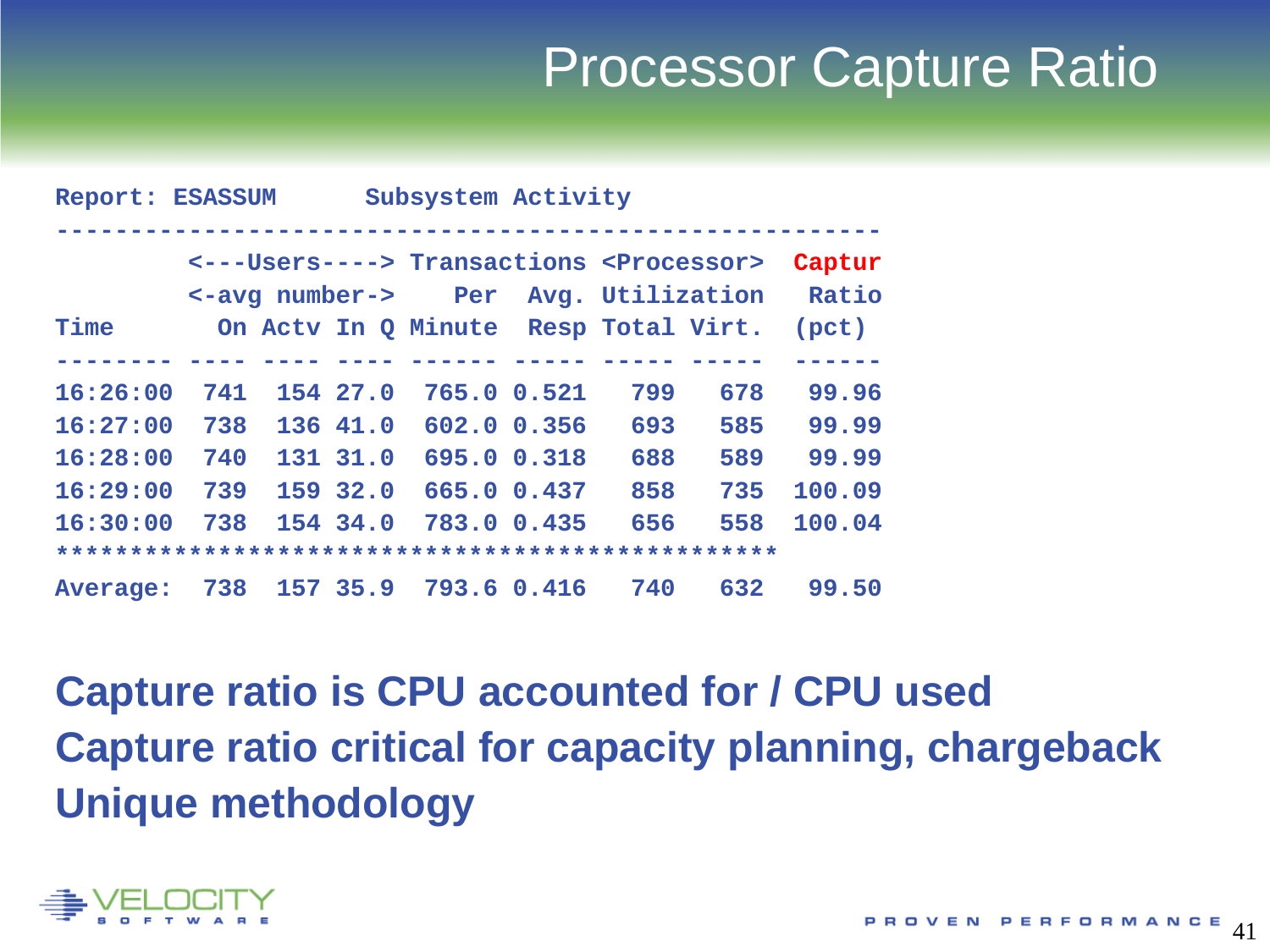### Managing the delivery of CPU Resource

#### **Options for tuning processor**

#### • **Reducing overhead**

- Application tuning to reduce processor demand
- Reducing system overhead

#### • **Reallocating resources**

- Adjust SHARE values
- Limit DSPBUF occupancy
- Dedicate processors
- Interactive BIAS (SET SRM IABIAS)

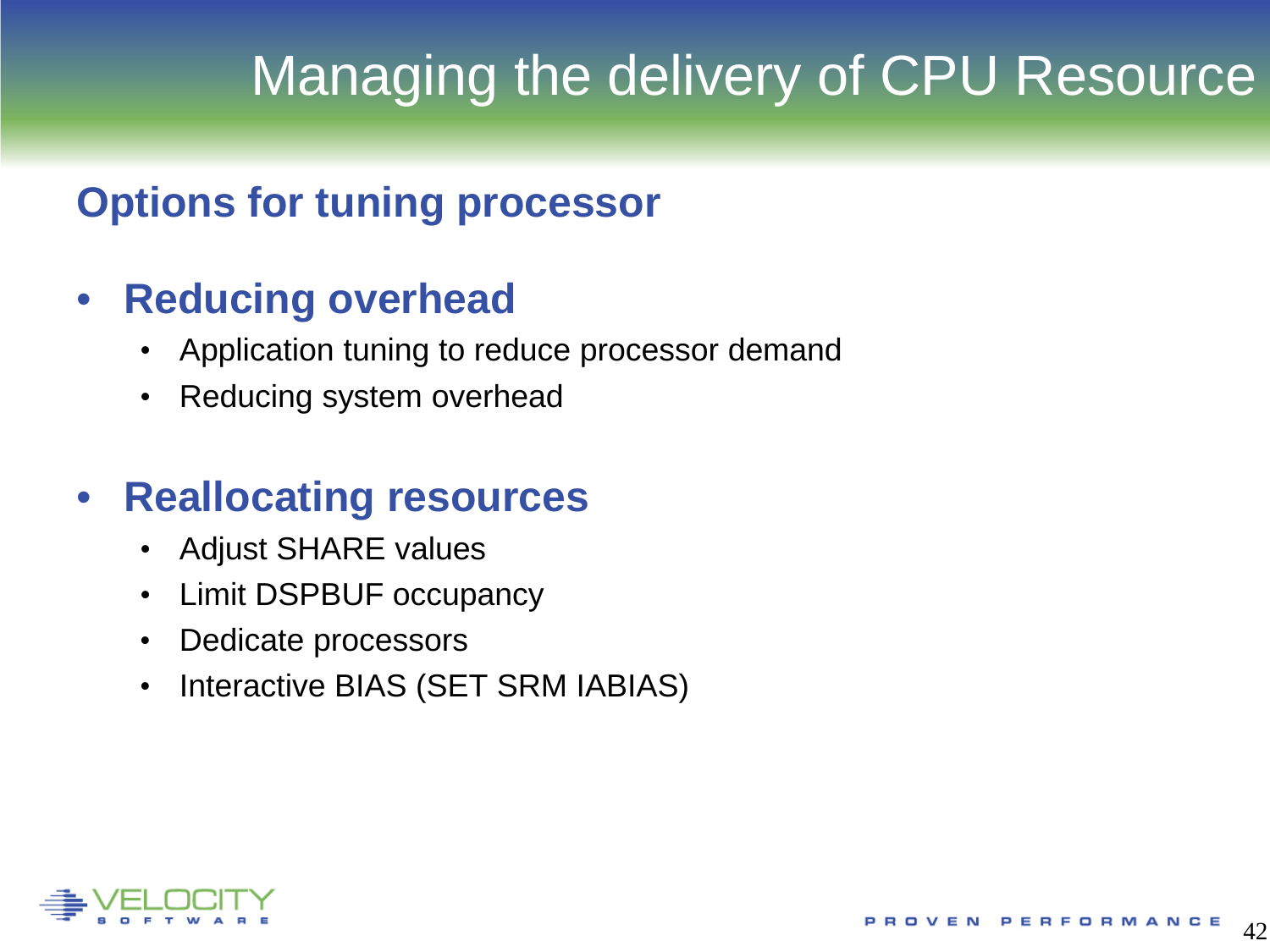# Limiting Shares

#### **Q share vmservu USER VMSERVU :RELATIVE SHARE= 100 MAXIMUM SHARE= NOLIMIT Ready; T=0.01/0.01 16:58:54**

#### **LIMITs**

- LIMITHARD caps resource consumption regardless of other user demands
- LIMITSOFT caps resource consumption unless all users have received their target minimum, and there are no unlimited users who can consume resources

```
set share vmservu relative 200 500 limitsoft
USER VMSERVU : RELATIVE SHARE= 200 MAXIMUM SHARE=LIMITSOFT 
RELATIVE 500
Ready; T=0.01/0.01 17:01:12
```

```
set share mvsys1 abs 5% abs 20% limithard
USER MVSYS1 : ABSOLUTE SHARE = 5%
MAXIMUM SHARE = LIMITHARD ABSOLUTE 20%
Ready; T=0.01/0.01 14:40:49
```
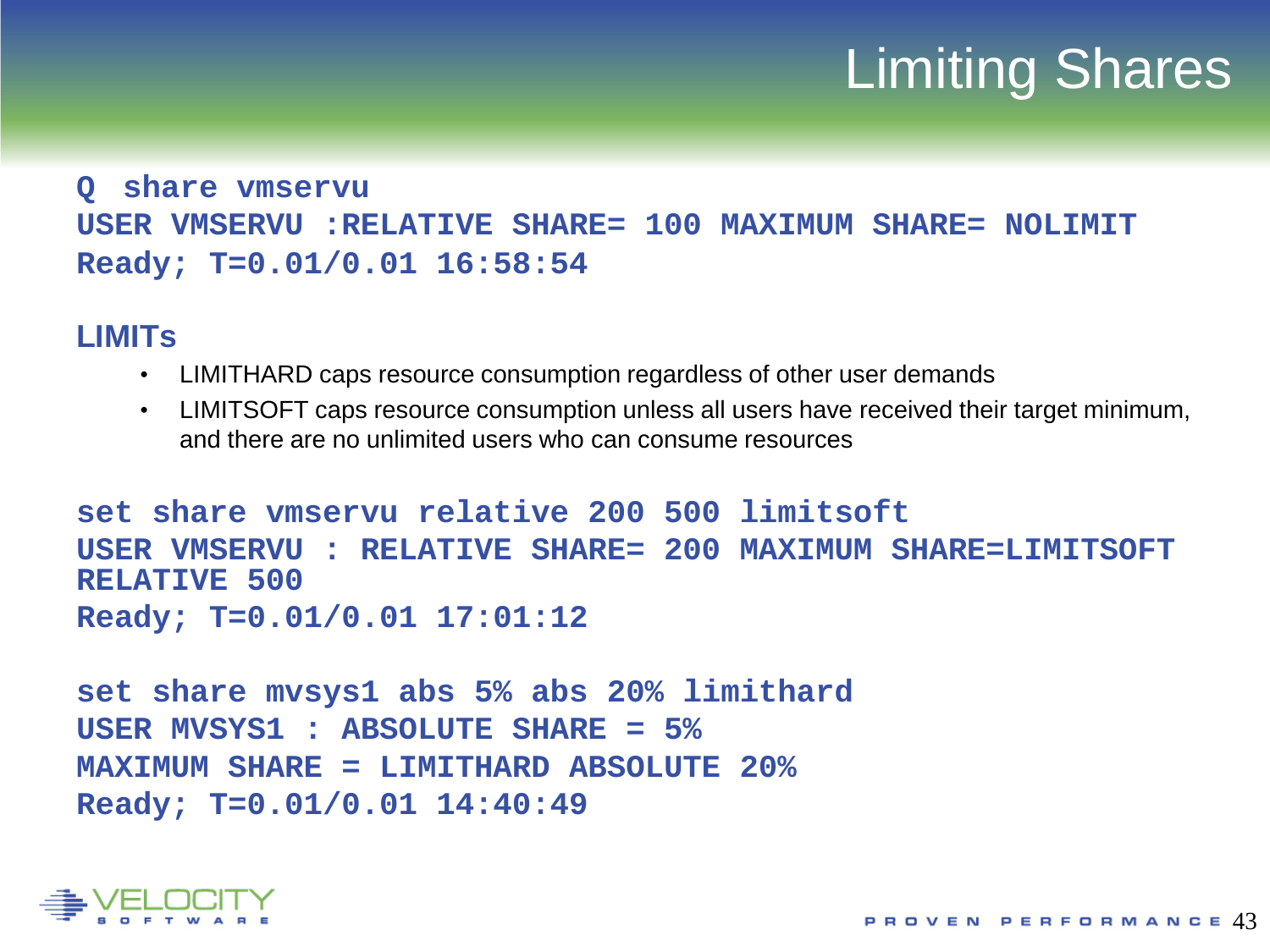# Adjusting DSPBUF values

- **The purpose of the Dispatch Buffer (DSPBUF) is the limit on the number of users of each Scheduler class allowed in the Dispatch List – thereby controlling CPU utilization**
- **If CPU is 100% busy, try lowering the Q3 value.**
	- Watch CPU busy very carefully.
- **What happens if DSPBUF is lowered too far for Q3?**
	- (Hint: How is Elapsed Time Slice determined?)
- **Experimenting with DSPBUF is not for the casual tuner or the faint of heart.**

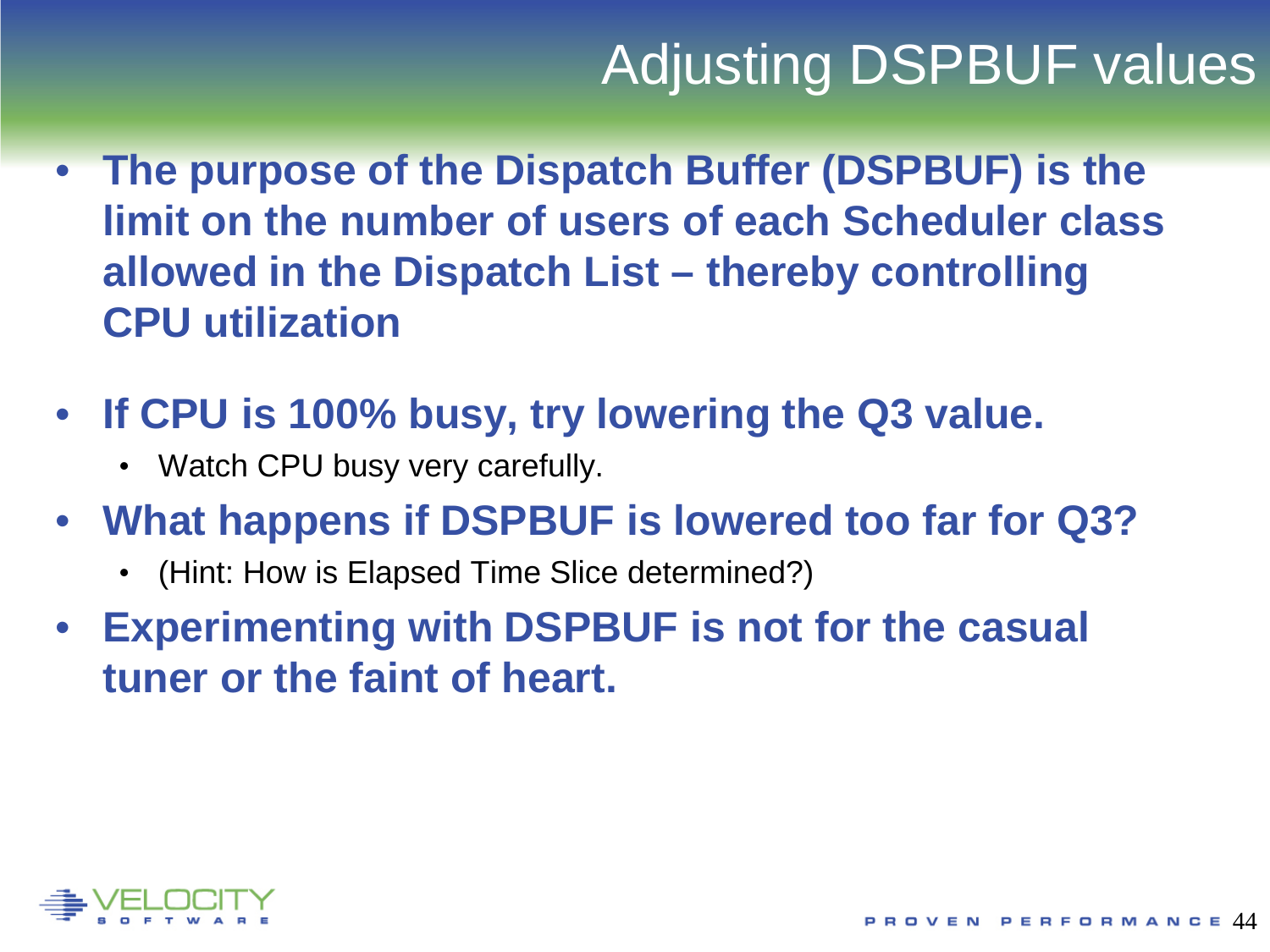### *I/O Processor - SAP*

### **I/O Processor is another type of processor If I/O processor overloaded, determine why**.

- Is I/O Slow with no explanation?
- Could be iop….
- ESCON and Ficon mixed channels?
- DASD Cache performing poorly?

| Report: Report: ESAIOP |                |      |             |      | I/O Processor Analysis                                                           |      |      |     |     |
|------------------------|----------------|------|-------------|------|----------------------------------------------------------------------------------|------|------|-----|-----|
|                        |                |      |             |      |                                                                                  |      |      |     |     |
|                        |                |      |             |      |                                                                                  |      |      |     |     |
|                        |                |      |             |      | Proc <pct util=""> <rate second=""> &lt;-Percent of Strts busy-&gt;</rate></pct> |      |      |     |     |
| Time                   |                |      |             |      | Nmbr Busy Idle SSCH Intrpts chan switch CtlUnit Device                           |      |      |     |     |
|                        |                |      |             |      |                                                                                  |      |      |     |     |
| 21:22:00               | $\mathbf{0}$   | 65.8 | 34.2        | 2690 | 2402                                                                             | 1488 | 12.7 | 0.3 | 1.5 |
|                        | $\mathbf{1}$   |      | $55.6$ 44.4 | 2939 | 3686                                                                             | 837  | 4.3  | 0.3 | 0.1 |
|                        | 2 <sup>7</sup> | 54.2 | 45.8        | 1684 | 2979                                                                             | 1756 | 0.6  | 0.5 | 0.4 |
| 21:27:00               | $\Omega$       | 50.6 | 49.4        | 2227 | 2190                                                                             | 1374 | 12.6 | 0.4 | 0.9 |
|                        | $\mathbf{1}$   | 39.8 | 60.2        | 2540 | 2997                                                                             | 648  | 3.6  | 0.4 | 0.2 |
|                        | $\mathbf{2}$   | 41.2 | 58.8        | 1711 | 2691                                                                             | 1334 | 0.7  | 0.4 | 0.5 |

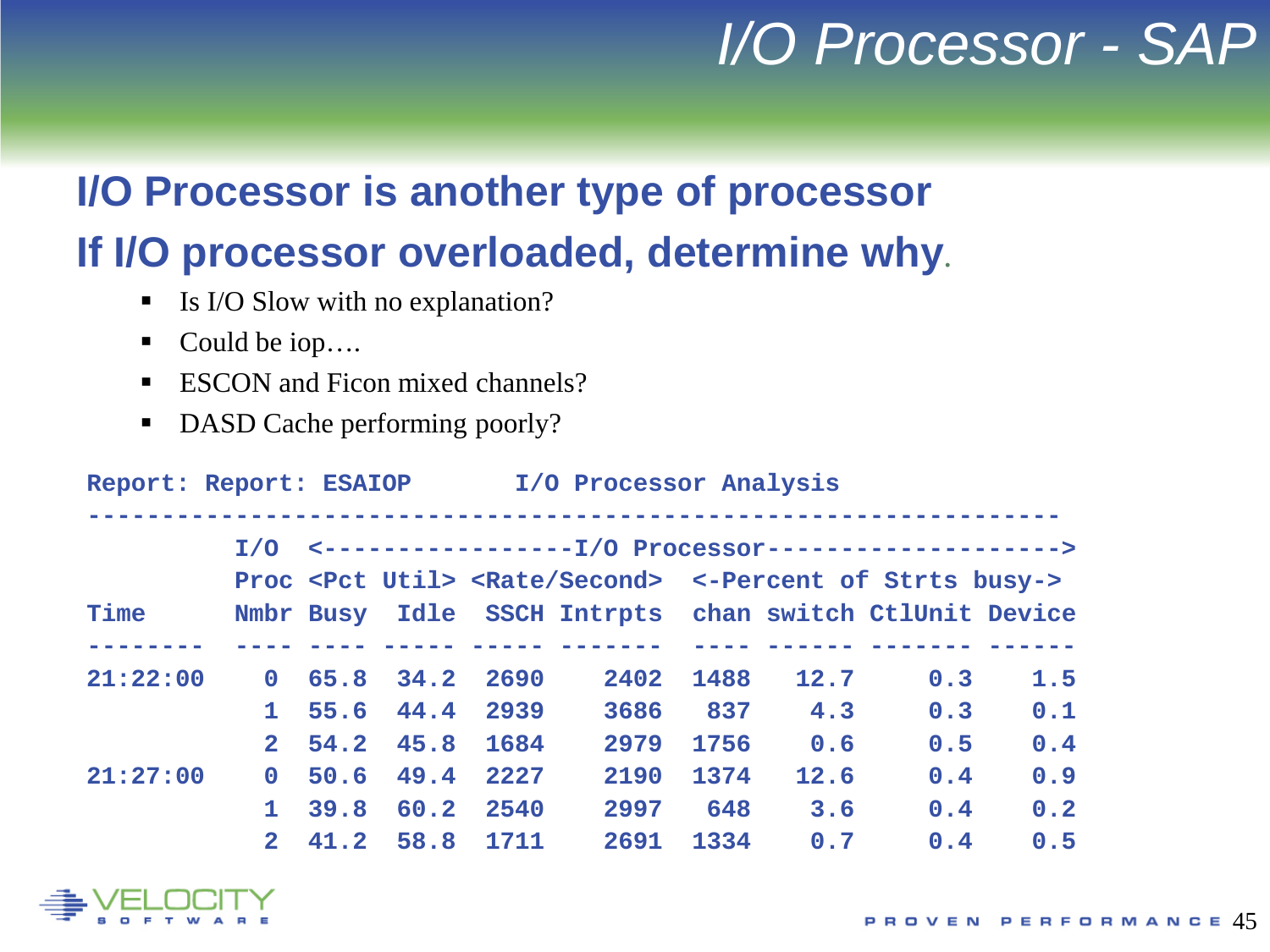### *I/O Processor - SAP*

46

### **I/O Processor is another type of processor If I/O processor overloaded, determine why**.

- Is I/O Slow with no explanation?
- Could be iop....
- ESCON and Ficon mixed channels?
- DASD Cache performing poorly?

| UserID Logged Non- Disc-Total Tran <-------Dispatch List--<br>/Class on Idle Active conn InQue /min Q0 Q1<br>02<br>$Q_3$<br><u> ---- ----- -----</u><br>$6.0$ $2.0$ $7.0$<br>$14:01:00$ $1061.0$ . 156.0<br>1175 5.0<br>$\sim 20.0$                                                                                                                                                                          | Veloc |  |  |  |  | Report: Report: ESAIOP 1/0 Processor Analysis<br>Report: ESAUSRQ User Queue and Load Analysis<br>Monitor initialized: 05/22/08 at 14:00:00 on 2084 serial 15BAF First |
|--------------------------------------------------------------------------------------------------------------------------------------------------------------------------------------------------------------------------------------------------------------------------------------------------------------------------------------------------------------------------------------------------------------|-------|--|--|--|--|-----------------------------------------------------------------------------------------------------------------------------------------------------------------------|
|                                                                                                                                                                                                                                                                                                                                                                                                              |       |  |  |  |  |                                                                                                                                                                       |
|                                                                                                                                                                                                                                                                                                                                                                                                              |       |  |  |  |  |                                                                                                                                                                       |
|                                                                                                                                                                                                                                                                                                                                                                                                              |       |  |  |  |  |                                                                                                                                                                       |
|                                                                                                                                                                                                                                                                                                                                                                                                              |       |  |  |  |  |                                                                                                                                                                       |
| 4.0 6.0<br>$14:02:00$ 1063.0<br>157.0<br>1184<br>5.0<br>$\mathcal{L}^{\text{max}}$<br>. 25.0<br>10.0                                                                                                                                                                                                                                                                                                         |       |  |  |  |  |                                                                                                                                                                       |
| $14:03:00$ 1064.0<br>188.0<br>1423<br>3.0<br>39.0<br>. 52.0<br>2.0<br>8.0<br>$\mathcal{L}^{\text{max}}$                                                                                                                                                                                                                                                                                                      |       |  |  |  |  |                                                                                                                                                                       |
| 203.0<br>28.0<br>$14:04:00$ 1062.0<br>$\mathbf{L}$<br>. 38.0<br>1245<br>3.0<br>1.0<br>6.0                                                                                                                                                                                                                                                                                                                    |       |  |  |  |  |                                                                                                                                                                       |
| $14:05:00$ 1061.0<br>193.0<br>5.0<br>1228<br>8.0<br>29.0<br>. 46.0<br>4.0<br>$\mathcal{L}^{\text{max}}$                                                                                                                                                                                                                                                                                                      |       |  |  |  |  |                                                                                                                                                                       |
| .                                                                                                                                                                                                                                                                                                                                                                                                            |       |  |  |  |  |                                                                                                                                                                       |
| $\pm M$ $\boxplus$ $8$ $\textcircled{10}$ $\textcircled{10}$ $\textcircled{4}$ . $\circ$<br>$\sim 154.0$<br>$10.0$ 5.0 6.0 10.0<br>. 31.0 1185                                                                                                                                                                                                                                                               |       |  |  |  |  |                                                                                                                                                                       |
| $1130$ 6. D $\overline{9}$ $\overline{4}$ $\overline{5}$ $\overline{0}$ $\overline{1}$ $\overline{2}$ $\overline{2}$ $\overline{2}$ $\overline{2}$ $\overline{2}$ $\overline{2}$ $\overline{2}$ $\overline{2}$ $\overline{2}$ $\overline{2}$ $\overline{2}$ $\overline{2}$ $\overline{2}$ $\overline{2}$ $\overline{2}$ $\overline{2}$ $\overline{2}$ $\overline{2}$ $\$<br>14:19:00 1065.0<br>161.0<br>36.0 |       |  |  |  |  |                                                                                                                                                                       |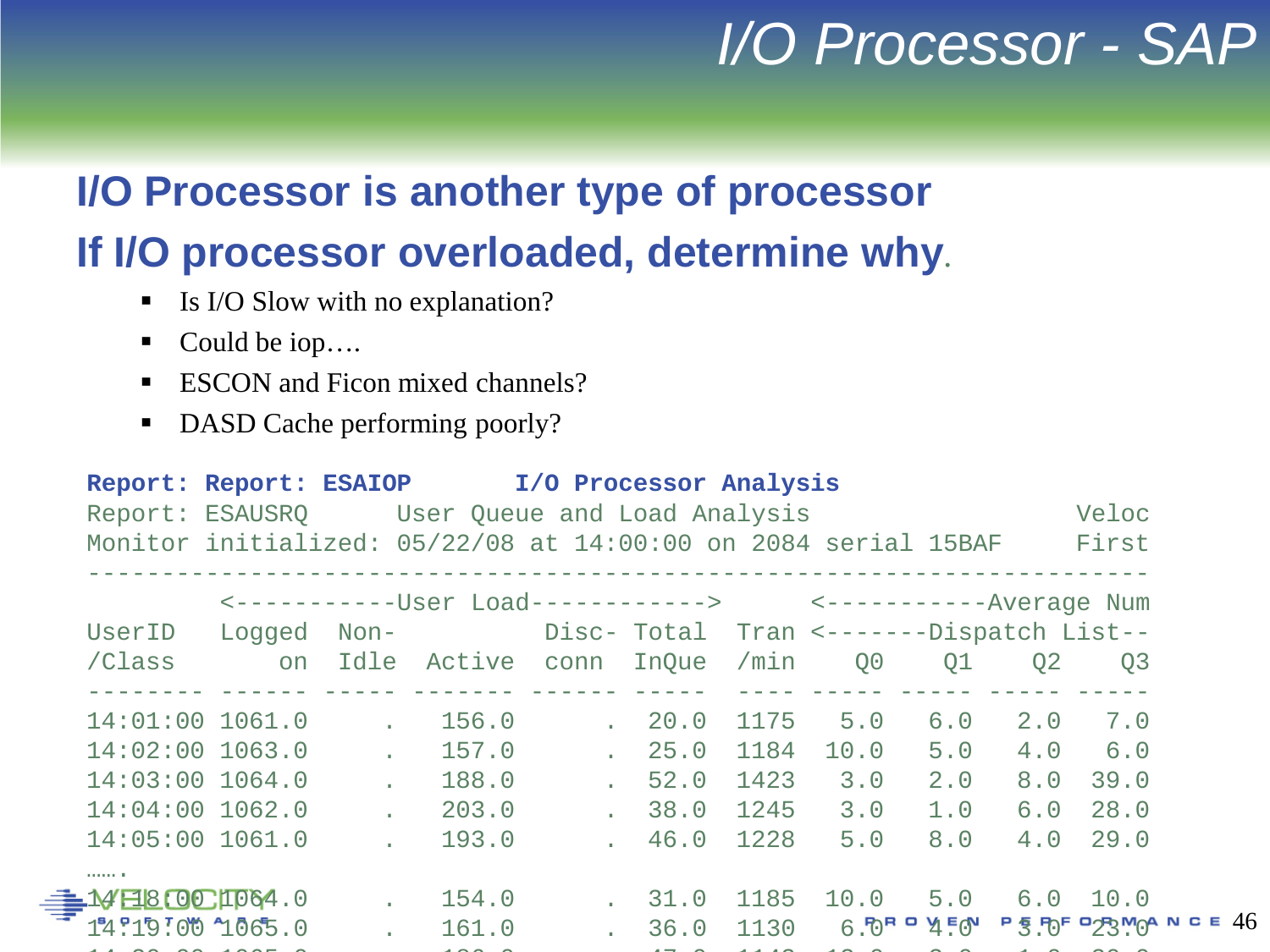#### **User's complain, InQueue skyrockets, why?**

Impact really is quickdsp and Q3 –Really long running transactions.

| Report: ESAUSRQ User Queue and Load Analysis Teloc         |                                   |                                                               |                      |      |                              |      |      |         |
|------------------------------------------------------------|-----------------------------------|---------------------------------------------------------------|----------------------|------|------------------------------|------|------|---------|
|                                                            |                                   | <------------User Load------------> <-------------Average Num |                      |      |                              |      |      |         |
| UserID Logged Non- Disc-Total Tran <-------Dispatch List-- |                                   |                                                               |                      |      |                              |      |      |         |
| /Class on                                                  |                                   | Idle Active conn InQue                                        |                      |      | $\gamma$ min Q0 Q1 Q2 Q3     |      |      |         |
| -------- ------ ----- ------- ------ <i>-----</i>          |                                   |                                                               |                      |      | ---- ----- ----- ----- ----- |      |      |         |
| $14:01:00$ 1061.0 . 156.0 . 20.0                           |                                   |                                                               |                      |      | 1175 5.0                     | 6.0  |      | 2.0 7.0 |
| $14:02:00$ $1063.0$                                        |                                   | $\sim 157.0$                                                  | . 25.0               | 1184 | 10.0                         | 5.0  |      | 4.0 6.0 |
| $14:03:00$ 1064.0 . 188.0 .                                |                                   |                                                               | 52.0                 |      | 1423 3.0                     | 2.0  | 8.0  | 39.0    |
|                                                            |                                   |                                                               |                      |      |                              |      |      |         |
| 14:18:00 1064.0                                            |                                   | . 154.0                                                       | . 31.0               | 1185 | 10.0                         | 5.0  | 6.0  | 10.0    |
| 14:19:00 1065.0                                            | $\mathbf{r}$                      | 161.0                                                         | . 36.0               |      | 1130 6.0                     | 4.0  | 3.0  | 23.0    |
| 14:20:00 1065.0                                            | $\ddot{\phantom{a}}$              | 186.0                                                         | 47.0<br>$\mathbf{A}$ | 1143 | 13.0                         | 3.0  | 1.0  | 30.0    |
| 14:21:00 1066.0                                            | $\mathbf{r}$                      | 190.0                                                         | 72.0<br>$\mathbf{A}$ | 1140 | 25.0                         | 15.0 | 8.0  | 24.0    |
| 14:22:00 1065.0                                            | $\mathbf{L}$                      | 213.0                                                         | . 73.0               | 1189 | 35.0                         | 3.0  | 1.0  | 34.0    |
| 14:23:00 1067.0                                            | $\ddot{\phantom{a}}$              | 243.0                                                         | . 88.0               | 1157 | 31.0                         | 3.0  | 1.0  | 53.0    |
| 14:24:00 1067.0                                            | $\mathcal{L}$                     | 259.0                                                         | . 81.0               | 1105 | 11.0                         | 2.0  | 5.0  | 63.0    |
| $14:25:00$ 1067.0                                          | $\mathbf{L}$                      | 215.0                                                         | . 46.0 932           |      | 12.0                         | 6.0  | 3.0  | 25.0    |
| $\cdots$ .                                                 |                                   |                                                               |                      |      |                              |      |      |         |
| $14:30:00$ $1069.0$                                        |                                   | $\sim 266.0$                                                  | . 108.0              | 1227 | 34.0                         | 6.0  | 7.0  | 61.0    |
| 14:31:00 1069.0                                            | <b>Contract Contract Contract</b> | 274.0                                                         | . 116.0              | 1183 | 30.0                         | 2.0  | 2.0  | 82.0    |
| 14:32:00 1067.0                                            | $\mathcal{L}^{\text{max}}$        | 266.0                                                         | . 126.0 960          |      | 47.0                         | 4.0  | 5.0  | 70.0    |
| 14:33:00 1067.0                                            | $\sim$ $\sim$                     | 257.0                                                         | . 105.0              | 1230 | 43.0                         | 7.0  | 13.0 | 42.0    |

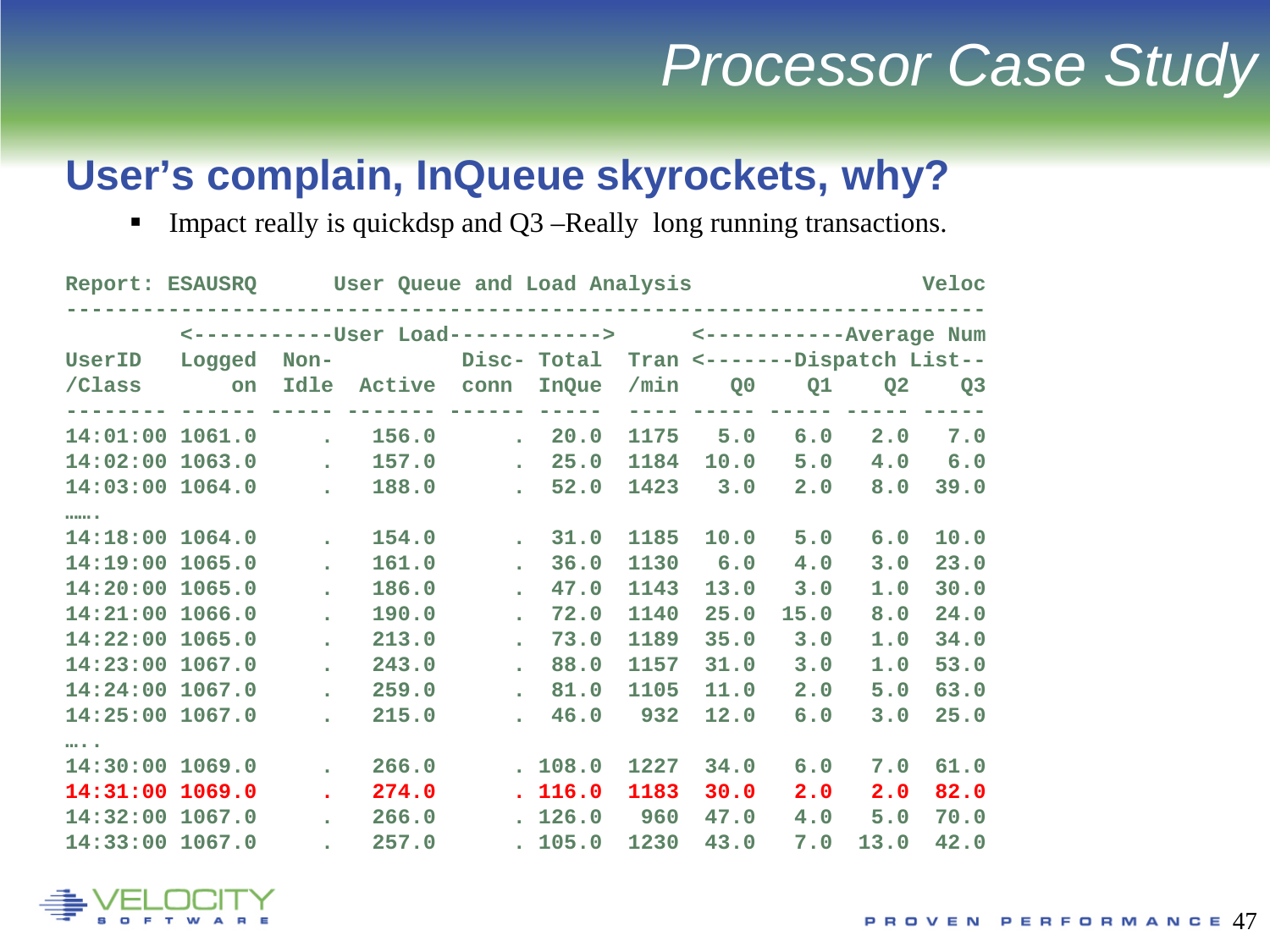#### **Check processor, cpu is a constant, I/O is constant**

| Report: ESASSUM |                           |          | Subsystem Activity                                                                                       |             |    |                 |             | Velocity Software<br>------------------------------                        |                |     |     |      |  |
|-----------------|---------------------------|----------|----------------------------------------------------------------------------------------------------------|-------------|----|-----------------|-------------|----------------------------------------------------------------------------|----------------|-----|-----|------|--|
|                 |                           |          | <---Users----> Transactions <processor> Storage (MB) &lt;-Paging--&gt; &lt;-----I/0-----&gt;</processor> |             |    |                 |             |                                                                            |                |     |     |      |  |
|                 | $\leq -\text{avg number}$ |          | Per                                                                                                      |             |    |                 |             | Avg. Utilization Fixed Active <pages sec=""> &lt;-DASD--&gt; Other</pages> |                |     |     |      |  |
| Time            |                           |          | On Actv In Q Minute Resp Total Virt. User Resid. XStore DASD Rate Resp Rate                              |             |    |                 |             |                                                                            |                |     |     |      |  |
|                 |                           |          |                                                                                                          |             |    |                 |             | ______ ______ ______ _____ ____ ____                                       |                |     |     |      |  |
| 14:01:00 1061   |                           | 156 20.0 |                                                                                                          | 763.0 0.733 | 41 | 35              | 18.5 999.5  | 5                                                                          | 5              | 536 | 1.0 | 27.5 |  |
| 14:02:00 1063   |                           | 157 25.0 |                                                                                                          | 803.0 0.594 | 41 | 35              | 18.5 1022.0 | $\overline{7}$                                                             | $4^{\circ}$    | 634 | 1.0 | 27.8 |  |
| 14:03:00 1064   |                           | 188 52.0 |                                                                                                          | 981.0 1.112 | 41 | 35 <sub>1</sub> | 18.5 1162.0 | $\overline{7}$                                                             | 5              | 318 | 1.0 | 33.4 |  |
|                 |                           |          |                                                                                                          |             |    |                 |             |                                                                            |                |     |     |      |  |
| 14:18:00 1064   |                           | 154 31.0 |                                                                                                          | 729.0 1.055 | 41 | 36              | 18.5 986.5  | $\overline{\mathbf{0}}$                                                    | $\mathbf{3}$   | 277 | 1.0 | 26.3 |  |
| 14:19:00 1065   |                           | 161 36.0 |                                                                                                          | 727.0 0.704 | 41 | 34              | 18.5 1061.1 | 226                                                                        | 3              | 303 | 1.3 | 35.3 |  |
| 14:20:00 1065   |                           | 186 47.0 |                                                                                                          | 773.0 1.954 | 41 | 35              | 18.5 1315.9 | 432                                                                        | $\overline{2}$ | 377 | 1.1 | 30.8 |  |
| 14:21:00 1066   |                           | 190 72.0 |                                                                                                          | 843.0 2.160 | 41 | 34              | 18.7 1308.9 | $\mathbf{1}$                                                               | 2 <sup>1</sup> | 769 | 0.8 | 38.9 |  |
| 14:22:00 1065   |                           | 213 73.0 |                                                                                                          | 833.0 2.367 | 41 | 35              | 18.7 1394.9 | $\mathbf{1}$                                                               | $\mathbf{3}$   | 548 | 0.9 | 31.1 |  |
| 14:23:00 1067   |                           | 243 88.0 |                                                                                                          | 830.0 2.824 | 41 | 35              | 18.9 1537.0 | $\mathbf{1}$                                                               | $\mathbf{3}$   | 858 | 0.8 | 29.8 |  |
| 14:24:00 1067   |                           | 259 81.0 |                                                                                                          | 775.0 2.389 | 41 | 34              | 18.7 1660.4 | 13                                                                         | 3              | 683 | 0.8 | 18.2 |  |
| 14:25:00 1067   |                           | 215 46.0 |                                                                                                          | 509.0 1.095 | 41 | 34              | 18.7 1452.4 | 8                                                                          | $\overline{2}$ | 583 | 0.8 | 28.5 |  |
|                 |                           |          |                                                                                                          |             |    |                 |             |                                                                            |                |     |     |      |  |
| 14:30:00 1069   | 266                       | 108      |                                                                                                          | 838.0 1.623 | 41 | 35              | 19.2 1618.2 | 5                                                                          | $\mathbf{3}$   | 511 | 0.8 | 28.8 |  |
| 14:31:00 1069   | 274                       | 116      |                                                                                                          | 787.0 0.655 | 41 | 35              | 19.2 1630.7 | 8                                                                          | $\mathbf{3}$   | 569 | 0.8 | 29.0 |  |
| 14:32:00 1067   | 266                       | 126      |                                                                                                          | 650.0 1.191 | 41 | 34              | 19.2 1580.9 | 4                                                                          | $\overline{3}$ | 774 | 0.8 | 30.7 |  |

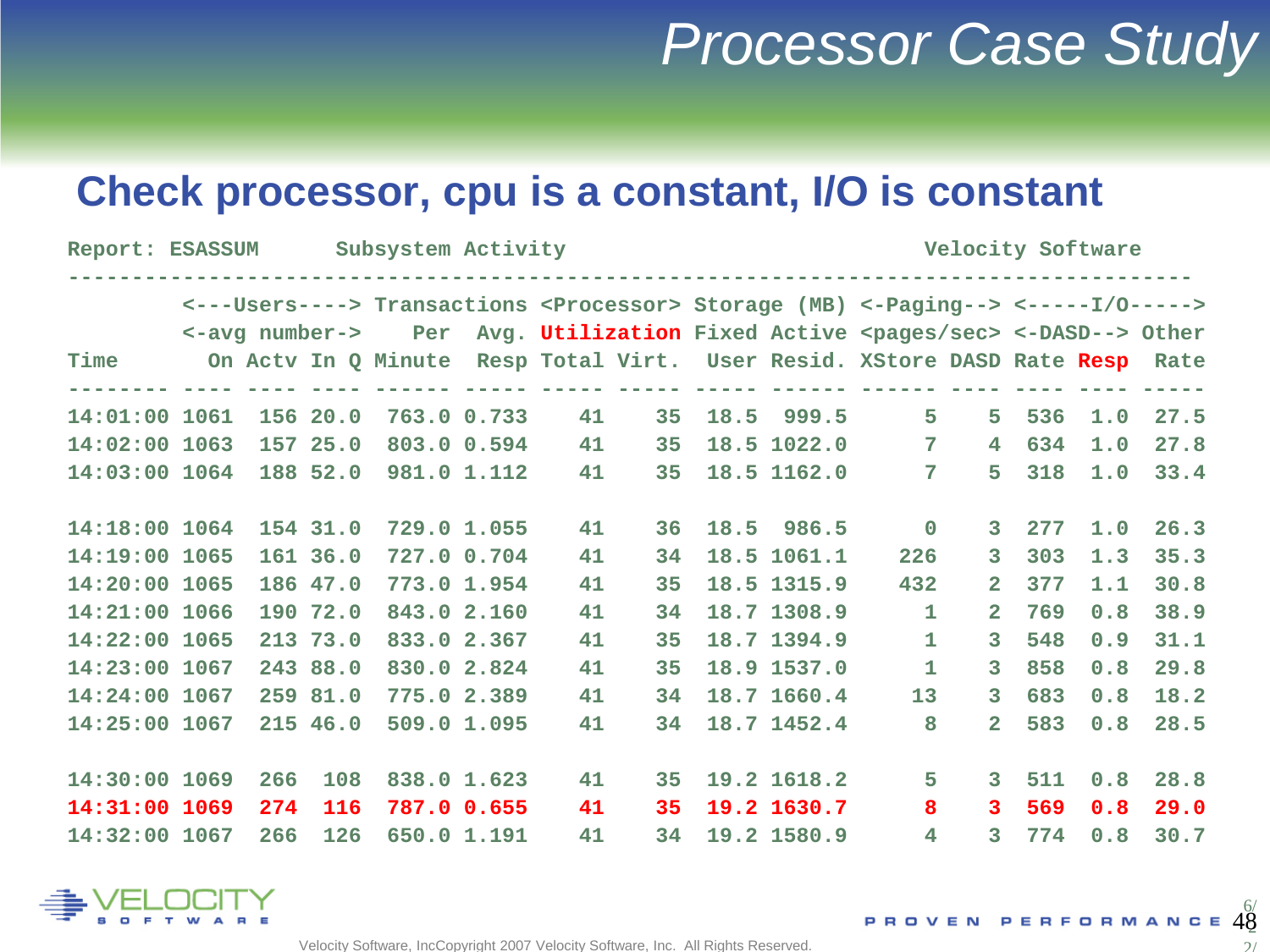#### **Check LPAR Configuration**

- Check weights
- VM shares with MVS and TEST, share is  $179 / (179 + 260 + 5) = 40\%$
- (Only one CP defined)
- VM LPAR is capped!!!! At 40% of one CPU. VM running 100%

| Report: ESALPARS |             |                                                                    | Logical Partition Summary Velocity Software |              |              |          |              |                                                        |         |                      |           |           |       |
|------------------|-------------|--------------------------------------------------------------------|---------------------------------------------|--------------|--------------|----------|--------------|--------------------------------------------------------|---------|----------------------|-----------|-----------|-------|
|                  |             | <--Complex--> <-------Logical Partition---> <-Assigned Shares----> |                                             |              |              |          |              |                                                        |         |                      |           |           | Proce |
|                  |             | Phys Dispatch                                                      |                                             |              |              |          |              | Virt <%Assigned> <---LPAR--> <vcpu pct=""> Cap-</vcpu> |         |                      |           | Wait Type |       |
| Time             | <b>CPUs</b> | Slice Name                                                         |                                             |              |              |          |              | Nbr CPUs Total Ovhd Weight Pct / SYS / CPU             |         |                      | ped       | Comp      |       |
|                  |             |                                                                    |                                             |              |              |          |              |                                                        |         |                      |           |           |       |
| 14:01:00         |             |                                                                    | Dynamic Totals:                             | $\mathbf{0}$ | 3            | 80.4     | 0.5          |                                                        | 444 100 |                      |           |           |       |
|                  |             |                                                                    | <b>VM</b>                                   | $\mathbf{1}$ | $\mathbf{1}$ | 41.2     | 0.1          |                                                        |         | $179$ 40.0 40.0 40.0 | Yes       | No CP     |       |
|                  |             |                                                                    | <b>MVS</b>                                  | $\mathbf{2}$ | $\mathbf{1}$ | 39.2     | 0.4          |                                                        |         | 260 59.1 59.1 59.1   | <b>No</b> | No CP     |       |
|                  |             |                                                                    | <b>TEST</b>                                 | 3            | 1.           | $\Omega$ | $\mathbf{O}$ |                                                        |         | 5, 1.0, 0.96, 0.96   | <b>No</b> | No CP     |       |
|                  |             |                                                                    | <b>TESTTEST</b>                             | 5.           | $\mathbf{0}$ |          |              |                                                        |         |                      |           |           |       |

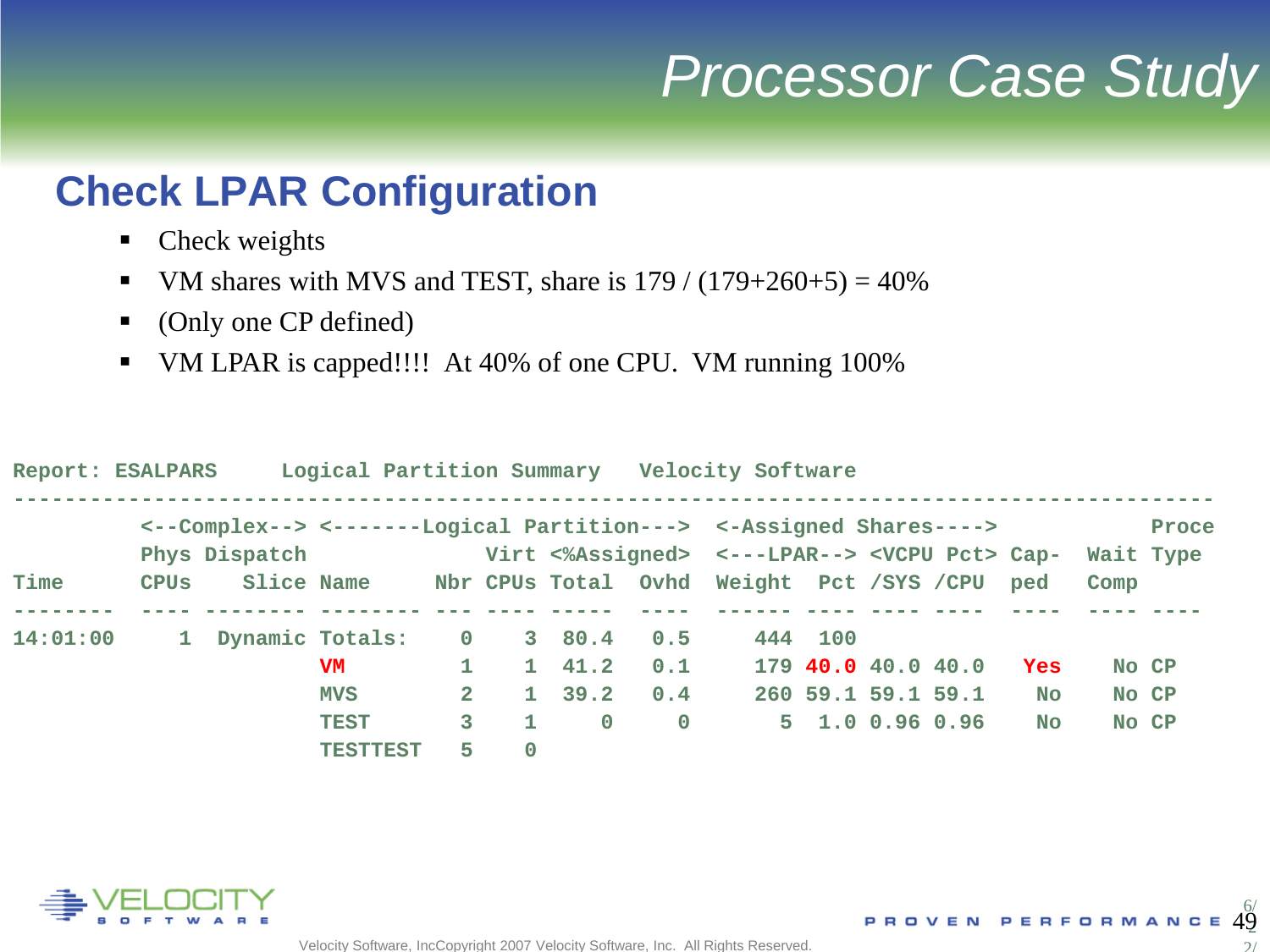#### Check User Wait States

- Running went down as percent of non-dormant, inqueue time.
- CPU wait stayed the same
- Asynchronous I/O wait is bottleneck but DASD I/O was constant?
- Clue something was on the Limit List this is result of SHARE CAP
- Wait state sampling tests I/O Wait before testing Limit. If I/O wait, stops.

| Report: ESAXACT                                            |                                                                            |               |  |                                                             |                         |                         |                         | Transaction Delay Analysis<br>Velocity Software |                                      |  |                    |      |                         |  |            |                         |                               |              |
|------------------------------------------------------------|----------------------------------------------------------------------------|---------------|--|-------------------------------------------------------------|-------------------------|-------------------------|-------------------------|-------------------------------------------------|--------------------------------------|--|--------------------|------|-------------------------|--|------------|-------------------------|-------------------------------|--------------|
|                                                            |                                                                            |               |  | <---------------Percent non-dormant-----------------------> |                         |                         |                         |                                                 |                                      |  |                    |      |                         |  |            |                         |                               | Times        |
| UserID                                                     | $<$ -Samples->                                                             |               |  |                                                             |                         |                         |                         | $E - D - T -$                                   |                                      |  |                    |      |                         |  |            |                         | Tst <asynch> Lim Pct</asynch> | I/O          |
| /Class                                                     | Total In Q Run Sim CPU SIO Pag SVM SVM SVM CF Idl I/O Pag Ldg Oth Lst Elig |               |  |                                                             |                         |                         |                         |                                                 |                                      |  |                    |      |                         |  |            |                         |                               | Throttl      |
|                                                            |                                                                            |               |  |                                                             |                         |                         |                         |                                                 |                                      |  |                    |      |                         |  |            |                         |                               |              |
| $14:01:00$ 1061                                            |                                                                            | 20 5.0 5.0 40 |  |                                                             | $\overline{\mathbf{0}}$ | $\overline{\mathbf{0}}$ | $\overline{\mathbf{0}}$ |                                                 | $0\quad 10$                          |  | $0 35 0$           |      |                         |  | $\Omega$   | $\overline{\mathbf{0}}$ | $\overline{0}$                |              |
| Hi-Freq: 62599 1880 3.1 1.5 39 2.8 0 0 23 4.3 3.3 22 0.8 0 |                                                                            |               |  |                                                             |                         |                         |                         |                                                 |                                      |  |                    |      |                         |  |            | $0 \t 0 \t 3.0$         | $\Omega$                      | $\mathbf{O}$ |
| $14:31:00$ 1069                                            |                                                                            | 1160.90.934   |  |                                                             |                         |                         |                         |                                                 |                                      |  | 0 0 0 1.7 0 3.4 59 |      |                         |  | $\cdot$ 0  | $\overline{\mathbf{0}}$ | $\overline{0}$                |              |
| Hi-Freq: 64140 7755 0.7 1.2 39 1.0 0 0 9.1 2.1 0.3 4.0 42  |                                                                            |               |  |                                                             |                         |                         |                         |                                                 |                                      |  |                    |      | $\overline{\mathbf{0}}$ |  | $0 \t 0.5$ | $\overline{\mathbf{0}}$ | $\Omega$                      | $\mathbf{O}$ |
|                                                            |                                                                            |               |  |                                                             |                         |                         |                         |                                                 |                                      |  |                    |      |                         |  |            |                         |                               |              |
| 14:32:00                                                   | 1067                                                                       | 125           |  | 0, 4.0, 46, 0                                               |                         | $\overline{\mathbf{0}}$ |                         |                                                 | $0 \t 0 \t 2.4$                      |  | $0\;5.6\;42$       |      |                         |  | $\sim$ 0   | $\overline{\mathbf{0}}$ | $\overline{0}$                |              |
| Hi-Freq: 64020 7508 0.8 1.2 42 1.0                         |                                                                            |               |  |                                                             |                         |                         |                         |                                                 | $0 \t 0 \t 8.7 \t 2.1 \t 0.3 \t 3.7$ |  |                    | - 40 | $\overline{0}$          |  | $0 \t 0.5$ | $\Omega$                | $\Omega$                      | $\mathbf{O}$ |



PROVEN PERFORMANCE 5 $\breve{9}$ 

6/

 $2/$